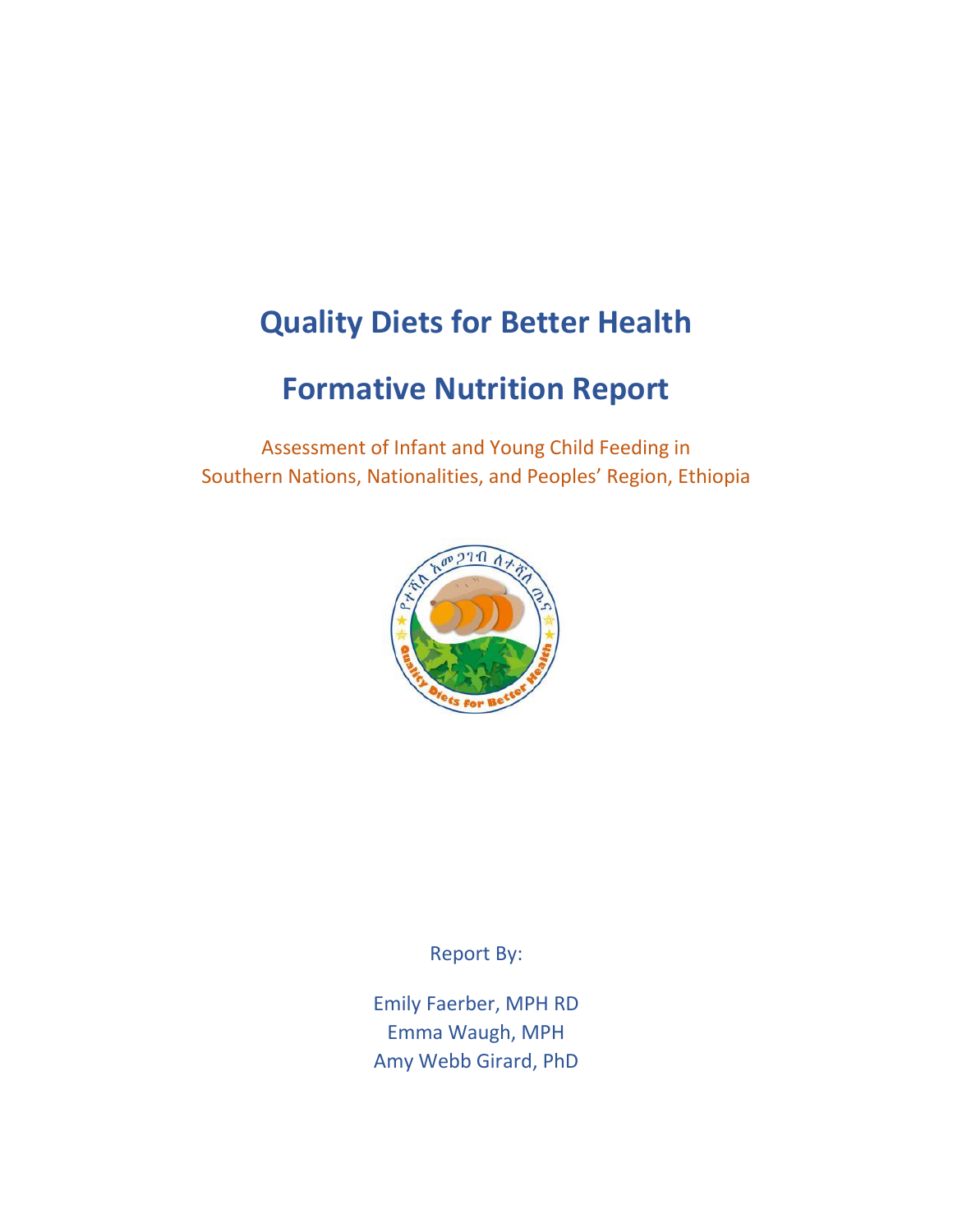# **Table of Contents**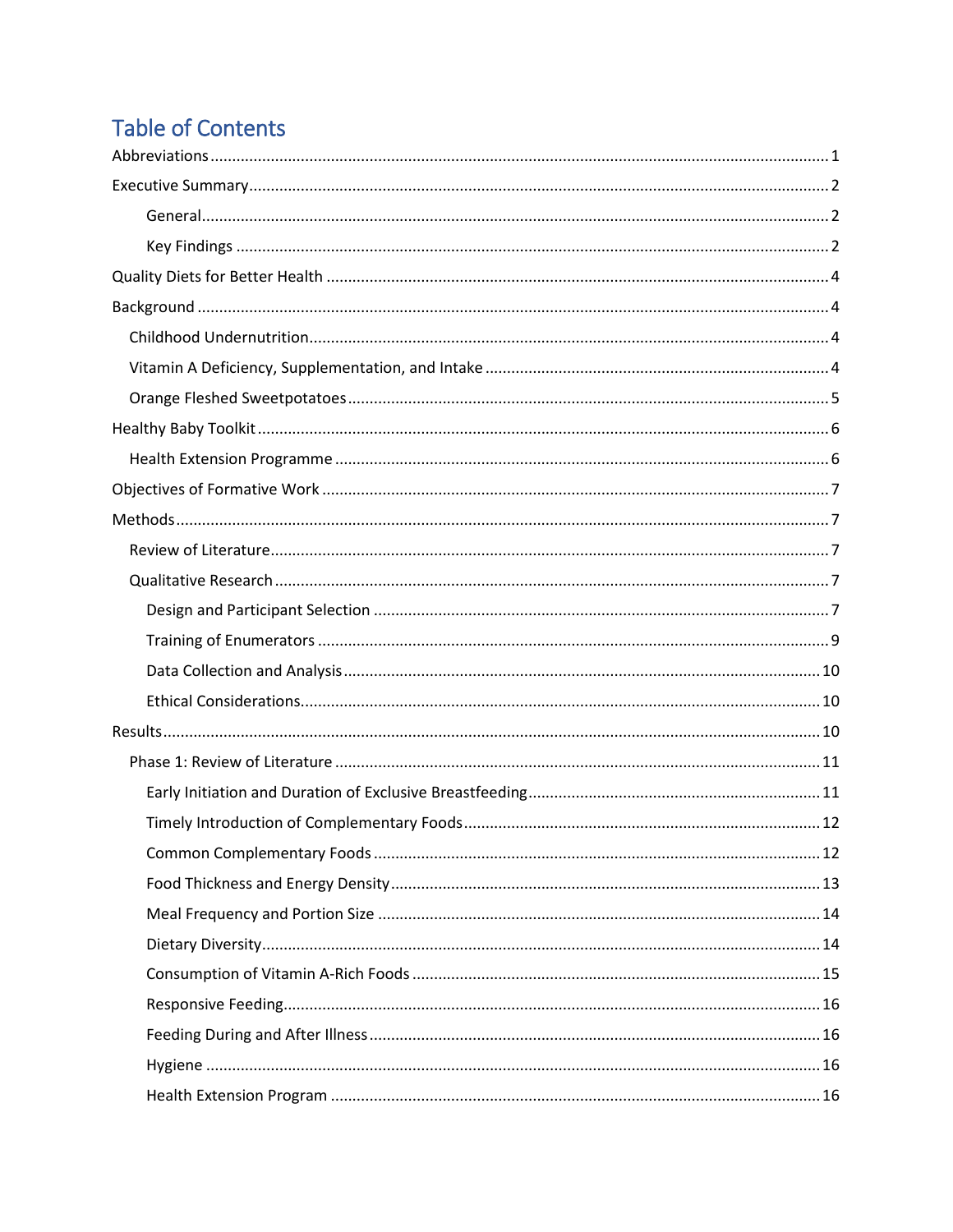| Characteristics of and Recommendations for Successful Nutrition Projects 30                       |  |
|---------------------------------------------------------------------------------------------------|--|
|                                                                                                   |  |
|                                                                                                   |  |
|                                                                                                   |  |
|                                                                                                   |  |
| Appendix C: Problem and Solution Trees, Behavioral Determinants of Exclusive Breastfeeding52      |  |
| Appendix D: Problem and Solution Trees, Behavior Determinants of Timely Introduction of           |  |
| Appendix E: Problem and Solution Trees, Behavior Determinants of Complementary Food Thickness  58 |  |
| Appendix F. Problem and Solution Trees, Behavioral Determinants for Food Quantity 61              |  |
| Appendix G: Problem and Solution Trees, Behavior Determinants of Dietary Diversity65              |  |
| Appendix H. Theoretical Domain Framework and Intervention Functions used to model behavioral      |  |
|                                                                                                   |  |
|                                                                                                   |  |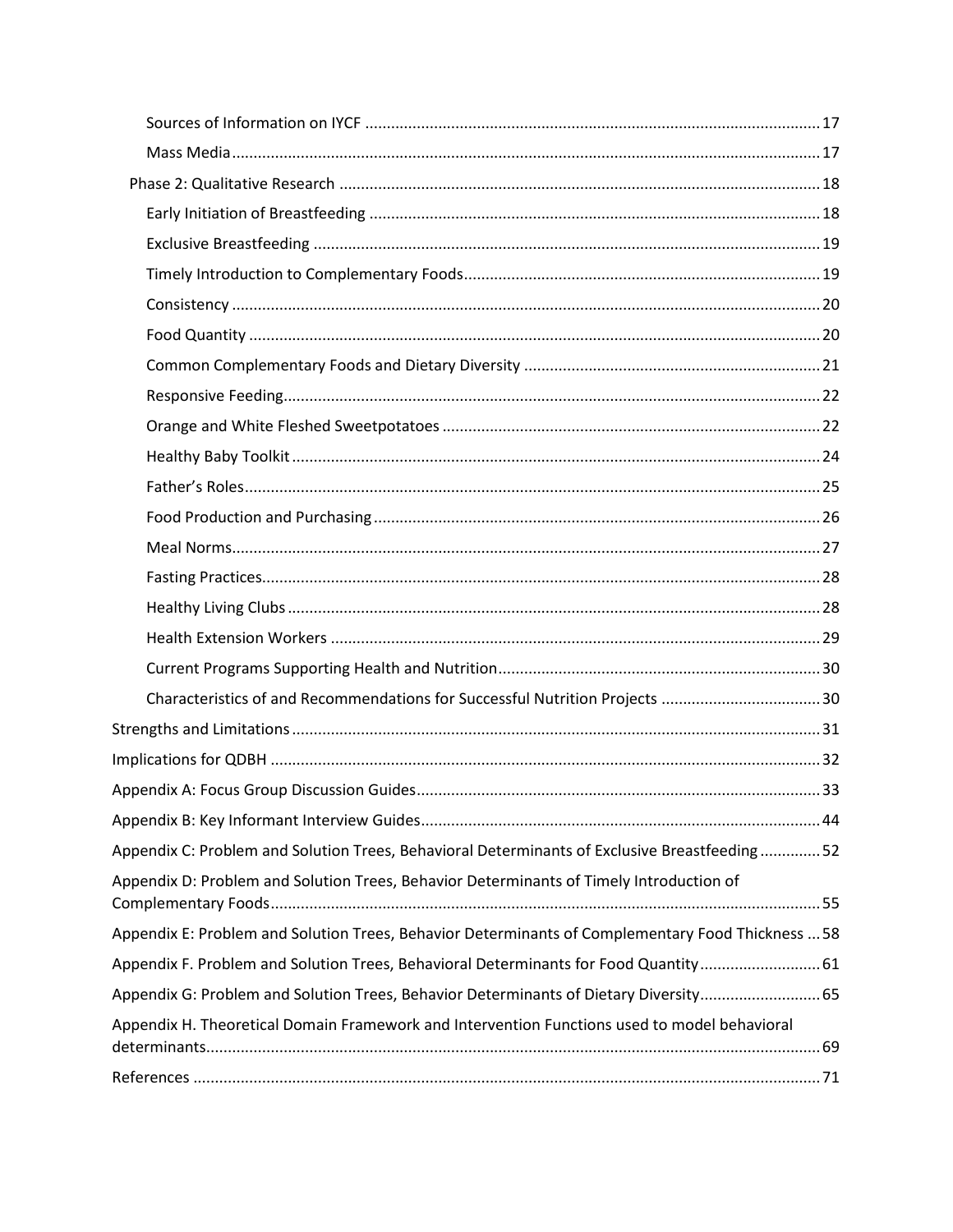# <span id="page-3-0"></span>Abbreviations

| <b>CF</b>    | <b>Complementary Feeding</b>                         |
|--------------|------------------------------------------------------|
| <b>CIP</b>   | <b>International Potato Center</b>                   |
| <b>DHS</b>   | Demographic and Health Survey                        |
| EBF          | <b>Exclusive Breastfeeding</b>                       |
| <b>FGD</b>   | <b>Focus Group Discussion</b>                        |
| <b>HBT</b>   | <b>Healthy Baby Toolkit</b>                          |
| <b>HEP</b>   | <b>Health Extension Programme</b>                    |
| <b>HEW</b>   | <b>Health Extension Worker</b>                       |
| <b>HLC</b>   | <b>Healthy Living Club</b>                           |
| <b>IYCF</b>  | Infant and Young Child Feeding                       |
| KII          | Key Informant Interview                              |
| <b>MAD</b>   | Minimum Acceptable Diet                              |
| <b>MIL</b>   | Mother-in-law                                        |
| <b>MUAC</b>  | Mid-Upper Arm Circumference                          |
| <b>OFSP</b>  | Orange Fleshed Sweetpotato                           |
| PIN          | People in Need                                       |
| PLW          | Pregnant and Lactating Women                         |
| <b>QDBH</b>  | Quality Diets for Better Health (project)            |
| <b>RDA</b>   | Recommended Dietary Allowance                        |
| <b>RE</b>    | <b>Retinol Equivalents</b>                           |
| <b>SBCC</b>  | Social Behavior Change Communication                 |
| <b>SNNPR</b> | Southern Nations, Nationalities, and Peoples' Region |
| <b>VAD</b>   | Vitamin A Deficiency                                 |
| VAS          | Vitamin A Supplementation                            |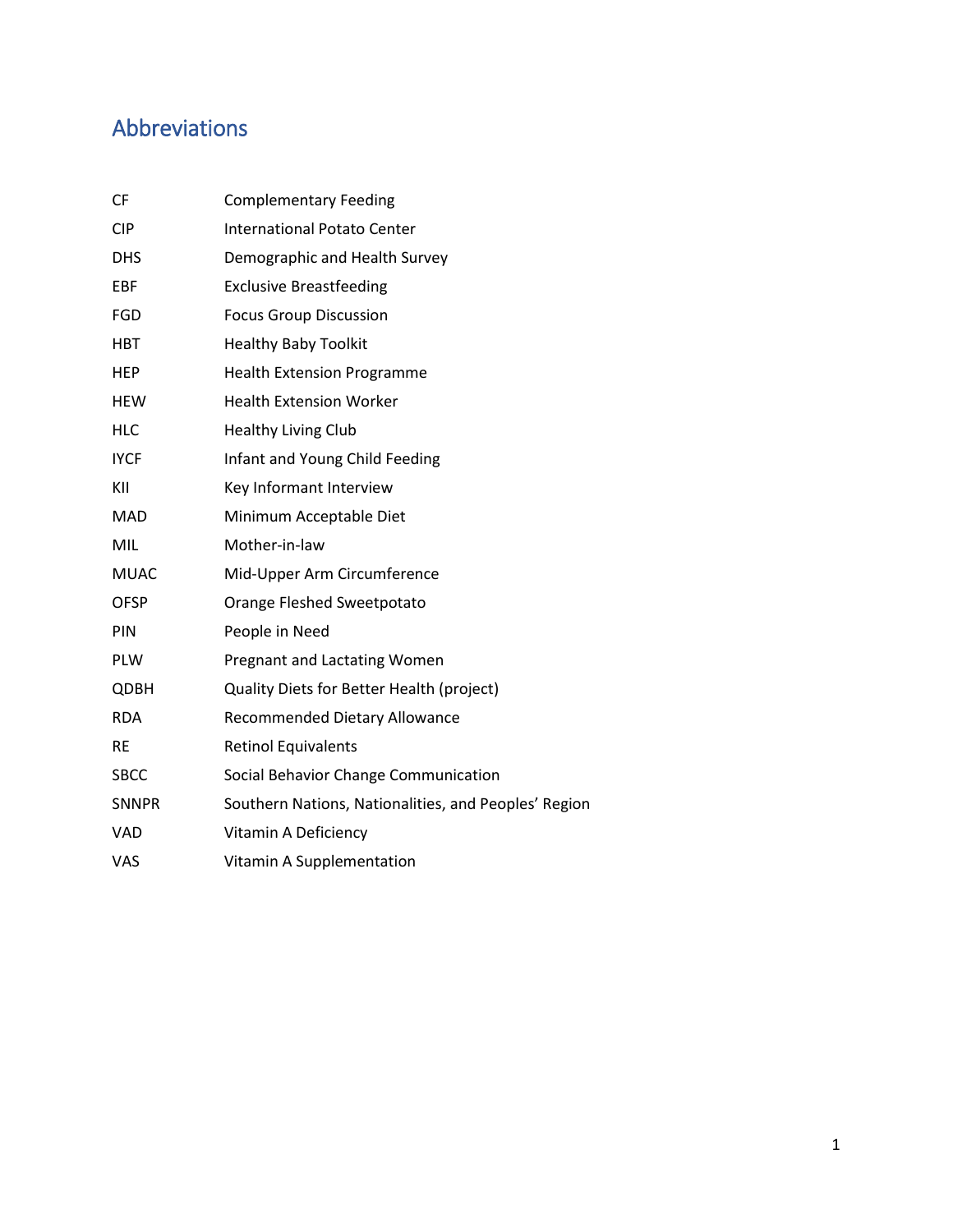# <span id="page-4-0"></span>Executive Summary

#### <span id="page-4-1"></span>General

Infant and young child feeding in Ethiopia is sub-optimal, and is especially so in the Southern Nations, Nationalities, and Peoples' Region (SNNPR), Ethiopia. The International Potato Center (CIP) and People in Need (PIN) are working with Emory University and local stakeholders to implement the *Quality Diets for Better Health* (QDBH) project. The project aims to improve diets by promoting homestead production of orange-fleshed sweetpotato (OFSP), a bioavailable source of vitamin A, and through community-based nutrition education.

In May through July 2017 Emory University conducted a literature review and qualitative formative research, the goals of which were to:

- 1. Describe and identify motivators of current infant and young child feeding (IYCF) practices.
- 2. Identify barriers and facilitators to optimal IYCF behaviors.
- 3. Understand current knowledge of vitamin A and perceptions of orange-fleshed sweetpotatoes.
- 4. Assess acceptability of Healthy Living Clubs.
- 5. Assess acceptability of Healthy Baby Toolkit.

We first conducted a review of literature, and then designed qualitative research to meet these objectives. Focus group discussions (FGDs) were conducted with mothers, fathers, and grandmothers of young children; Key Informant Interviews (KIIs) were conducted with Health Extension Workers and kebele/community leaders. These FGDs and KIIs were conducted in 1 woreda in the Sidama zone and two woredas in the Gedeo zone, both of which are in SNNPR.

#### <span id="page-4-2"></span>Key Findings

Breastfeeding is common; mothers are both aware of and report following breastfeeding recommendations. Traditional practices are sometimes encouraged by grandmothers, and are a barrier to early initiation of and exclusive breastfeeding for 6 months. Perceived breastmilk insufficiency, often attributed to poor maternal nutrition, is a driver of early introduction of non-breastmilk liquids. Liquids such as water, milk, and traditional teas, as well as thin, grain-based gruels are commonly introduced before 6 months. Other diverse and nutrient dense foods are often not introduced until well after 6 months, in some cases as late as 9 or 12 months. The most common complementary foods include grain- and legume-based gruels and porridges. Somewhat common complementary foods include fruits, and dairy. There is little knowledge of the importance of diverse diets. While reported meal frequencies for infants and young children tend to be appropriate, portion sizes are very small. Caregivers report portion sizes ranging from ½ to 1 Ethiopian coffee cup per meal for infants under 12 months, and 1 to 2 Ethiopian coffee cups per meal for children over 12 months. Ethiopian coffee cups hold volumes of 70 to 75 milliliters.

White-fleshed sweetpotatoes are common, though orange-fleshed varieties are not. Caregivers perceive sweetpotatoes as an important food security crop and an easy and affordable snack or breakfast. However, caregivers also feel sweetpotatoes are a boring food, with no health benefits, and in some cases attribute health problems to sweetpotatoes. In particular, sweetpotatoes are thought to delay speech development and are therefore considered inappropriate for infants and young children.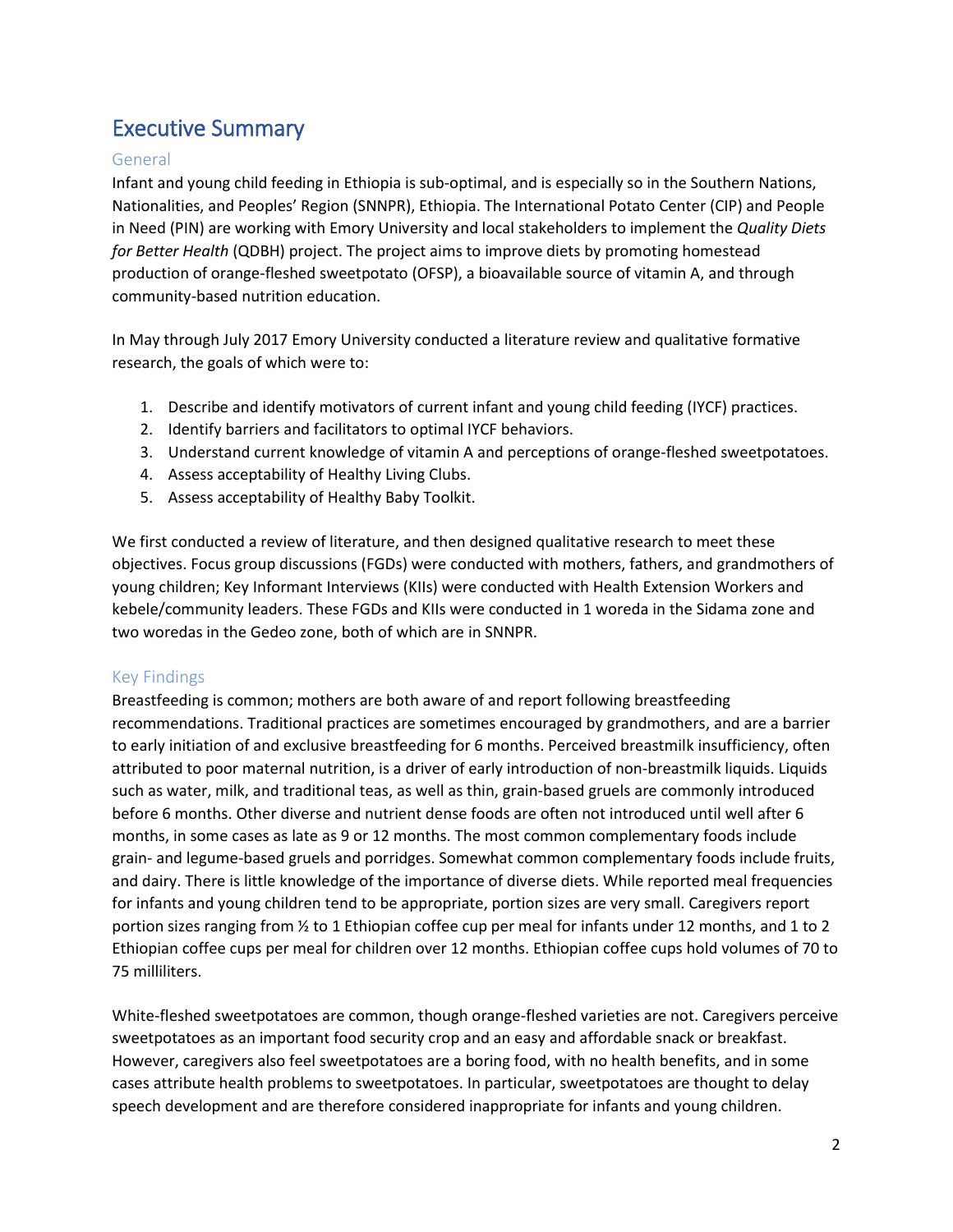Caregivers expressed a willingness to introduce OFSP for their children if OFSP have health benefits, if they have access to them, and if they know how to prepare them. Sweetpotato leaves are not consumed by humans, but rather are used as animal feed.

Caregivers expressed willingness to attend Healthy Living Clubs for nutrition and/or agriculture education. Men welcome participation with women, but women indicated a preference for genderspecific meetings to promote open discussion. To encourage attendance, planning and organizing Healthy Living Clubs should be participatory; care should be taken to avoid overlap with social events and to notify participants in advance. Caregivers would be most likely to attend if there is coffee ceremony or if other incentives are provided. All groups interviewed appreciate the Healthy Baby Toolkit and perceive its usefulness. Some caregivers believe that children may become sick if a person with "evil eye" can see the child or his/her food, and therefore transparent bowls are not appropriate.

Health Extension Workers (HEWs) are appreciated as an important resource for health and nutrition information/services. However, HEW have competing priorities and IYCF is not always identified as a top priority. Programs aiming to improve child nutrition often focus on screening for acute malnutrition and strategies for managing positively identified children. Supplemental foods and micronutrient tablets are sometimes provided, but community members feel logistic and supply challenges mean communities and persons in need of these services do not always benefit. Successful programs should ensure appropriate logistical support and focus on long-term supply and sustainability, and should engage local leaders and government workers to most effectively reach communities.

Results of this formative work were used to detail problem and solution trees for key IYCF practices, and to develop key recommendations for the QDBH project, specifically with respect to Healthy Living Club design and curriculum.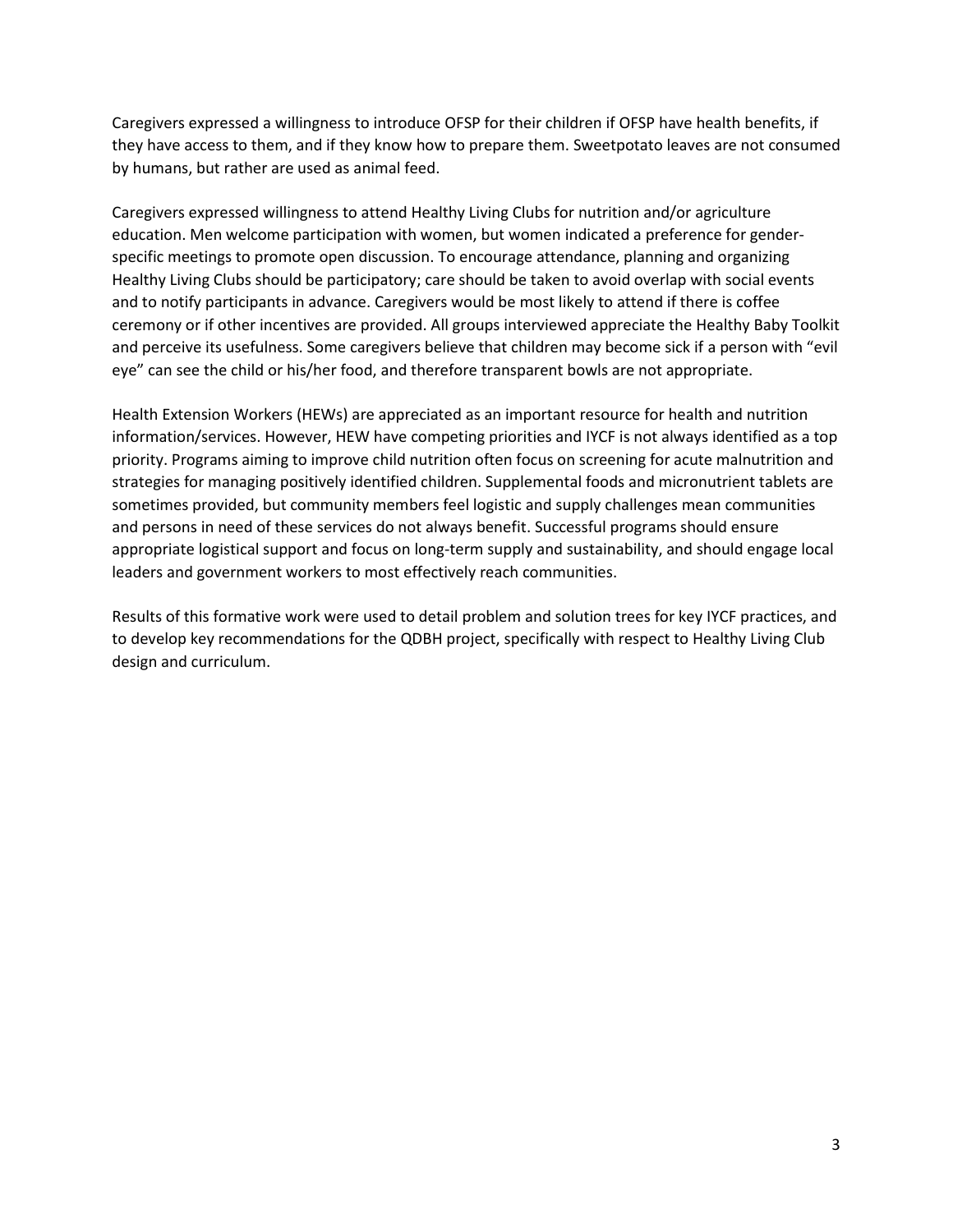# <span id="page-6-0"></span>Quality Diets for Better Health

The Quality Diets for Better Health Project (QDBH) is a 54-month project in Southern Nations, Nationalities, and Peoples' Region (SNNPR), Ethiopia that seeks to introduce and promote a reliable, bioavailable source of vitamin A and energy, and to improve the quality of diets of young children and their families. With funding from the European Union, the International Potato Center (CIP) is partnering with People In Need (PIN); Emory University; and local stakeholders to implement the project. In the first year, 780 households in 13 kebeles over two zones will be covered by the project, with scale up to 15,000 direct beneficiaries in 41 kebeles occurring over the course of project implementation. Direct beneficiaries are households participating in Healthy Living Clubs (HLCs) – groups of approximately 30 households which serve as the medium of nutrition education – and who will receive orange-fleshed sweetpotato (OFSP) vines and support for planting, managing, and harvesting, and nutrition education over an 8-months period.

# <span id="page-6-1"></span>**Background**

# <span id="page-6-2"></span>Childhood Undernutrition

Nutrition insults in the first 1000 days hamper child growth and development, with both short- and longterm consequences. By their second birthday, nearly half of all children in Ethiopia will be stunted [1] and therefore assume risk of the deleterious health [5], human capital [6, 7], and poor reproductive outcomes [8-10] associated with early life stunting. Stunting is indicative of chronic nutrient inadequacy, due to inadequate nutrient intake and/or heightened, unmet nutrient demand, often resulting from diarrhea or other infections [11]. The accrual of linear growth failure is most rapid between 3 and 24 months of age [12, 13]. During this window, complementary feeding is initiated and young children are particularly susceptible to infection. Complementary feeding practices in SNNPR are sub-optimal; in 2016 only 6.7% consumed a minimally acceptable diet, defined as a diet meeting minimum meal frequency and minimum dietary diversity [14, 15]. The improvement of IYCF must be realized for the assurance of appropriate child growth, development, and health.

# <span id="page-6-3"></span>Vitamin A Deficiency, Supplementation, and Intake

In addition to its more overt impact on eye anatomy and vision, vitamin A deficiency (VAD) is associated with increased risk of infection – including diarrhea – and child death [16]. An estimated one in three children worldwide and nearly one in two children in Africa are thought to be vitamin A deficient, defined as having a serum retinol concentration of less than 0.7 µmol/l [16]. Estimates of VAD prevalence in under-5 children in Ethiopia range from 13.9 percent [17] to 46.1 percent [18]. Consumption of vitamin A rich foods is wanting in young children in Ethiopia. Only 38.4% of children 6 to 23 months had consumed a vitamin A-rich food of any kind in the previous 24 hours, though the prevalence was slightly higher in SNNPR at 48.2% [1].

Vitamin A supplementation (VAS) is a well-recognized intervention to reduce all-cause under-5 mortality and diarrheal incidence [19]. The Ethiopian National Nutrition Program II for 2016 to 2020 lists twiceyearly VAS of children 6 to 59 months of age as an initiative to prevent and control VAD [20]. As of 2016, 44.7% of children 6 to 59 months had received VAS in the previous 6 months [1] -- a marked decrease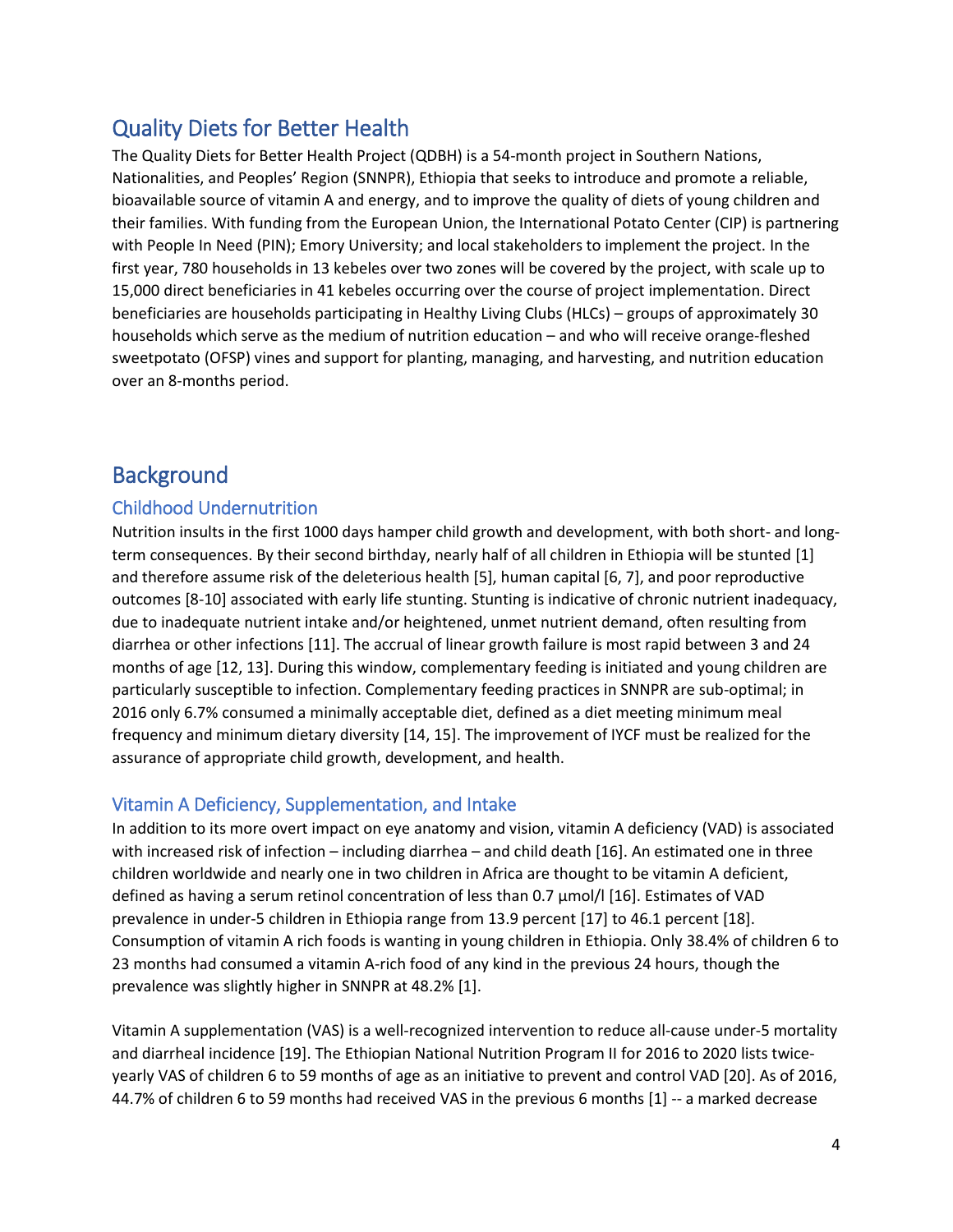from 53.1% in 2011 [2]; notably both fall far short of the national goal of 90 percent coverage. Furthermore, supplementation coverage at the national level is lower in rural compared to urban areas – 42.9% versus 59.3% [1]. Rates of VAS in SNNPR are comparable to national rates. Thus, while VAS remains an important and evidence-based initiative, important gaps in coverage and inadequate consumption of vitamin A-rich foods mean children in SNNPR remain vulnerable to VAD and its consequences.

# <span id="page-7-0"></span>Orange Fleshed Sweetpotatoes

With 13.1 mg beta-carotene (approximately 1100 retinol activity equivalents (RAE)<sup>1</sup> [21]), an average OFSP root meets or exceeds the Recommended Dietary Allowance (RDA) for children of every age group and for nearly every adult life stage [\(Table 1\)](#page-7-1). While some vitamin content may be lost in cooking, OFSP retains, on average, over 90% of their carotenoids after being boiled [22]. Complementary foods made from OFSP are a better source of vitamin A than complementary food made from white fleshed sweetpotato or maize-

<span id="page-7-1"></span>Table 1. Recommended Dietary Allowances for vitamin A for different groups, in retinol activity equivalents (RAE)

|             | <b>Male</b> | Female | <b>Pregnancy Lactation</b> |      |
|-------------|-------------|--------|----------------------------|------|
| 0-6 months  | 400         | 400    |                            |      |
| 7-12 months | 500         | 500    |                            |      |
| 1-3 years   | 300         | 300    |                            |      |
| 4-8 years   | 400         | 400    |                            |      |
| 9-13 years  | 600         | 600    |                            |      |
| 14-18 years | 900         | 700    | 750                        | 1200 |
| 19-50 years | 900         | 700    | 770                        | 1300 |
| 51+ years   | 900         | 700    |                            |      |

Source: https://ods.od.nih.gov/factsheets/VitaminA-HealthProfessional/

based commercial complementary foods [23]. Notably, vitamin A is a fat-soluble vitamin; therefore, dietary fat is required for the absorption of vitamin A.

Researchers first demonstrated that OFSP promotion could increase vitamin A intake in young children in Kenya 1999 [24]. In 2005, van Jaarsveld *et al* demonstrated that giving OFSP to school-aged children in in a controlled setting in South Africa improved their vitamin A status [25]. In subsequent years, coordinated projects in sub-Saharan Africa aimed to increase vitamin A intake of young children through nutrition sensitive agricultural approaches. Such approaches increase OFSP supply by supporting OFSPproducing farmers, while simultaneously increasing OFSP *demand* through nutrition education and value chain development. Evaluation of these programs demonstrate improvements in vitamin A intake and status of young children [26-30] as well as reduced morbidity [31]. Interestingly, causal mediation analyses of programs in Uganda and Mozambique suggest that nutrition knowledge seemed to play only a minor role in the realization of increased vitamin A intake [26].

Orange fleshed sweetpotatoes (OFSP), bio-fortified with vitamin A, are a programmatically sustainable, food-based means of combatting VAD in sub-Saharan Africa. Particularly considering the aforementioned gaps in vitamin A supplementation, a food-based strategy for combatting vitamin A deficiency may be an ideal complement.

 $\overline{\phantom{a}}$ 

 $1$  Assumes a standard conversion rate of 12  $\mu$ g beta-carotene to 1 RAE [17]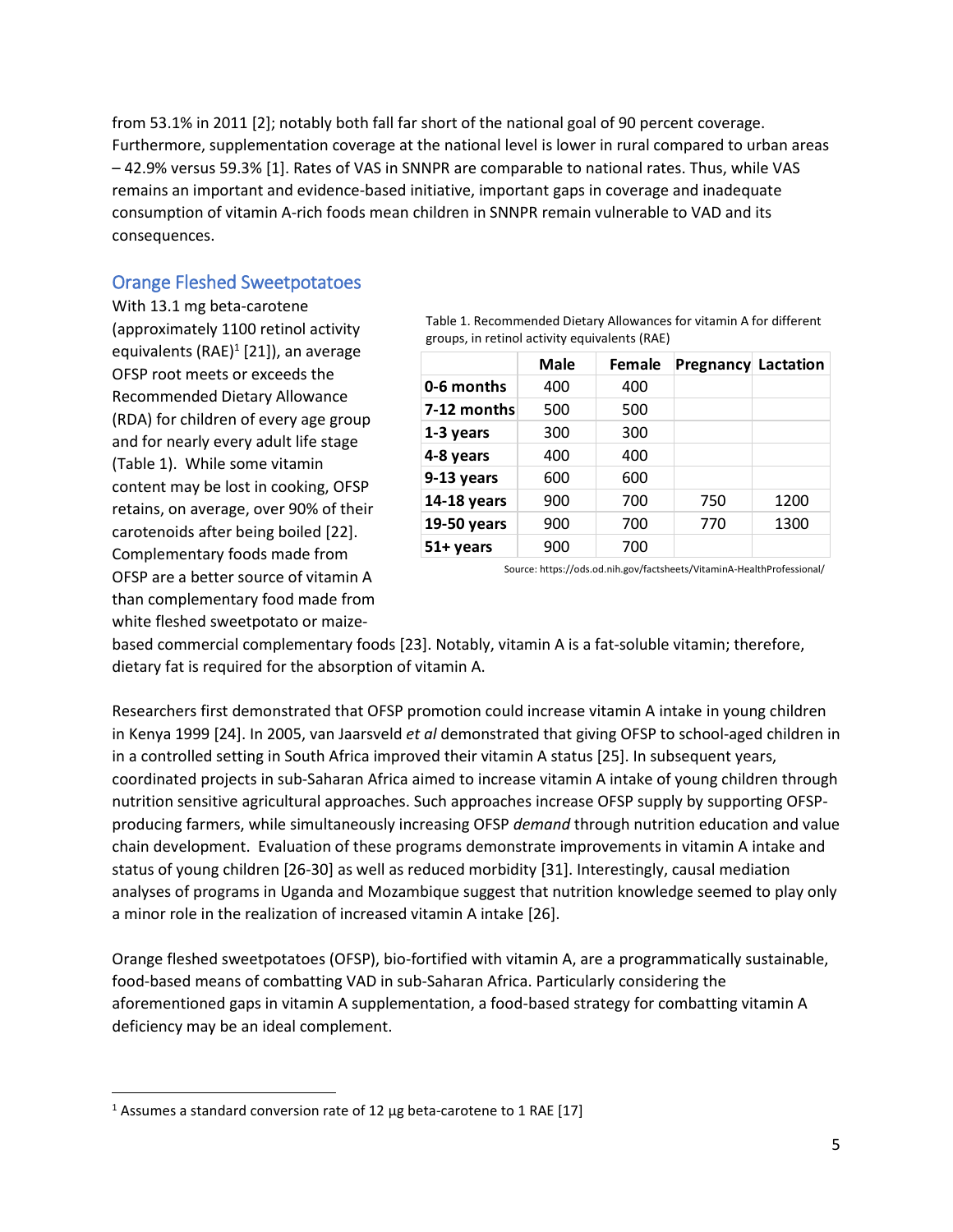# <span id="page-8-0"></span>Healthy Baby Toolkit

The low proportion of children achieving a minimum acceptable diet in Ethiopia is a result of both low dietary diversity and inadequate meal frequency. As such, additional attention is needed beyond increasing access to and consumption of vitamin A-rich foods. Efforts to improve vitamin A status through food-based approaches must emphasize not only the provision of vitamin A-rich foods but also the provision of sufficient consumption of energy and micronutrient dense foods. Achieving sufficient consumption requires attention to strategies that promote adequate volume of food at each meal, appropriate energy density of meals, and a sufficient number of meals each day.

A Healthy Baby Toolkit (HBT), consisting of a marked feeding bowl, slotted spoon, and accompanying counseling card [\(Figure 1\)](#page-8-2), has been evaluated in Kenya [32], India [33], and Malawi [34]. Results

indicate it may be a practical and tangible tool to improve complementary feeding (CF) practices and exclusive breastfeeding (EBF). The feeding bowl includes demarcations and symbols to promote age-specific portion sizes and meal frequency for children 6 to 23 months, and for pregnant and lactating women. The spoon is slotted to promote thicker consistency – and therefore more energy dense – foods. The



Figure 1. The Healthy Baby Toolkit

<span id="page-8-2"></span>counseling card reinforces messages of the former two, and uses pictures to promote dietary diversity and hygienic food and water preparation. In user testing and qualitative research in Kenya and India, caregivers, pregnant women, lactating mothers, and mothers of young children perceived improvements in their child's and their own energy and overall health, which they attributed to the toolkit [32, 33]. In a cluster-randomized controlled trial in Malawi, children receiving the toolkit consumed portion sizes increased by more than 20%, and thicker consistency complementary food. They also exhibited less growth failure though the difference was not statistically significant; the study, however, was not powered to detect an effect on child growth [35].

# <span id="page-8-1"></span>Health Extension Programme

The government of Ethiopia demonstrates a strong commitment to maternal and child health, leading to marked improvements in child health in recent decades. The Health Extension Programme (HEP), started in 2004, is a "community based strategy to deliver health promotion, disease prevention, and selected curative health services at the community level" [36]. Health Extension Workers (HEW) are selected and trained by the government; more than 38,000 HEWs operate throughout the country. Health Extension Workers are all women with at least a tenth grade education. They complete a one year, government training on 16 health packages that fall into the following four major categories: promotion of hygiene and environmental sanitation, prevention and control of major communicable diseases, promoting and providing family health services, and health education and communication [36]. A minimum of two HEW serve each kebele throughout Ethiopia. To support community nutrition and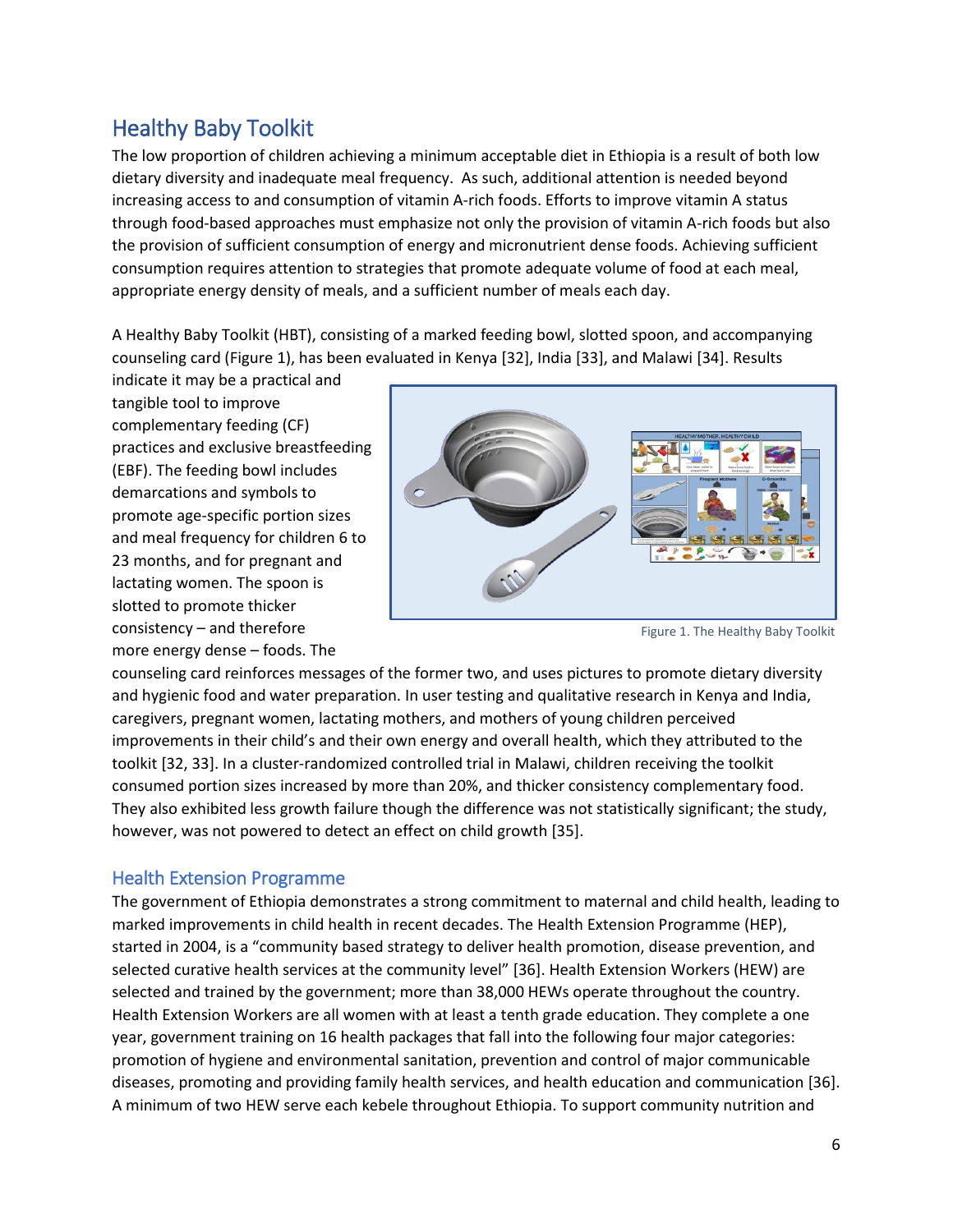health education, the HEP also develops a "Health Development Army" (HDA), a network of volunteers who convene women's groups to reinforce messages from the HEP under the supervision of HEWs [36].

# <span id="page-9-0"></span>Objectives of Formative Work

The goal of the Quality Diets for Better Health formative research is to inform the design of a Social Behavior Change Communication (SBCC) strategy for the promotion of appropriate CF practices that include utilization of OFSP as a vitamin A-rich complementary food.

The objectives of this work include:

- 1. Describe and identify motivators of current IYCF practices.
- 2. Identify barriers and facilitators to optimal IYCF practices.
- 3. Understand current knowledge of vitamin A and perceptions of orange-fleshed sweetpotatoes.
- 4. Assess acceptability Healthy Living Clubs.
- 5. Assess acceptability of the Healthy Baby Toolkit.

# <span id="page-9-1"></span>**Methods**

The formative work presented here includes two components: a review of literature and primary qualitative research.

# <span id="page-9-2"></span>Review of Literature

Prior to field work, we conducted a review of literature to understand the current state of child nutrition and any previously identified barriers or facilitators of, or characteristics associated with optimal CF practices in Ethiopia. We searched peer-review literature by searing for keywords in PubMed. In addition, programmatic ("grey") literature and the Ethiopia Demographic and Health Survey reports from the years 2011 and 2016 were reviewed. Alive and Thrive previously conducted formative work in SNNPR prior to implementing and evaluating a nutrition program in SNNPR and other regions; these materials were also highly referenced. Research conducted in SNNPR was prioritized. Findings from other regions in Ethiopia or from neighboring countries were considered where appropriate and necessary for meeting the stated objectives.

# <span id="page-9-3"></span>Qualitative Research

#### <span id="page-9-4"></span>Design and Participant Selection

Following the completion of the literature review we designed and implemented the second phase of formative research: qualitative research. In determining the design, scope, and participants of the qualitative research, the following were considered:

- 1. Stated research objectives
- 2. Gaps in understanding identified during the review of literature
- 3. The *Guiding Principles for Complementary Feeding the Breastfed Child [37]*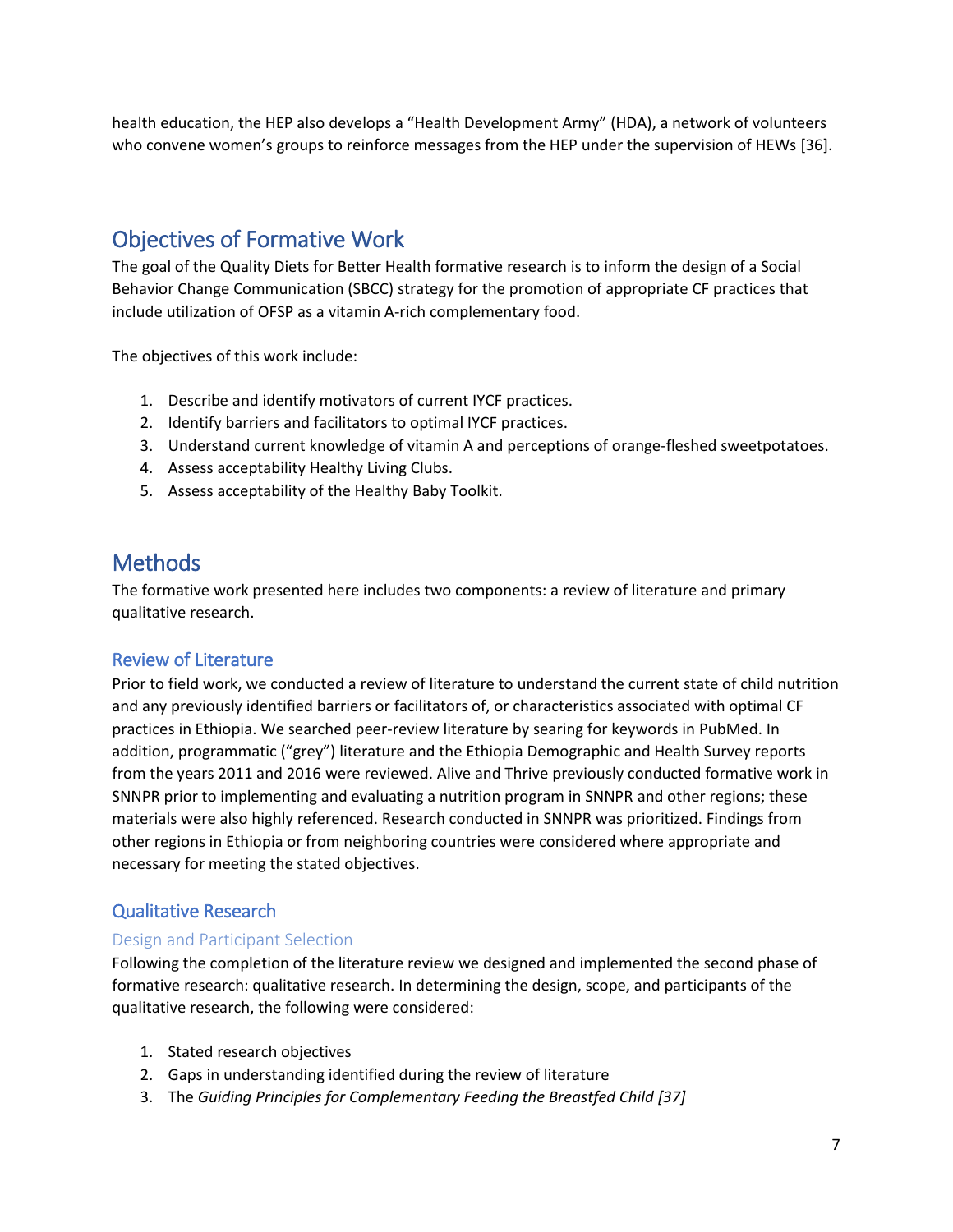4. Feedback from partners of the QDBH project (namely CIP and PIN)

The QDBH project aims to improve the diets of infants and young children by providing a bioavailable and reliable source of vitamin A. It attempts to achieve these aims by promoting homestead OFSP agriculture and nutrition education emphasizing IYCF. Thus, mothers and other caregivers of young children were identified as the primary audience for the qualitative work.

Focus group discussion (FGD) guides were developed for mothers, fathers, and grandmothers of young children, tailored to their specific roles in child feeding. FGDs with mothers of young children were stratified into three groups based on child age, and questions were targeted to those age groups. The groupings were: mothers with infants under 9 months (focused more on breastfeeding and early CF); mothers of infants 9 to 24 months (focused on CF and continued breastfeeding); and pregnant woman or mother of any child under 2 years (focused on general food norms and other areas relevant to the project).

In total, five FGD guides were developed for the following groups: mothers of infants under 9 months; mothers of infants and young children 9 to 24 months; pregnant women and mothers of children under 2 years; fathers of children under 2 years; and grandmothers of children under 2 years. Dividing the FGDs in this way allowed us to cover a greater range of topics in sufficient detail, while maintaining FGDs at a reasonable length to reduce respondent burden and fatigue. **Error! Reference source not found.** summarizes topics covered with each FGD participant group.

|                                                 |                         | <b>Mothers</b>       |                              | <b>Fathers</b> | <b>Grandmothers</b> |
|-------------------------------------------------|-------------------------|----------------------|------------------------------|----------------|---------------------|
|                                                 | Infants $<$ 9<br>months | Child 9-24<br>months | Pregnant/child<br><24 months |                |                     |
| Informed consent, introduction,<br>ground rules |                         |                      |                              |                |                     |
| <b>Breastfeeding</b>                            |                         |                      |                              |                | Select<br>Questions |
| Introduction to complementary<br>feeding        |                         |                      |                              |                | Select<br>Questions |
| Latter complementary feeding                    |                         |                      |                              |                | Select<br>Questions |
| Men's roles in family, community                |                         |                      |                              |                |                     |
| Meal and food norms                             |                         |                      |                              |                |                     |
| Sources of information                          |                         |                      |                              |                |                     |
| Orange fleshed sweetpotatoes<br>and vitamin A   |                         |                      |                              |                |                     |
| Feeding toolkit                                 |                         |                      |                              |                |                     |
| <b>Healthy Living Clubs</b>                     |                         |                      |                              |                |                     |

#### Table 2. Focus Group Discussions Groups and Content.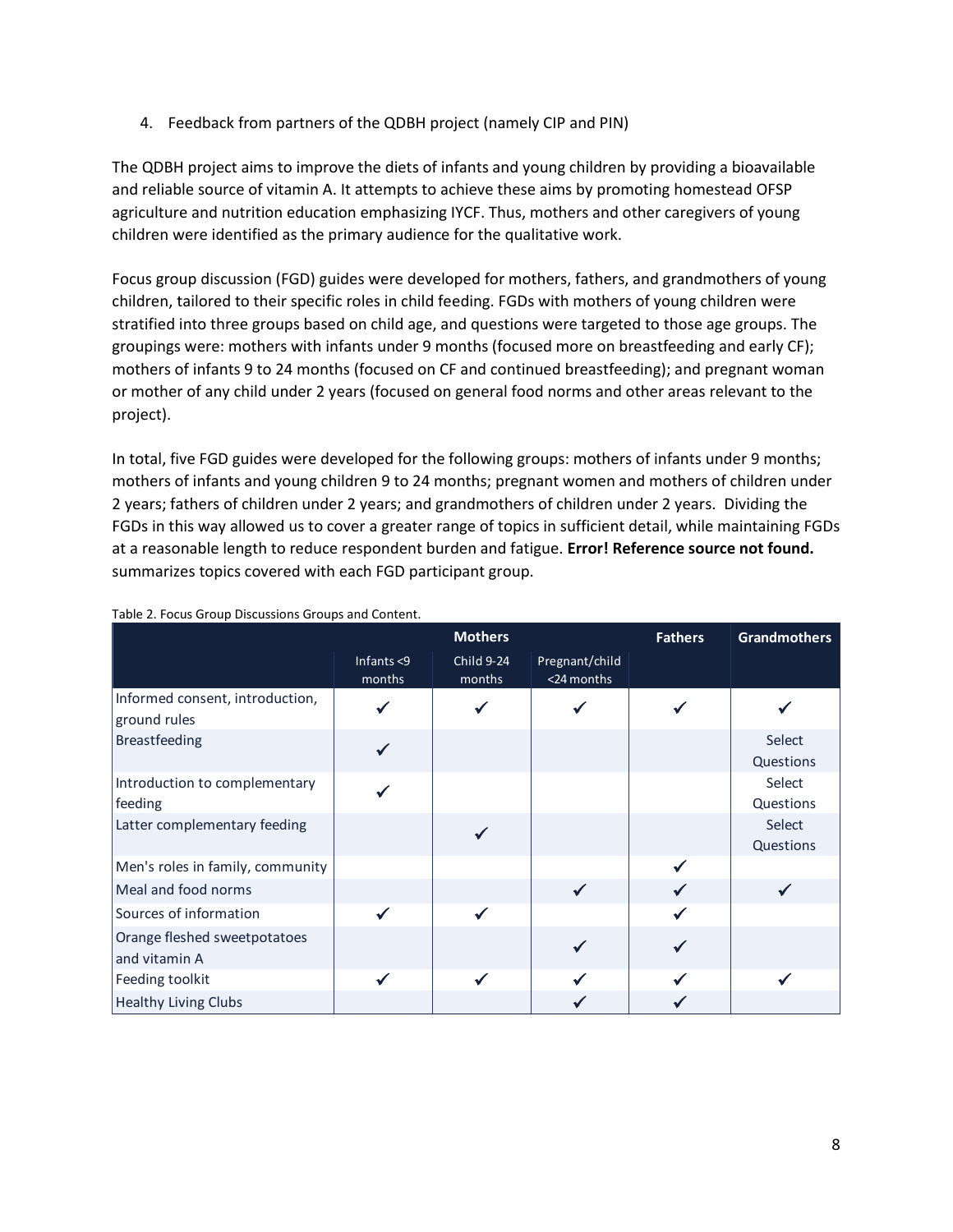In addition to FGDs with mothers and influencing family members, Key informant interviews (KIIs) were conducted with HEWs and influential community and government leaders. Topics included in the KIIs related to current nutrition programs operating in the communities; sources of information on IYCF; potential for OFSP in the communities; perceptions of the HBT; audience specific questions on creating successful partnerships for nutrition programs (including previous projects' successes and failures); and appropriateness of the proposed HLC model.

English copies of FGD and KII guides can be found in [Appendix A](#page-35-0) and [Appendix B,](#page-46-0) respectively.

In its first year, the QDBH project will target 13 kebeles in three woredas (two Gedeo zone and one Sidama zone). Because PIN has existing relationships in and familiarity with kebeles, PIN staff were asked to purposefully select five of these 13 kebeles representing variability in agricultural conditions and distance to major markets. Each kebele has a health post with a minimum of two HEW. [Table 3](#page-11-1) summarizes numbers of kebeles selected and FGDs conducted in each woredas.

|                                           | <b>Sidama</b><br><b>Gedeo</b> |            | <b>Total</b>  |  |
|-------------------------------------------|-------------------------------|------------|---------------|--|
|                                           | <b>Aleta Chuko</b>            | Dila Zuria | <b>Wonago</b> |  |
| <b>Number of Kebeles</b>                  |                               |            |               |  |
| FGD - Mothers of children <9 mo.          |                               |            |               |  |
| FGD - Mothers of children 9-24 mo.        |                               |            |               |  |
| FGD – Pregnant and lactating women        |                               |            |               |  |
| FGD – fathers of children <24 mo.         |                               |            |               |  |
| $FGD - Grandmothers$ of children < 24 mo. |                               |            |               |  |
| <b>Key Informant Interview</b>            |                               |            |               |  |

<span id="page-11-1"></span>Table 3. Numbers of each FGD type in each of the 3 woredas in Sidama and Gedeo zones.

#### <span id="page-11-0"></span>Training of Enumerators

 $\overline{\phantom{a}}$ 

Four enumerators were hired who either hold or are pursuing a graduate degree in agriculture, nutrition, or a related field, and who are fluent in English, Amharic, and either the local language of Sidama or the local language of Gedeo. All four enumerators completed a 6-day training, which included orientation to the QDBH project; an overview of qualitative research methods; research ethics training; an introduction to the research tools; and translation of informed consent, FGD guides, and KII guides from English to Amharic. Enumerators worked in pairs to ensure accuracy of translation and retention of original meaning. Prior to field work, all enumerators completed and passed with a score of at least 80%, the global health research ethics certification course developed by FHI360.<sup>2</sup>

<sup>&</sup>lt;sup>2</sup> The online training is available at<https://www.fhi360.org/sites/all/libraries/webpages/fhi-retc2>.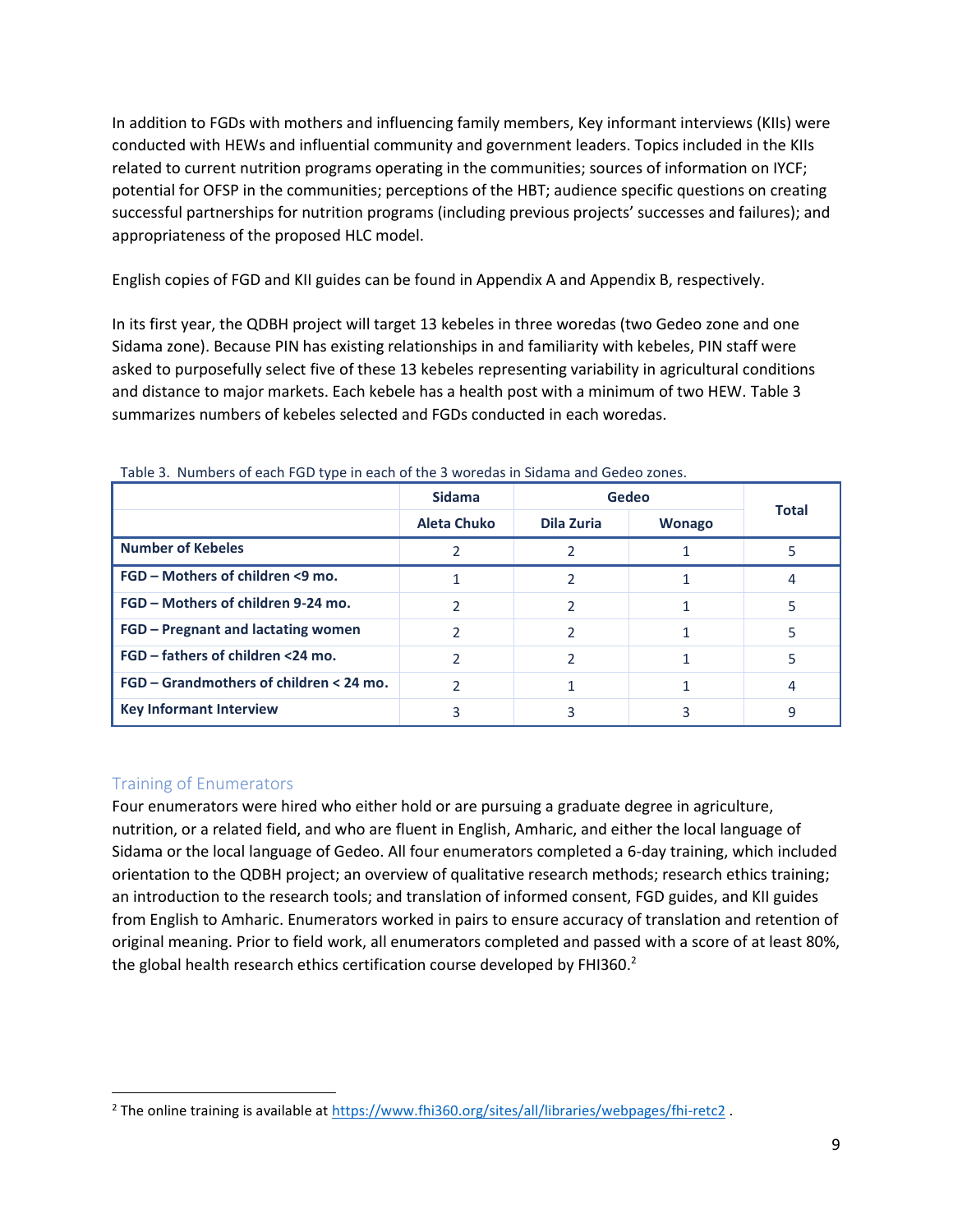### <span id="page-12-0"></span>Data Collection and Analysis

Enumerators completed 1-2 FGDs and/or 1-2 KIIs per day during data collection, working in pairs whenever possible. Enumerators debriefed with research staff daily to discuss major findings and themes, and to re-train as needed.

All FGDs and KIIs were recorded, with the participants permission. As soon as possible after discussions took place, enumerators simultaneously transcribed and translated the recordings from the language of the interview into English. Enumerators were instructed to transcribe and translate verbatim. Transcripts were then input into MAXQDA and coded for themes, with particular focus on barriers and facilitators of major complementary feeding practices.

Based on themes that emerged in coding transcripts, barriers and facilitators were summarized in problem and solution trees for major complementary feeding practices. In addition, behavioral determinants of these major practices were mapped onto Michie's behavior change framework [38].

More specifically, each behavioral determinant was categorized into one of the following categories: capability (physical or psychological), opportunity (physical or social), or motivation (reflective or automatic); this model of behavior change is referred to as Michie's COM-B [\(Figure 2\)](#page-12-3). Michie defines capability as "the individual's psychological and physical capacity to engage in the activity concerned"; opportunity as "factors that lie outside the individual that make behavior possible or prompt it"; and motivation as "brain processes that energize and direct behavior." [38]



<span id="page-12-3"></span>*Figure 2. Michie's COM-B Model of Behavior Change.*

Next, each determinant was categorized into one of 14 theoretical domain frameworks as defined by Cane *et al* [39]. Lastly, an appropriate intervention function was identified, and we present an example activity to demonstrate how each behavioral determinant might be approached in the QDBH project. Tables of each theoretical domain framework and intervention function, along with their definitions, can be found i[n Appendix H.](#page-71-0)

# <span id="page-12-1"></span>Ethical Considerations.

The work described here was deemed exempt by Emory University's Institutional Review Board. No identifiable data was purposefully collected; any incidentally collected identifiable data (e.g. names) was deleted during transcription. All participants gave verbal consent prior to participating in data collection.

# <span id="page-12-2"></span>Results

We present our results by research phase – presenting first our findings from the literature review followed by findings from our qualitative research.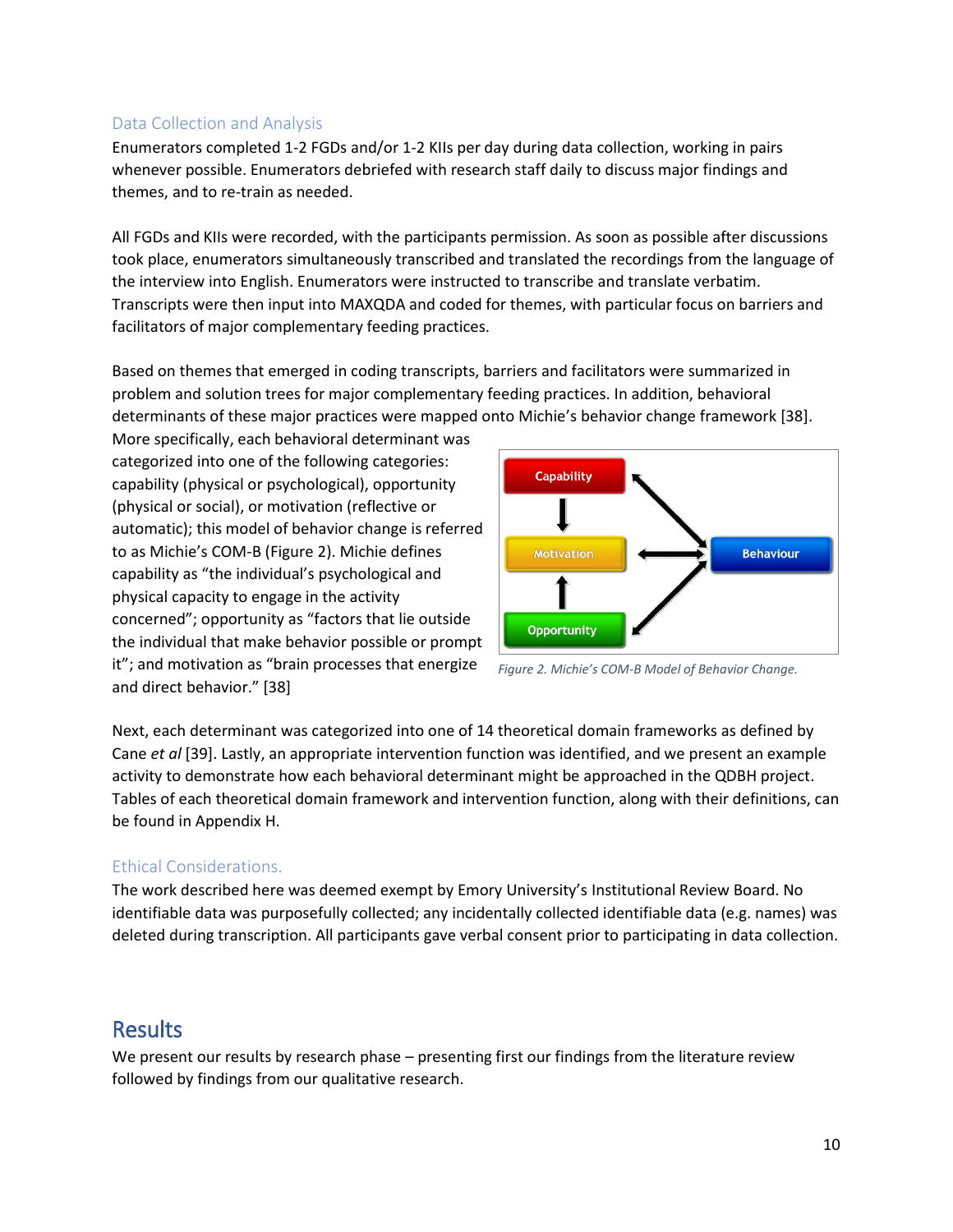# <span id="page-13-0"></span>Phase 1: Review of Literature

Twenty-one publications, spanning years 2009 to 2017, are included in this review. These publications include both qualitative and quantitative research, and Ethiopian DHS reports from 2016 and 2011. We also relied heavily upon the qualitative research from Alive and Thrive on IYCF practices, published in 2010.

Secular trends in some key child feeding practices in the region are shown in *[Figure 3](#page-13-2)*; timely initiation of complementary feeding is not available at the regional level and therefore national data are presented. Early initiation of breastfeeding, timely introduction of complementary foods, and dietary diversity have generally improved from 2005 to 2016, but the percentage of those meeting minimum meal frequency has declined. And while the percentage of infants and young children consuming a vitamin A-rich food in the previous 24 hours improved, VAS coverage declined somewhat (Panel A). Median duration of exclusive breastfeeding, measured in months, has steadily increased from 2005 to 2016 (Panel B).



<span id="page-13-2"></span>Figure 3. (A) Trends in infant and young child feeding practices in Southern Nations, Nationalities, and Peoples' Region (SNNPR), Ethiopia. † Based on caregiver report of past 24 hours. ‡ National estimate based on percent of infants 6 to 8 months who consumed solid, semi-solid, or soft foods in previous 24 hours. (B) Median duration of breastfeeding, measured in months, over time. [1-4]



#### <span id="page-13-1"></span>Early Initiation and Duration of Exclusive Breastfeeding

Breastfeeding was nearly universal in SNNPR in 2016, with 97.3% of children ever breastfed. Rates of early initiation of breastfeeding (defined as initiation in the first hour) in SNNPR were among the highest in the nation at 77.1% [1]. Breastfeeding on demand was common [40, 41], and women understood that children should be fed from both breasts [41].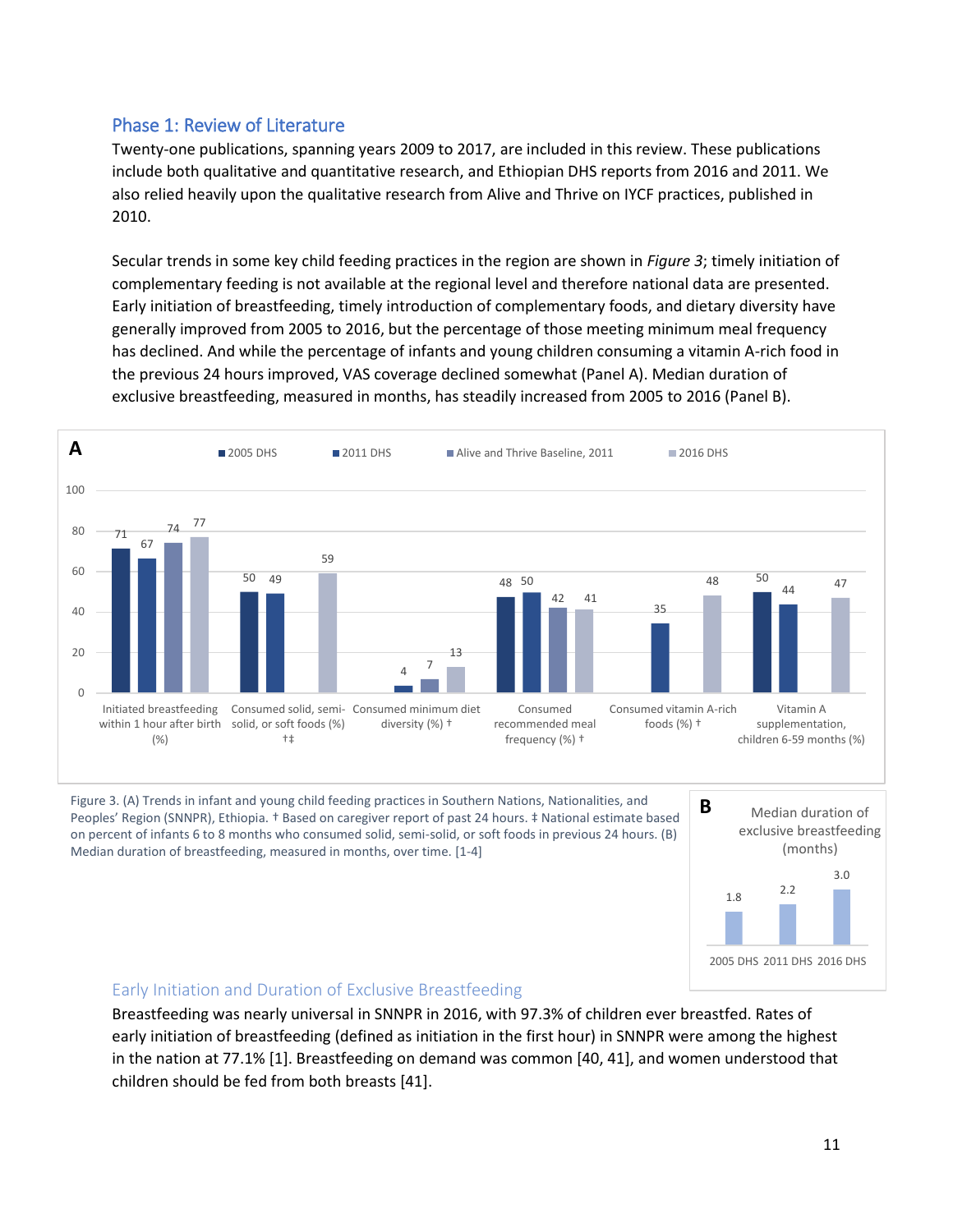In 2016, the median duration of exclusive breastfeeding was 3.0 months [1], up from the median of 1.8 months in 2005 [3]. However, HEW had effectively communicated the recommendation that women breastfeed exclusively for 6 months [41], suggesting that lack of awareness of the recommendation is not a primary barrier to women practicing exclusive breastfeeding for 6 months. Exclusive breastfeeding was most commonly interrupted by the giving of water, traditional teas, non-human milk (cow and goat milk), other liquids, or thin gruels prior to 6 months [1, 40, 41]. Common reasons for giving foods or liquids other than breastmilk prior to 6 months included traditions or advice from older family members and community members, or a belief that breastmilk alone is insufficient for growth and satiation [41]. In formative work in SNNPR, Alive and Thrive found that mothers reported when water, traditional teas, or linseed water are given, the reasons were medicinal (for example avoiding or treating digestive problems). On the other hand, when cow's milk or thin gruels were given, it was because mothers felt their breastmilk was insufficient [41].

#### <span id="page-14-0"></span>Timely Introduction of Complementary Foods

From the literature review, we noted that while exclusive breastfeeding for 6 months was not widely practiced, complementary foods were not necessarily introduced in a timely manner. The median duration of *predominant* breastfeeding, defined as either exclusive breastfeeding or breastfeeding with other liquids only, was 6.7 months [1]. Therefore, while caregivers gave water or other liquids early, complementary *foods* were often not introduced until after 6 months. Ayana *et al*. found that 6.5% of caregivers in northern Ethiopia introduced solids *or* liquids other than breastmilk after 6 months, where only 61.8% introduced solids or liquids other than breastmilk at 6 months [42]. Formative work by Alive and Thrive identified considerable variability in this regard. Some caregivers reported giving fruit or grain-based porridges even in the first few months of life, while others reported waiting as long as one year to introduce such foods. Some caregivers cited lack of economic or physical access to foods; others cited health beliefs for introducing foods either too early or too late. However, caregivers also acknowledged that advice from HEW has been at least somewhat influential in discouraging the early introduction of complementary foods or non-breastmilk liquids [41].

Male gender of the child was found to be associated with timely introduction to complementary foods, in unadjusted analysis [43]. Notably, however, this finding comes from Eastern Ethiopia, which, unlike SNNPR, is a predominantly Muslim region where gender norms may be very different. Three separate studies – all coming from northern Ethiopia – found mothers having had a post-natal checkup as being associated with timely introduction of complementary foods [42, 44, 45]. Other factors associated with timely introduction include: urban residence [42]; both mother and father education level, having had more than one live birth, a mother who does not work outside the home, birth preparedness [44], and institutional delivery [45].

#### <span id="page-14-1"></span>Common Complementary Foods

Alive and Thrive found that gruels and porridges were the most common complementary foods, with mothers generally stating that porridges should include at least two different cereal grains mixed together; many mothers reported adding lentils. Some mothers reported adding milk, butter, sugar, and/or salt. In interviews, mothers also named foods from a variety of food groups – including cheese, egg, pumpkin, avocado, banana, mango, potato, bread, and sugarcane. However, while mothers reported a variety of foods when asked, observers of actual feeding practices noted a considerably less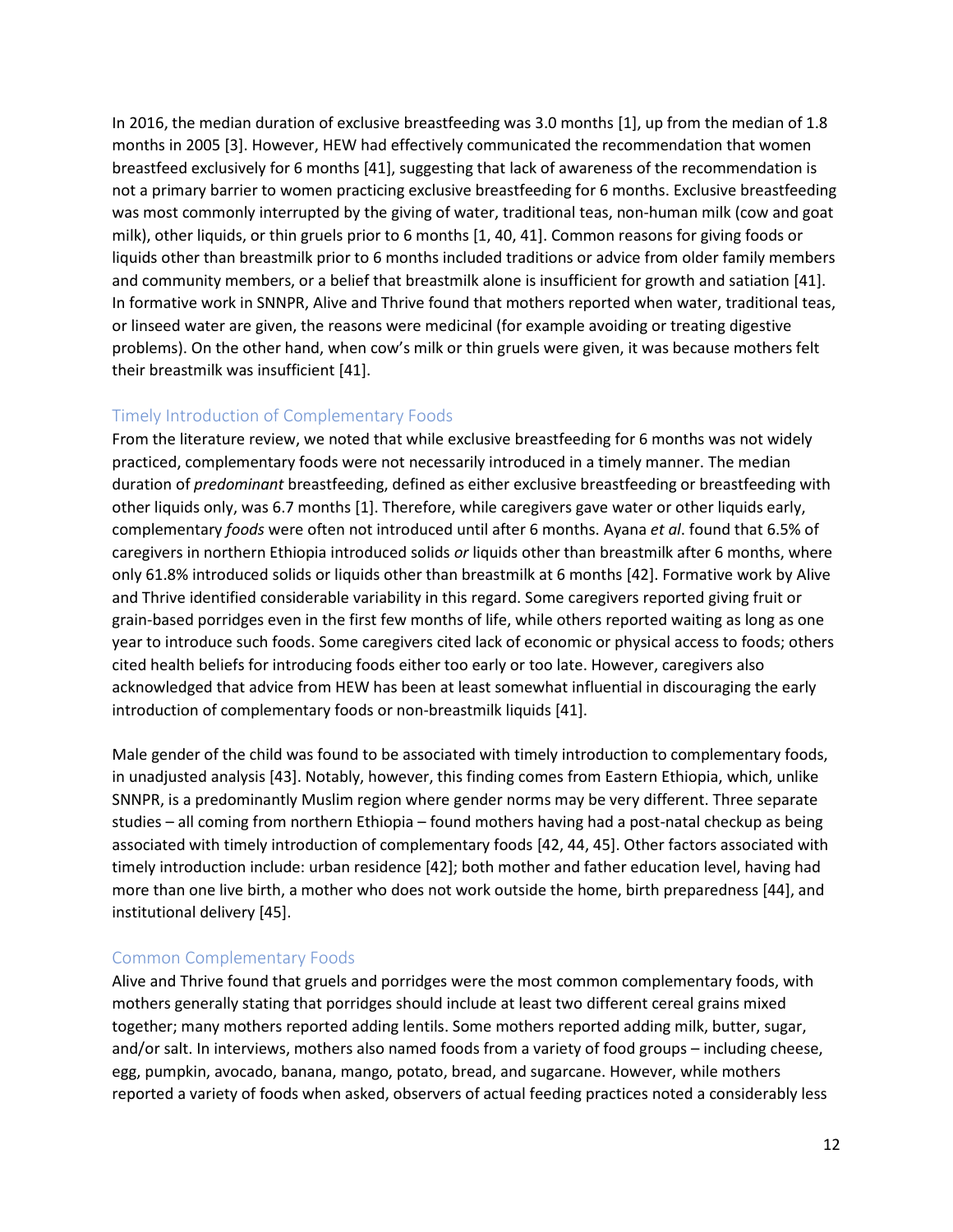varied diet. In opportunistic observations, complementary foods were limited to porridges made from cereals, sometimes with added milk, kale, lentils, fenugreek, and oil [41].

Alive and Thrive additionally found that mothers in SNNPR generally agree that family foods are not appropriate for young children, and thus that separate foods should be prepared for them. Root crops, including potato and sweetpotato, were specifically mentioned as a family food not considered appropriate for infants and young children [41]. Other foods mentioned as inappropriate include kale, meat (including poultry and fish), eggs, kolo<sup>3</sup>, and pumpkin, though pumpkin was not consistently seen as inappropriate. Most mothers felt that children can start to eat family foods at 1 year of age; some fathers and grandmothers stated this should happen at older ages [41].

# <span id="page-15-0"></span>Food Thickness and Energy Density

 $\overline{\phantom{a}}$ 

Complementary food thickness and energy density are difficult-to-measure facets of complementary feeding. As such, no estimates are available of what proportion of infants and young children are receiving complementary foods of too thin consistency or of insufficient energy density. In interviews, Alive and Thrive noted that mothers have "some difficulty differentiating between semi-solid and liquid foods", and that while mothers may report thicker consistency foods, in-home observations revealed that porridges were of very thin consistency [41]. Some mothers said that a porridge of the consistency of a mashed banana is appropriate; others felt thinner consistency would be better. Mothers who prefer thinner foods cite infants' ability to swallow and/or digest as reasons for giving thinner gruels [41].

Alive and Thrive also noted that mothers used bottles to feed children, necessitating thin gruels that can pass through the nipple of the bottle. Mothers stated that bottles keep food covered, and do not require hand feeding, which mothers perceived as more hygienic. Mothers also noted the ease of feeding with a bottle. For these reasons, bottles were preferred by some mothers [41]. Nationally, in 2016, bottle use was highest among infants 6 to 8 and 9 to 11 months old, with 18.5% and 19.4%, respectively, using a bottle with a nipple [1]. Notably, this is an increase from 2011 when 13.9% and 11.3% of infants of the same ages were fed with a bottle [2]. Bottle use among infants *under* 6 months, however, decreased from 2011 to 2016 [1, 2]. Teshome *et al* found that bottle feeding was associated with stunting in a rural community in northern Ethiopia [46].

Abebe *et al* studied complementary foods supplemented with kidneys beans and pumpkin in comparison to traditional recipes in SNNPR. They report that at accepted consistencies, both traditional complementary food as well as those supplemented with kidney beans and pumpkin, ranged in energy density from 0.46 to 0.53 kilocalories per gram (kcal/g) [47]. Note that the recommended minimum energy density for complementary foods is 0.7 to 0.8 kcal/g [37]. Abebe *et al* noted the challenge of achieving adequate energy density, given the gelatinization of starch during the cooking process, and the generally prohibitive cost and poor access to things like oil or sugar, which could increase energy density without the thickening porridges to consistencies perceived as unacceptable. The authors also noted that complementary foods often have insufficient calories from lipids, and suggest avocado as a potential addition to complementary foods to increase lipid and energy content [47].

<sup>3</sup> Kolo is a snack made from roasted grains and/or lentils, most commonly roasted barley, chickpeas, and/or groundnuts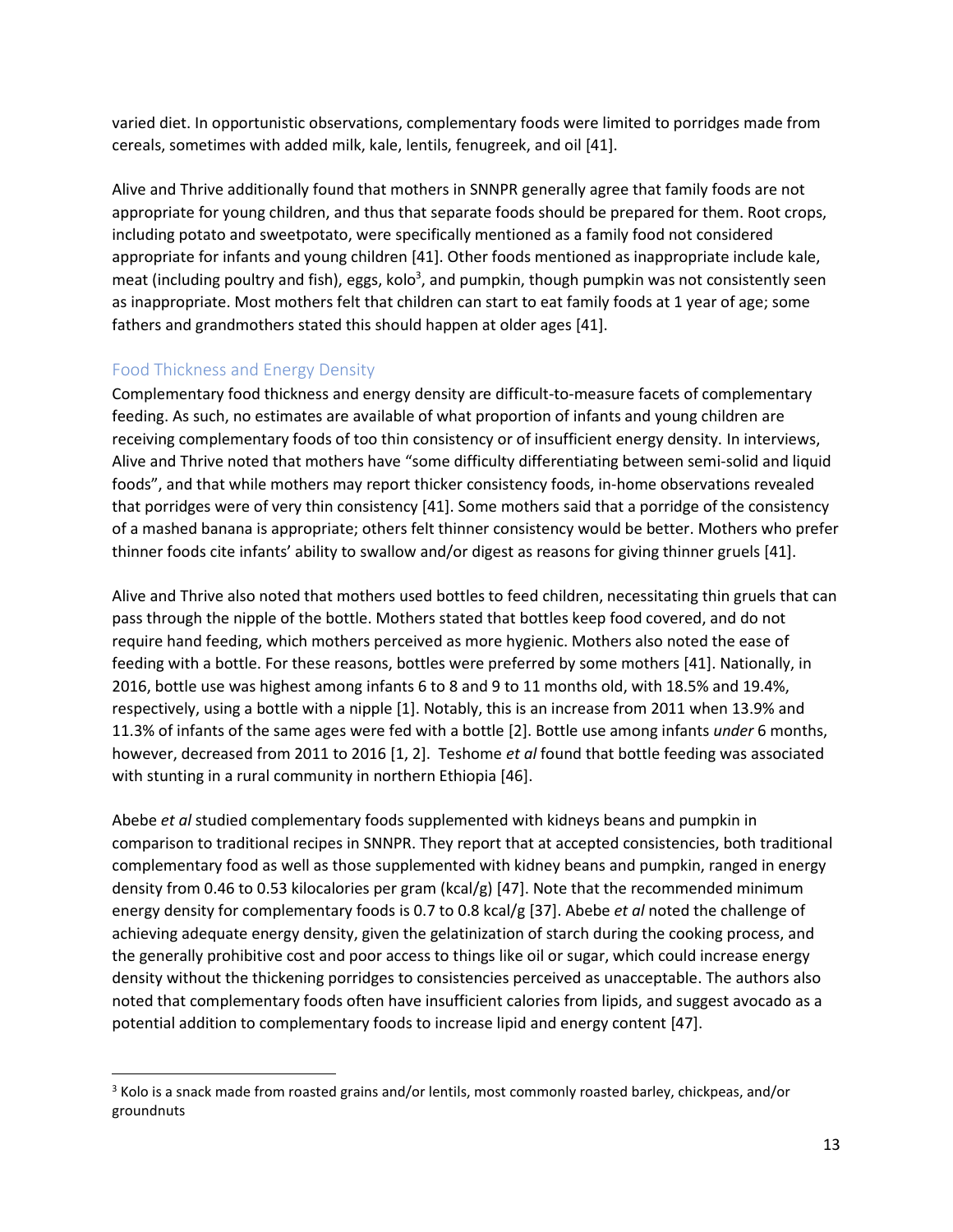Abeshu *et al*, on the other hand, found the average energy densities of complementary foods in SNNPR to be 0.92 kcal/gram for 6 to 8 months old children, increasing to 1.24 kcal/g and 1.42 kcal/g for 9 to 11 and 12 to 23 months old children, respectively. However, the authors noted that almost one-in-three children were fed a liquid-consistency food and one-in-four was fed a thin-consistency food at some point in the day [48].

#### <span id="page-16-0"></span>Meal Frequency and Portion Size

The WHO considers two daily meals to be the minimum standard for infants 6 to 8 months, and three daily meals to be the minimum for 9 to 23 months old children. In SNNPR, 41.4% of children 6 to 23 months met these minimum meal frequency definitions in 2016 [1]. Furthermore, nearly one of every five children 6 and 23 months had *no* solid, semi-solid, or soft food in the previous 24 hours [1]. According to Alive and Thrive's formative work in 2010, most mothers reported in focus groups that they follow minimum meal frequency recommendations. Snacks were not common in SNNPR [41]. It is also noteworthy that this is the only IYCF practice that has not seen an improvement over time in SNNPR (Figure 2).

Nationally, factors associated with improved odds of meeting meal frequency included young age of child, mothers with primary or secondary education (compared to no education); maternal exposure to media (defined as exposure to newspaper, magazine, radio, or television at least one time in a week); and the number of antenatal care visits [49].

Abeshu *et al* found that in 2014-2015, most children 6 to 23 months in SNNPR met meal frequency recommendations and that the amount of food *served* per meal – determined through a weighed food record – tended to be appropriate. However, amount of food *consumed* per meal was below estimates for gastric capacity, and overall energy intake from complementary foods was far below estimated needs [48]. Others have noted that energy intakes of children 6 to 23 months in SNNPR were below the estimated energy needs from complementary foods for breastfed children [40, 50]. The gap between actual energy intake and energy needs from complementary foods tended to decrease or disappear after adjusting for child weight. Nevertheless, intakes likely put children at risk of growth failure and/or fail to support recovery for those with growth faltering [40, 50]. Alive and Thrive found mothers generally struggled to estimate portion sizes or amounts of foods given; the only mother to offer a specific quantity estimated her 10-month old child gets 1½ coffee cups of food per day; note that a typical Ethiopian coffee cup holds 70-75 milliliters.

Alive and Thrive found that mothers were conflicted in their willingness to follow hypothetical advice from a HEW to increase meal frequency. Many mothers expressed a willingness to follow the recommendation, wanting their child to be healthy and strong. Other mothers, however, were resistant. Some cited affordability as their primary concern. Others worried that giving their child more food would cause sickness (vomiting and diarrhea) or "would stimulate the child's appetite and develop a habit for eating more food than the family can afford" [41].

#### <span id="page-16-1"></span>Dietary Diversity

Though mothers tended to acknowledge the importance of feeding a variety of foods [41], Ayana *et al* found that in 2015, only 10.7% know the recommendation that children 6 to 23 months receive foods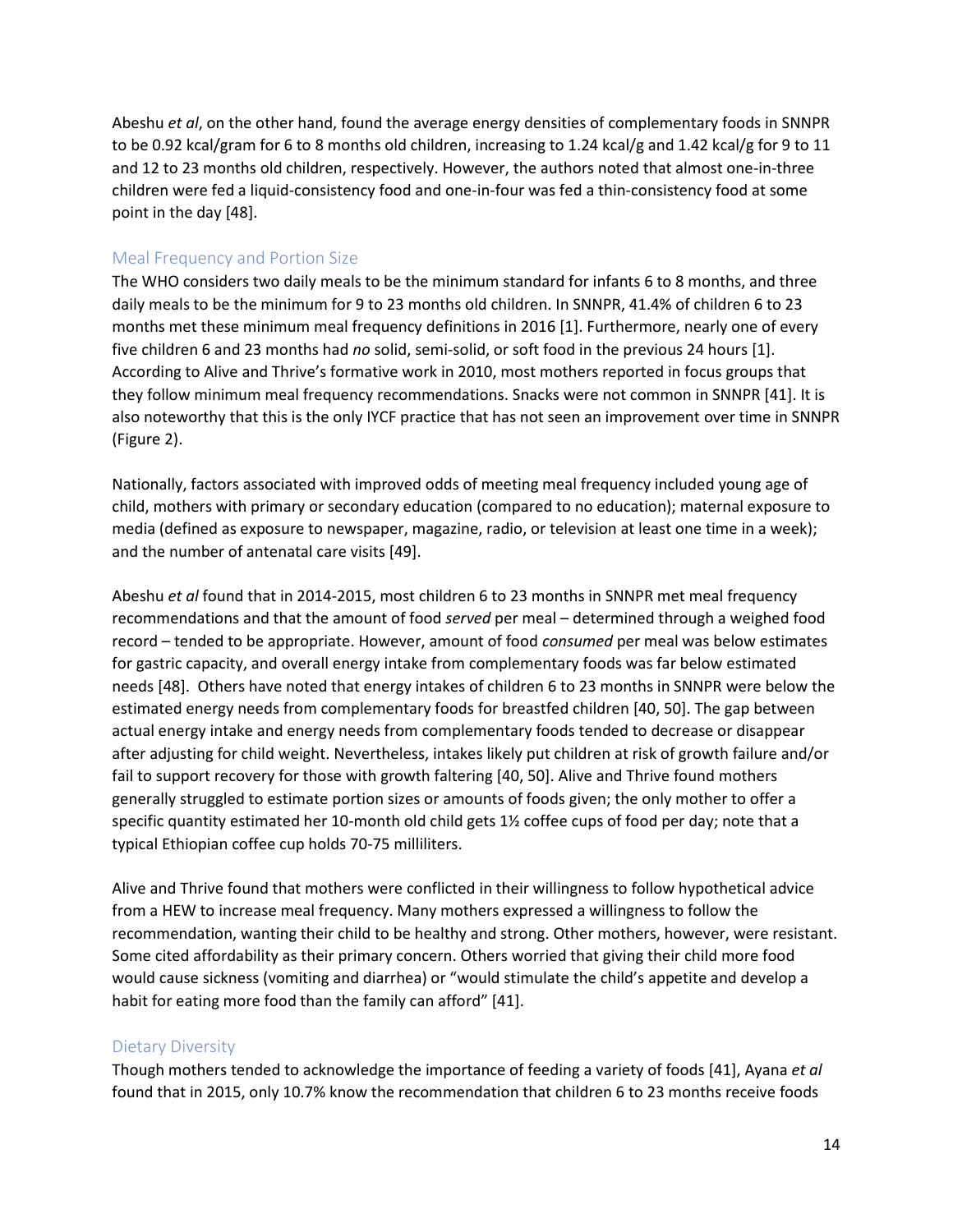from at least 4 food groups daily [42]. Furthermore, only 13.0% of children 6 to 23 months in SNNPR consumed four or more food groups in the previous 24 hours [1]. Grains were the most oft-consumed food group, with consumption by 56.1% of breastfed children 6 to 23 months at the national level; followed by vitamin A-rich fruits and vegetables (27.7%); dairy products (25.1%); roots and tubers (23.4%); legumes and nuts (21.3%); eggs (17.0%); other fruits and vegetables (10.1%); and meat (8.0%) [1]. Region specific estimates of food group consumption were not available.

From household surveys of 417 families with children 6 to 23 months in the Sidama zone, SNNPR in 2015, Dangura *et al* identified several factors associated with improved child dietary diversity scores. Fathers' literacy and involvement in IYCF were both positively associated with dietary diversity [51]. Maternal factors associated with improved dietary diversity included knowledge score, having received IYCF information during a prenatal visit, exposure to IYCF information via mass media in the last month, and having attended a cooking demonstration in the previous 6 months [51]. Household factors associated with improved dietary diversity included homestead production of fruits and/or vegetables and raising livestock [51]. Notably, Gebremedhin *et al* identified several of the same factors associated with dietary diversity in the Amhara region in northern Ethiopia, including maternal knowledge of IYCF, maternal exposure to mass media, father's involvement in child feeding, having a household member attend a cooking demonstration, having a home garden, and owning chickens. In addition to these, maternal education, household food security (compared to moderate or severe food insecurity), household wealth, and recent conversation with a HEW were associated with improved dietary diversity [52].

Nationally, factors directly associated with improved odds of meeting dietary diversity included child age; first birth order (compared with latter birth order); mothers with primary or secondary education (compared to no education); and household wealth [49]. Indeed, mothers cited financial constraints as reasons that many foods are not routinely given to young children [41]. However, mothers expressed a willingness to incorporate diverse foods into their children's diets if they were encouraged to do so [41].

#### <span id="page-17-0"></span>Consumption of Vitamin A-Rich Foods

Gibson *et al* found that median vitamin A intakes were 0.0 retinol equivalents (RE) and nutrient densities were 0.0 RE per 100 kilocalories in each age group from 6 to 23 months in SNNPR; these data were collected from weighed food records of 93 children in 2006 [40]. On the other hand, Mesfin *et al* (2015) used weighed food records from 64 children, ages 6 to 23 months, and found median intakes of vitamin A were 184 RE, 224 RE, and 90 RE for children 6 to 8, 9 to 11, and 12 to 23 months, respectively. Note that these median intakes met estimated needs for infants 6 to 11 months [53]. The extreme difference in estimated vitamin A intake may, at least partially, be explained by the fact that Gibson *et al* collected data during June, a very food insecure time, where Mesfin *et al* collected data in February and March, which tend to be more food secure months. The latter data collection period also occurred in 2015 versus 2006, so secular changes could account for some of the difference.

In SNNPR in 2016, 48.2% of children 6 to 23 months had consumed a vitamin A-rich food of any kind in the previous 24 hours [1].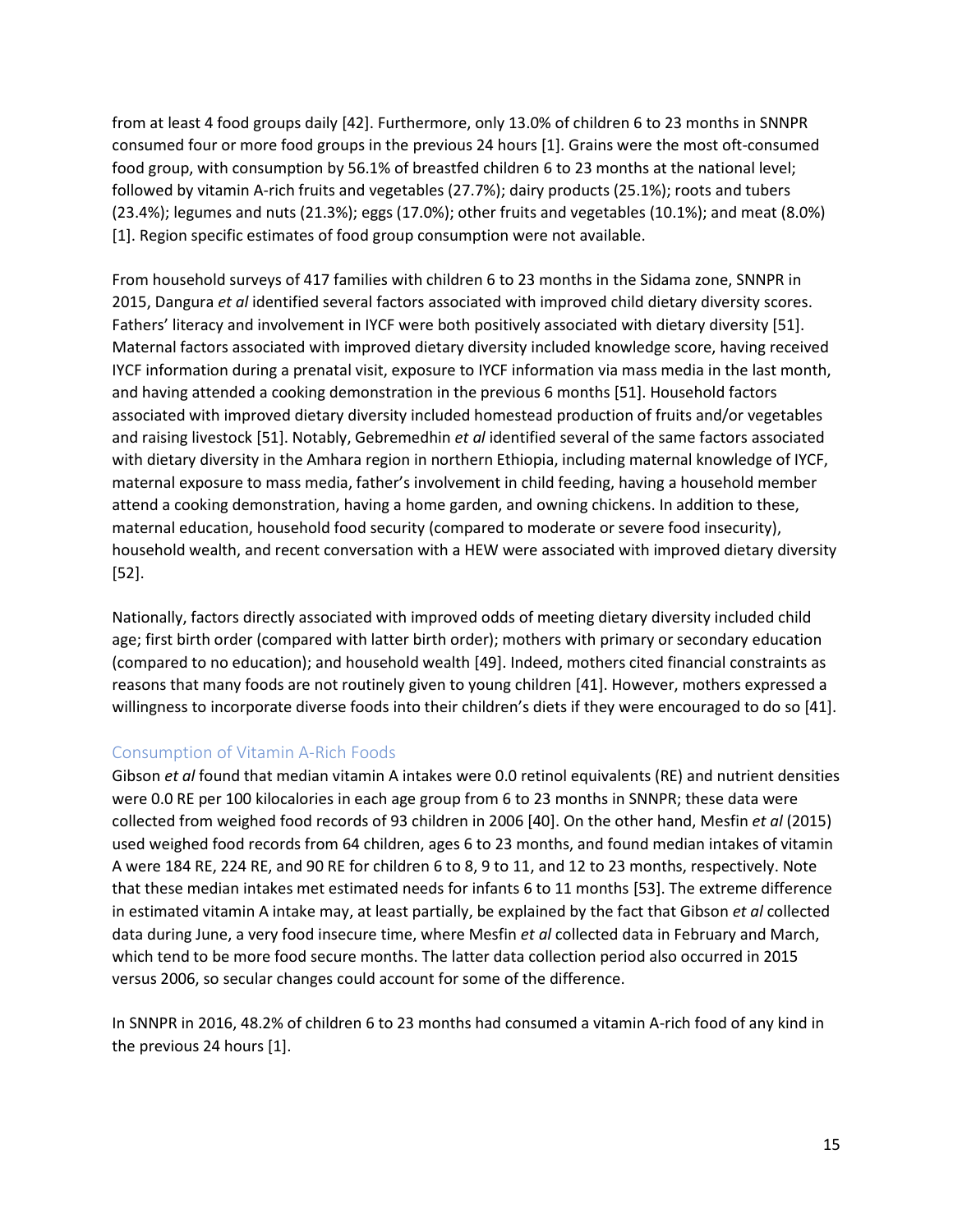#### <span id="page-18-0"></span>Responsive Feeding

Abebe *et al* explored responsive feeding of children 12 to 23 months in northern Ethiopia. While over 90% of mothers actively encouraged their child during feeding, fewer mothers practiced appropriate *responsive* feeding in other regards. Mothers tended to prematurely terminate feedings, and distractions during feeding were common. For children who refused food at any point, the most common strategies mothers employed were breastfeeding (50%), threatening to harm the child (28%), asking the child why he/she was refusing food (19%), and forcing feeding (17%). Caregivers of nonstunted children were more likely to practice positive responsive feeding. Positive responsive feeding, positive active feeding (actively encouraging), and negative active feeding (force feeding or threatening) were all positively associated with mouthfuls accepted [54]. Baye *et al* also found that positive responsive feeding was associated with increased energy intake among 9 to 11 month old infants in northern Ethiopia [55]. It should be noted, however, that research on responsive feeding is limited.

Alive and Thrive noted considerable variation in mothers' attitudes toward responsive feeding and actions during feeding. Child feeding tended to occur outside of family meal times. Some mothers were interactive and encouraging when feeding; others seemed to stop feeding as soon as the child lost interest or in some cases even when the children seemed to still want to eat. Of note, some mothers suggested that young children are "expected to have a poor appetite." Consistent with Abebe *et al,*  mothers were also observed to use aggressive tactics, such as hitting or force-feeding [41].

#### <span id="page-18-1"></span>Feeding During and After Illness

In 2016, the proportion of children in SNNPR under 5 years who had diarrhea in the previous 2 weeks was 13.9%. Of those, only 28.7% and 21.4% of caregivers gave at least the usual amount of liquid and foods, respectively, during diarrhea [1]. Alive and Thrive noted a variety of responses when asked about the amount of feeding during diarrhea, with some mothers and other caregivers noting an increase in food and liquid, and others noting the opposite is practiced. Advice received from HEW was also conflicting. Furthermore, mothers were resistant when told that it is best practice to give additional fluids during illness, noting more fluids could increase vomiting and diarrhea [41]. Mothers were more receptive to the recommendation to give more fluids and food during *recovery* from illness, with some mothers stating they already followed this practice [41].

#### <span id="page-18-2"></span>Hygiene

Mothers said that they store food when there are leftovers or when food is prepared in advance. Food that is not consumed is covered and "set aside for future use." When mothers are away from the home they prepare food in advance for another caregiver to feed later. Several caregivers who used bottles for feeding thin gruels cited a belief that bottles are more hygienic than other feeding dishes or utensils because a bottle can keep food covered, and a bottle eliminates hand-feeding [41]. Water only, not soap, was used in washing hands, utensils, and dishes. Observed food preparation and consumption were often in proximity to animals, dirt floors, flies, and other potential sources of pathogens [40, 41].

#### <span id="page-18-3"></span>Health Extension Program

The existing HEP was well recognized and well established in communities. Alive and Thrive found that most HEWs describe their focus as "environmental sanitation and latrines, immunization, family planning, care of pregnant women, and child feeding in general" [41]. With respect to child feeding,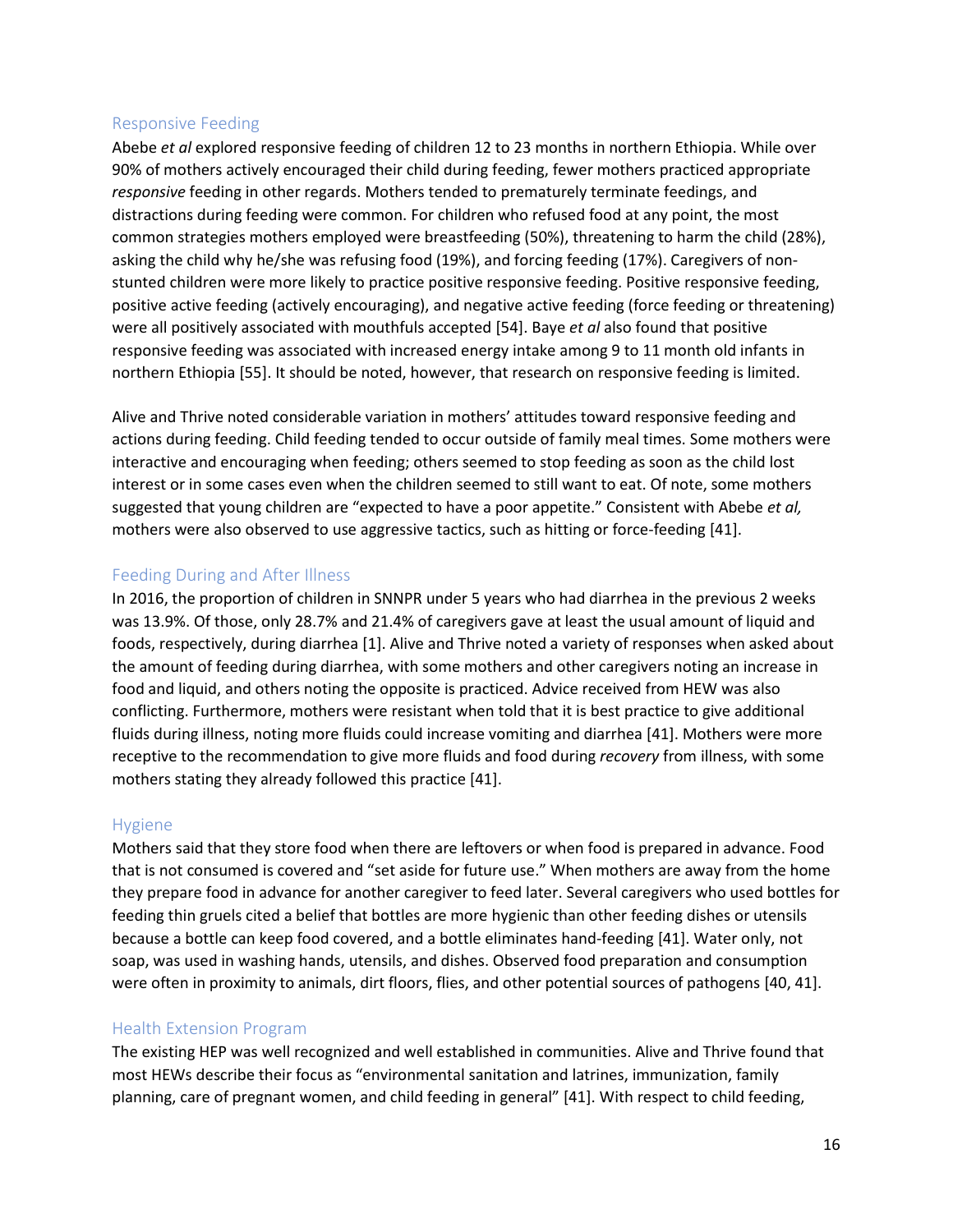HEWs said they provide counseling on breastfeeding and "general feeding for children"; a main part of the nutrition focus seems to be on therapeutic feeding for malnourished children [41]. Mothers in northern Ethiopia who reported having received training from a HEW were more likely to accurately answer questions about feeding colostrum, minimum meal frequency, foods and beverages with low nutrient density/consistency, responsive feeding; they were also more likely to practice improved dietary diversity and minimum acceptable diet. These analyses, however, were not adjusted for any covariates [56].

### <span id="page-19-0"></span>Sources of Information on IYCF

Mothers are primarily responsible for making decisions about child feeding, preparing food, and feeding the child. Mothers said that HEW are the main and best source of information on child feeding, but women also take cues from their mothers or mothers-in-law, and other women in the community, particularly elderly women or women with experience. Though some women cited their husbands as a source of information, fathers' influence on child feeding is primarily through the provision of food or money to purchase food. Women did, however, indicate that their ability to adhere to feeding recommendations may depend on their husbands support, particularly with respect to increasing frequency, portion size, and procuring specific foods for the child [41].

Alive and Thrive observed that mothers, fathers, and grandmothers all expressed a broad eagerness to learn more about child feeding and a willingness to follow recommendations. Volunteers and HEW themselves also expressed a desire to learn more about child feeding, and endorsed a hands-on approach to educating women on child feeding, by showing women "what could be prepared from food they already have" and "educat[ing] with examples" as the most effective strategies for this population [41].

#### <span id="page-19-1"></span>Mass Media

Mass media – such as radio – is often used as a medium to promote behavior chance, including for infant and young child feeding. Exposure to mass media was associated with improved dietary diversity in three separate analysis – including one at the national level [49], one in SNNPR [51], and one in northern Ethiopia [52] – and with improved odds of meeting meal frequency nationally [49]. Additionally, in an analysis of the Alive and Thrive intervention, exposure to radio spots was associated with increased odds of meeting minimum dietary diversity and minimum acceptable diet. Furthermore, the effect was strongest among those with exposure to more radio spots [57]. Kim *et al* postulate that radio spots are one mechanism by which the intervention might have improved IYCF practices.

However, in their assessment, Kim *et al* also report that only 31.1% and 30.9% of women heard radio spots with breastfeeding and complementary feeding messages, respectively [57]. In the 2016 Demographic and Health Survey (DHS), exposure to media was generally low, with individuals in rural areas having even less exposure than national averages. Among women in SNNPR, only 8.4% and 13.3% were exposed to television or radio on a weekly basis, respectively. Among men, the proportions were 7.9% and 18.1% having exposure to television and radio, respectively, on a weekly basis. Less than one in four rural households owned a radio [1].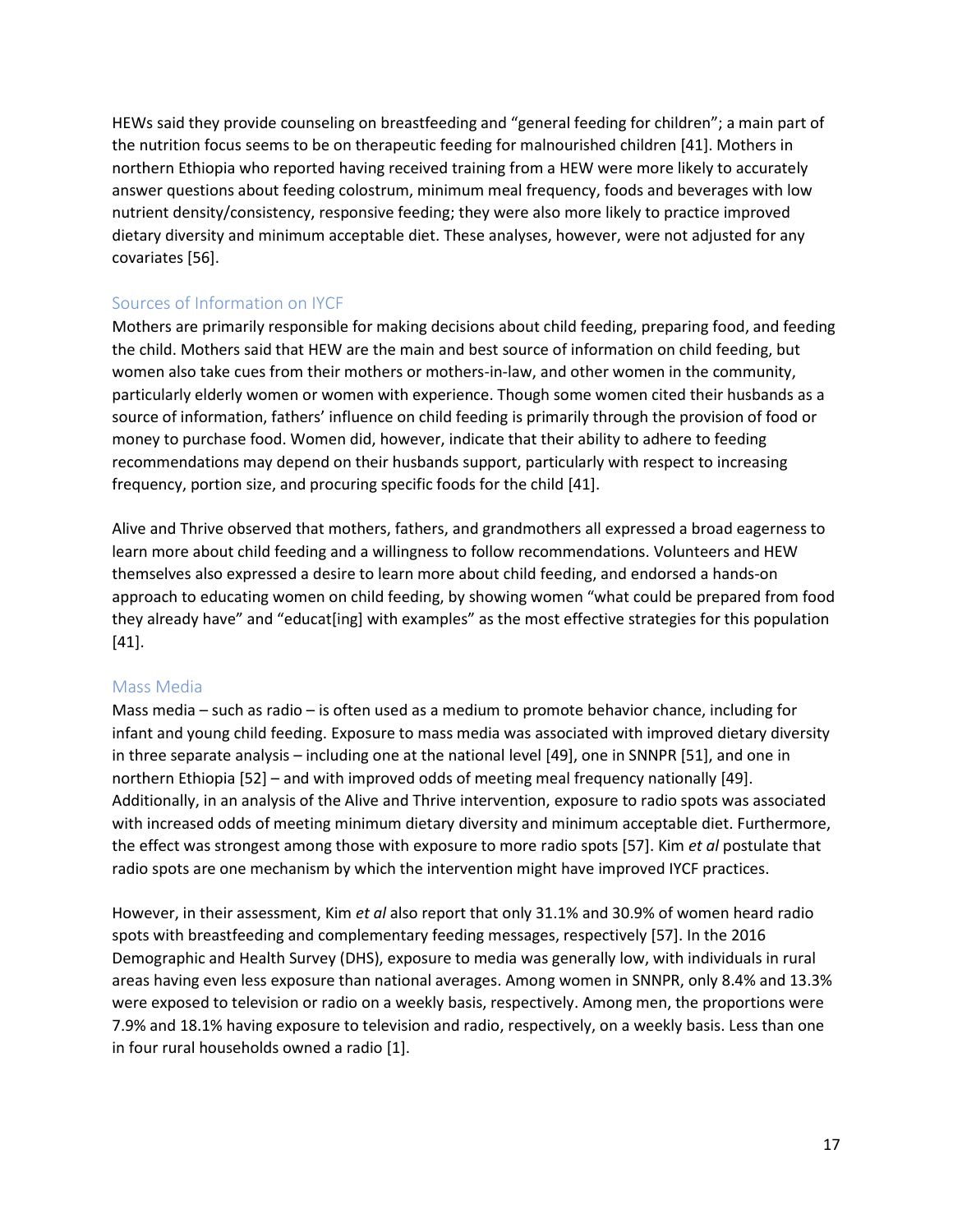Additionally, Regassa and Stoecker found that radio ownership increased with household wealth and woman's access to radio was inversely associated with household food insecurity and hunger in the Sidama zone, SNNPR [58]. Therefore, mass media may not be an effective method of reaching disadvantaged and/or rural households for the QDBH project.

#### <span id="page-20-0"></span>Phase 2: Qualitative Research

We conducted 23 FGDs in five kebeles. We additionally conducted five KIIs with HEWs, three with community leaders and one with a government employee from the zonal Bureau of Health. Data collection was done in June and July of 2017.

Our findings on current IYCF practices tended to be consistent with findings from the literature review, particularly with respect to breastfeeding, common complementary foods, meal frequency, and mothers' attitudes toward HEW. However, differences between our findings on IYCF and practices described in the literature were also identified, most notably the practice of and attitudes toward bottle feeding. Furthermore, where little research existed, particularly on portion size, we were able to more fully understand current practices.

We also attempted to go further in exploring determinants of key behaviors. Enumerators were trained on probing in qualitative research, and the FGD guides had several built-in probing questions to understand determinants for current practices. Where caregivers said they believed certain feeding practices to be good or bad, enumerators were instructed to ask where this belief came from (for example, from personal experience, from having been advised by someone else, or from a religious belief). Enumerators posed hypothetical queries (such as "If a Health Extension Worker advised you to give your child 3 coffee cups of food per meal, would you be able to?" with additional probes) to understand how caregivers might respond or react to receiving such advice from a trusted source of information. Caregivers, however, generally had a difficult time responding to such hypothetical advice, more often responding based on advice they *had* received or stating whether or not they had received the advice ("No, we have never been told such things").

In addition to the summaries of findings below, problem trees, solution trees, and analysis of behavioral determinants of major complementary feeding practices can be found in [Appendix C](#page-54-0) throug[h Appendix](#page-67-0)  [G.](#page-67-0)

# <span id="page-20-1"></span>Early Initiation of Breastfeeding

Breastfeeding is common and considered the norm. Mothers in all FGDs were familiar with the recommendation to initiate breastfeeding early, and credited HEW for this awareness. Mothers tended to acknowledge that it *used* to be common practice to give boiled water prior to breastfeeding and/or to discard colostrum. In some cases, these practices are still encouraged by "elder women," particularly mothers-in-law (MIL). However, mothers generally reported following HEW advice. Mothers understand this to be best for infant health. One mother in Sidama mentioned health benefits for breastfeeding mothers, explaining that early breastfeeding "help[s] us to quicken the expelling of placenta from our uterus."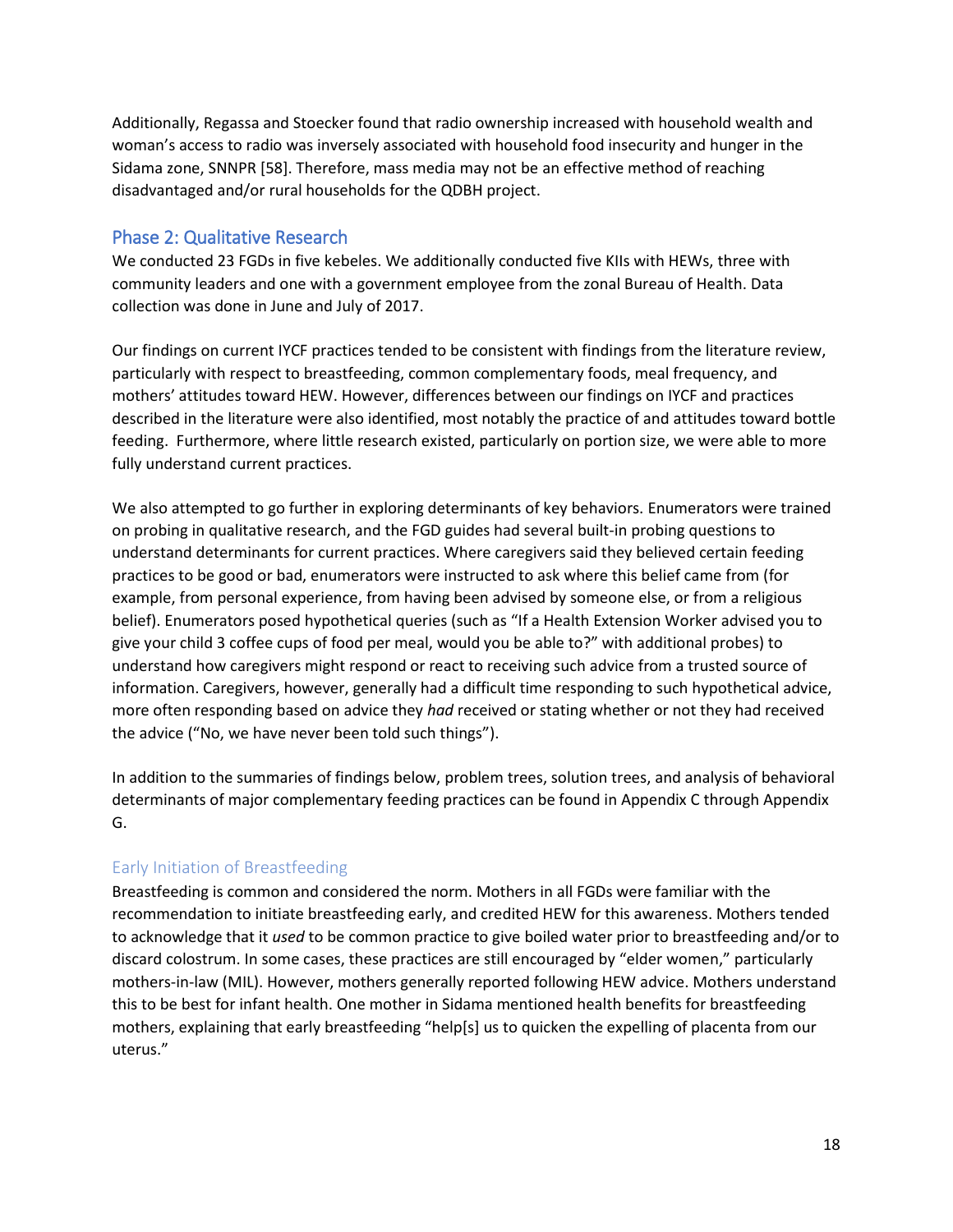#### <span id="page-21-0"></span>Exclusive Breastfeeding

Consistent with findings from the literature review, we found that mothers clearly understand the recommendation to exclusively breastfeeding for 6 months. Furthermore, they generally understand the "definition" of exclusive breastfeeding, in other words that it precludes the giving of other liquids as well as food (with the exception being prescribed medication). Mothers credit HEW with telling them the benefits and importance of exclusive breastfeeding. Mothers acknowledged community and cultural norms of giving water, cow's milk, and traditional teas very early (and in some cases before breastfeeding initiation), but stated these things were practiced in the past, prior to their receiving information from HEW. Only a minority of mothers admitted to introducing liquids or foods prior to 6 months.

As with previous findings, the few mothers who disclosed introducing liquids or foods before 6 months said they did so because their breastmilk no longer satiated their child. Enumerators probed on how mothers know that they have insufficient breastmilk, which elicited a variety of responses. Many said infants who receive insufficient breastmilk cry a lot, including during or immediately after breastfeeding, indicating that they were not well fed. Other caregivers said they can "tell by looking" at the child if he/she is thin. Some mothers also said they expect their breast to leak when it has milk, and conversely a breast that is not leaking does not have milk. Many caregivers also said mothers just "know" or can "feel" when their breast does not have milk. Mothers and grandmothers both felt that a mother's own nutrition status influences her ability to produce enough breastmilk.

Grandmothers were also familiar with the recommendation to breastfeed exclusively. In one FGD in Sidama, however, one grandmother voiced her opinion that giving liquids like water or "hamessa" (a traditional herbal tea) is the same as giving breastmilk, and therefore a woman is considered to still be exclusively breastfeeding if she gives water, hamessa, or other liquids. Other grandmothers in the group, but not all, agreed with this statement. In general, grandmothers were much more likely to voice opinions that dissented from exclusive breastfeeding recommendations, and readily stated that their daughters or daughters-in-law may not practice exclusive breastfeeding. Grandmothers were conflicted when asked about a woman's ability to exclusively breastfeed if encouraged to do so. Most acknowledged this would be ideal, but impractical given poor maternal nutrition and insufficient breastmilk.

# <span id="page-21-1"></span>Timely Introduction to Complementary Foods

Mothers stated they started complementary foods – albeit often very thin gruels – at 6 months. Although no mother stated that they *delayed* introduction to complementary foods, some suggested that they rely on breastfeeding alone during food shortages.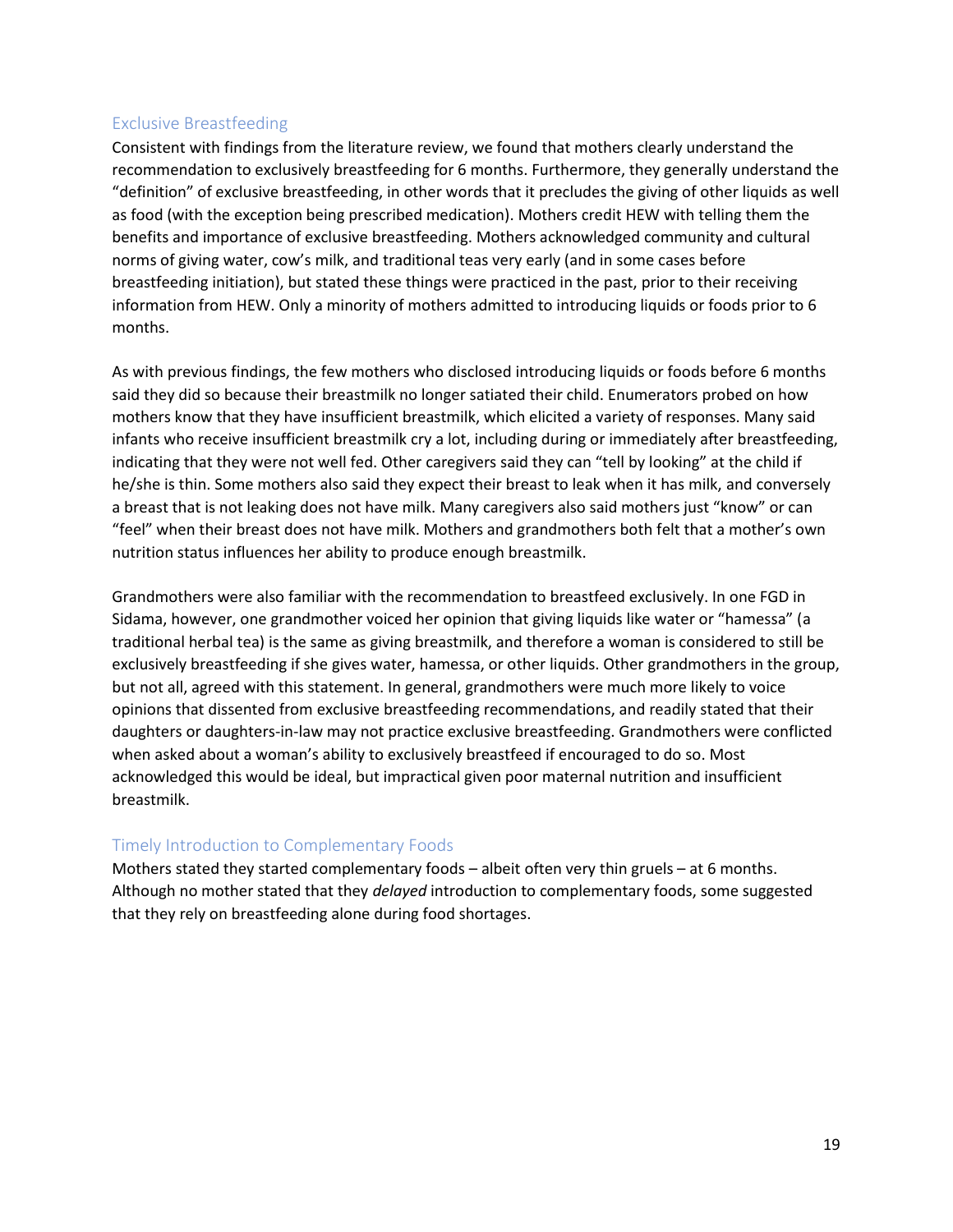#### <span id="page-22-0"></span>**Consistency**

Findings on complementary food thickness reported in the literature review relied primarily on verbal descriptions, which, when contrasted with opportunistic observation, indicated verbal descriptions may be unreliable. To assess current practice and ability to feed adequately energy dense foods, we used photographs of maize-based porridges [\(Figure 4\)](#page-22-2). For complementary foods from 6 to 8 months, responses varied. Mothers and grandmothers tended to report feeding watery (photograph 1) or thin (photograph 2) complementary foods, with some stating they had been advised to feed thicker porridge, resembling photograph 3. Caregivers differed in the age at which they feed thicker consistency foods. Some caregivers said they progress to thicker consistency (photograph 3 or 4) at 12 months of age, while other stated they thicken porridge at 9 months and give fully solid foods at 12 months.

Caregivers primarily report using a spoon, cup, or their own hand when feeding. In contrast to Alive and Thrive, who reported bottle use was common and perceived as hygienic, only a minority reported bottlefeeding. Those who did say bottle feeding is sometimes done say it generally ends by about 9 months of age. Furthermore, caregivers perceived bottle feeding as *un*hygienic. No caregivers mentioned a child self-feeding.

#### <span id="page-22-1"></span>Food Quantity

Consistent with previous findings, mother report that infants 6 to 8 months typically receive meals 2 to 4 times per day. Mothers reported that children 9 to 23 months get 3 to 6 meals per day.

As very little was known from previous work on portion sizes, our enumerators carried "buna" cups, traditional Ethiopian coffee cups that typically hold approximately 70 to 75 milliliters. Mothers were asked to

estimate portion sizes using this unit of measurement. Most said that infants 6 to 8 months get ½ to 1 buna cup per meal. For infants 9 to 12 months, portion sizes ranged from ½ to 1 buna cup per meal as well. Portion sizes for children over 12 months ranged from 1 to 2 buna cups per meal.

The Ethiopian government's recommendations for how often and how much to feed at different ages are shown in [Table 4.](#page-23-1)









<span id="page-22-2"></span>

*Figure 4. Photographs used for discussing porridge consistency in FGDs.*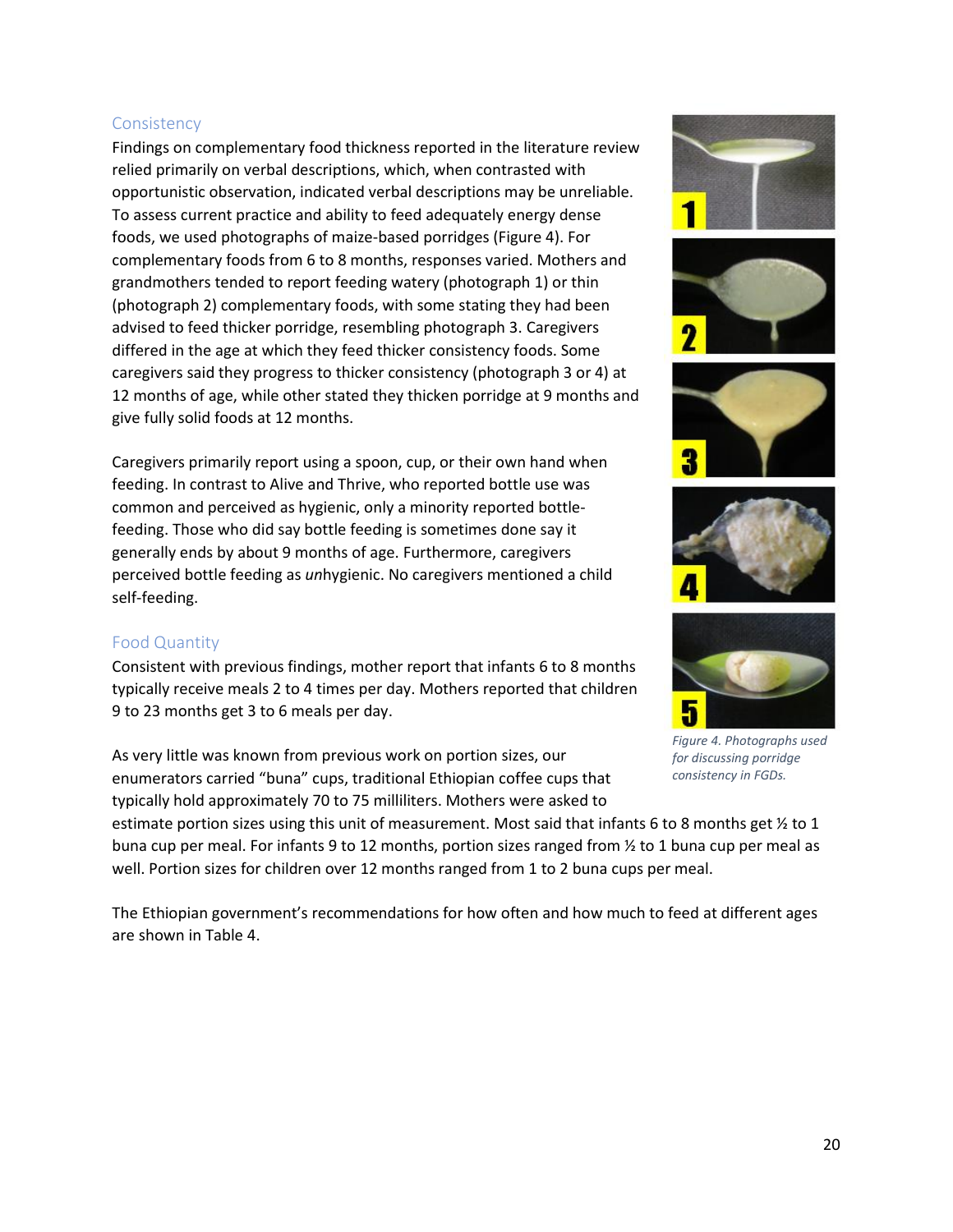| Age                        | How often?<br>The number of times a child needs<br>to be fed within a day. | How much?<br>The amount of food an average child<br>will eat in a day (in addition to<br>breastmilk) |
|----------------------------|----------------------------------------------------------------------------|------------------------------------------------------------------------------------------------------|
| At 6 months                | 2 to 3 times plus frequent<br>breastfeeds                                  | Start with 2 to 3 tablespoons and<br>graduate increase the amount to<br>three coffee cups            |
| From 6 up to 12<br>months  | 2 to 3 meals plus frequent<br>breastfeeds<br>1 to 2 snacks may be offered  | 3 full coffee cups                                                                                   |
| From 12 up to 24<br>months | 3 to 4 meals plus breastfeeds<br>1 to 2 snacks may be offered              | 4 full coffee cups                                                                                   |

<span id="page-23-1"></span>Table 4. Recommendations from the Infant and Young Child Feeding Quick Reference Book, Ministry of Health Federal *Democratic Republic of Ethiopia.*

Seasonality strongly affects both meal frequency and portion size. Households are able to feed more often and greater portions during coffee season (approximately October to January) – when households have more money from the sale of cash crops and are also harvesting more food crops. Conversely, they may feed less often and in smaller portions in the winter. Problem and solution trees in **Error! Reference source not found.** more fully outline barriers and motivators of feeding appropriate food quantities.

# <span id="page-23-0"></span>Common Complementary Foods and Dietary Diversity

 $\overline{\phantom{a}}$ 

Consistent with previous work, the most common complementary food cited was porridge, which participants gave various names (*"gunfo", "meten," "atmite,"* and *"muke"*), each having slightly different ingredients and consistencies. *Muke* and *atmite* are used more-or-less synonymously for very thin gruels. *Gunfo* typically refers to thicker porridges. *Meten* refers to porridge prepared from composite flour with more than one grain and/or legume, and is promoted by HEW. Most caregivers said porridges would be prepared from at least 2 cereals (commonly barley, wheat, maize, fenugreek seed, teff, or "mixed" flours purchased at the market) and would sometimes have added cow's milk, oil, sugar, salt, or other flavorings. Some mothers also mentioned lentils, kale, or egg as additions to porridges to make "enhanced" porridges as is often recommended by HEW. Various fruits – including mango, avocado, and banana – were the next most commonly mentioned complementary foods. Other locally produced foods such as egg, cabbage, kale, potatoes, and other vegetables were also mentioned as being given, but these were especially conditioned on availability. Lastly, some caregivers said they purchase "processed foods" such as biscuits, bread, and fruit juices, when insufficient foods are produced at home (in the winter).

Kocho<sup>4</sup> was mentioned as sometimes given to young children, but it was also mentioned as an inappropriate complementary food by some. By those who consider kocho inappropriate, they believe it is too "hard" for young children to digest.

<sup>4</sup> Kocho is the edible portion of the enset tree, and can be processed into several products, including flour.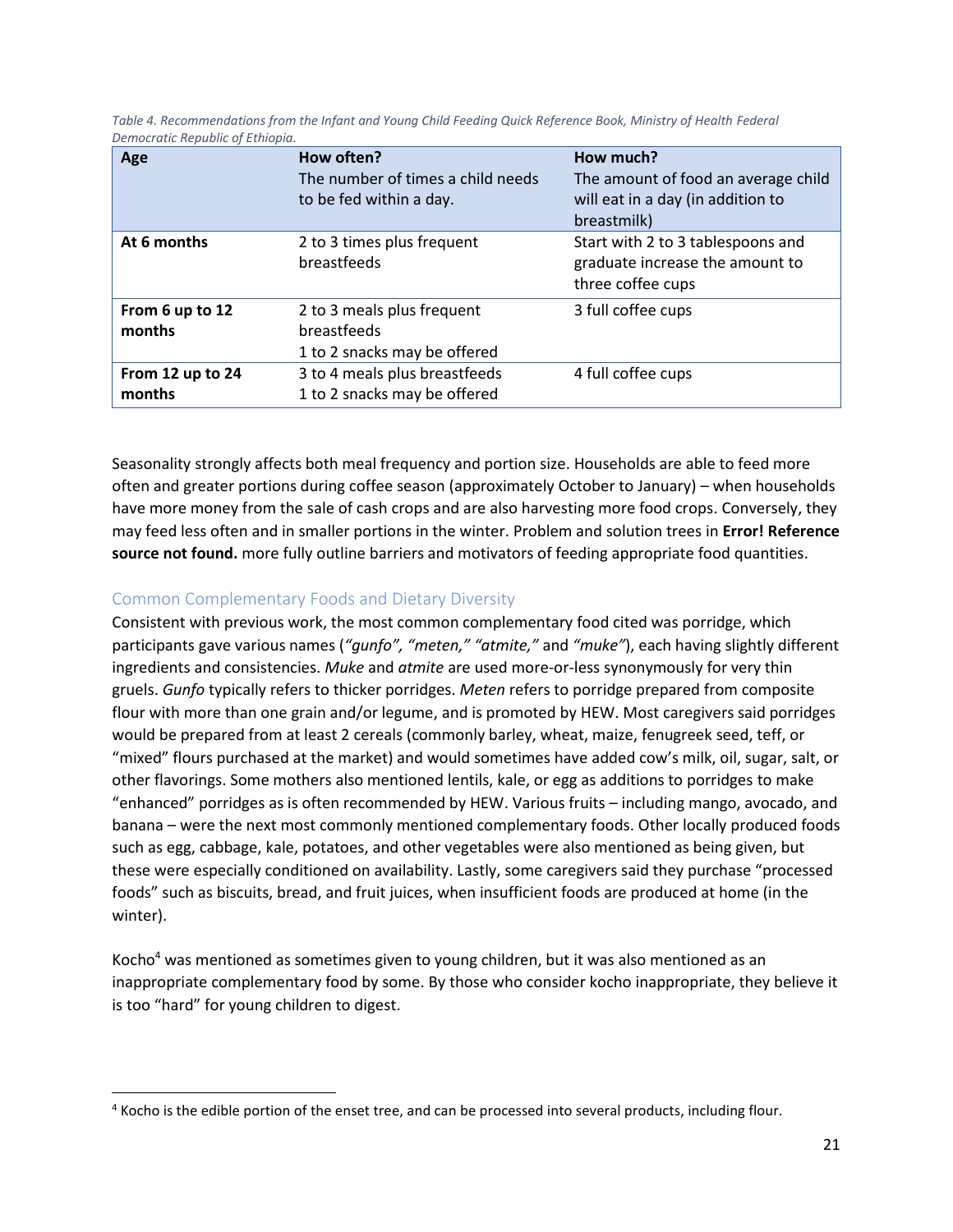Unlike in Alive and Thrive's qualitative work, caregivers in our FGDs mentioned very few foods as being inappropriate. The exception was with naturally sweet foods – such as sweetpotato, honey, and taro – which caregivers believe delay speech development. When probed for where this belief originates, most said it is considered "common knowledge" or that older women in the community had advised them. Only one mother said it was from the experience of her neighbor, who gave her infant honey and had delayed speech development.

Some caregivers said their HEW had told them about the importance of a diversified diet but spoke in very general terms, where others said they had not been advised on what kinds of foods to give children. Many simply said that they had been advised to give porridge and in some cases fruits starting at 6 months, while offering very few specifics. When asked if they would be able to feed 4 different kinds of foods per day if advised to do so by a HEW, caregivers primarily cited lack of availability and expense as barriers, both of which are subject to seasonal variation.

#### <span id="page-24-0"></span>Responsive Feeding

When asked about hunger and fullness, most caregivers described general tenets of responsive feeding, but very few specifics. Mothers say they can tell that their child is full if he/she refuses to eat, wants to play, or sleeps; several caregivers in Sidama said they could tell a child is full if he/she burps. Many caregivers said they play with the child to try to encourage them to eat more, or use "cajolery" to make them interested in the food. They also said they will change the food to something the child likes

("prepare sweet foods") or breastfeed the child. Some caregivers – including grandmothers – said they used to force children to eat, but that they no longer do so because of the advice given them by HEWs. So, while force feeding was somewhat common in studies cited in the literature review, participants do not acknowledge it as current practice. Some also said they take their child to the clinic if he/she refuses to eat.

*"Before we force the child to eat by putting our hands on the child mouth then we pour the milk/atmite to our hands and we blow on the child nose. But now thanks to our Health Extension Workers we stop doing such things."* - Grandmother in Sidama

#### <span id="page-24-1"></span>Orange and White Fleshed Sweetpotatoes

White fleshed sweetpotatoes (WFSP) are common and well-known in both Gedeo and Sidama zones. The WFSP known in the communities sometimes have a red peel. A minority of caregivers stated they have seen orange or yellow fleshed sweetpotatoes sometimes mixed with white fleshed varieties at the market. In Gedeo, one mother, who said that she was from a neighboring town, had heard about health benefits of OFSP from her father, who got "the information from the agriculture professionals." Those mothers who had gotten OFSP mixed with WFSP and consumed them said that they preferred WFSP. Said one mother in Gedeo, "I don't like to eat [OFSP] because [it] contain more water and the taste is not good for me."

White-fleshed sweetpotatoes with red peels are both produced at home and/or purchased from the market. In the Andida kebele in Gedeo, fathers suggested that WFSP were less available and that "production [is] not enough, we brought it from the lowland to consume it"; mothers in the same kebele did not cite insufficient production as a concern. Several caregivers in both Gedeo and Sidama cited a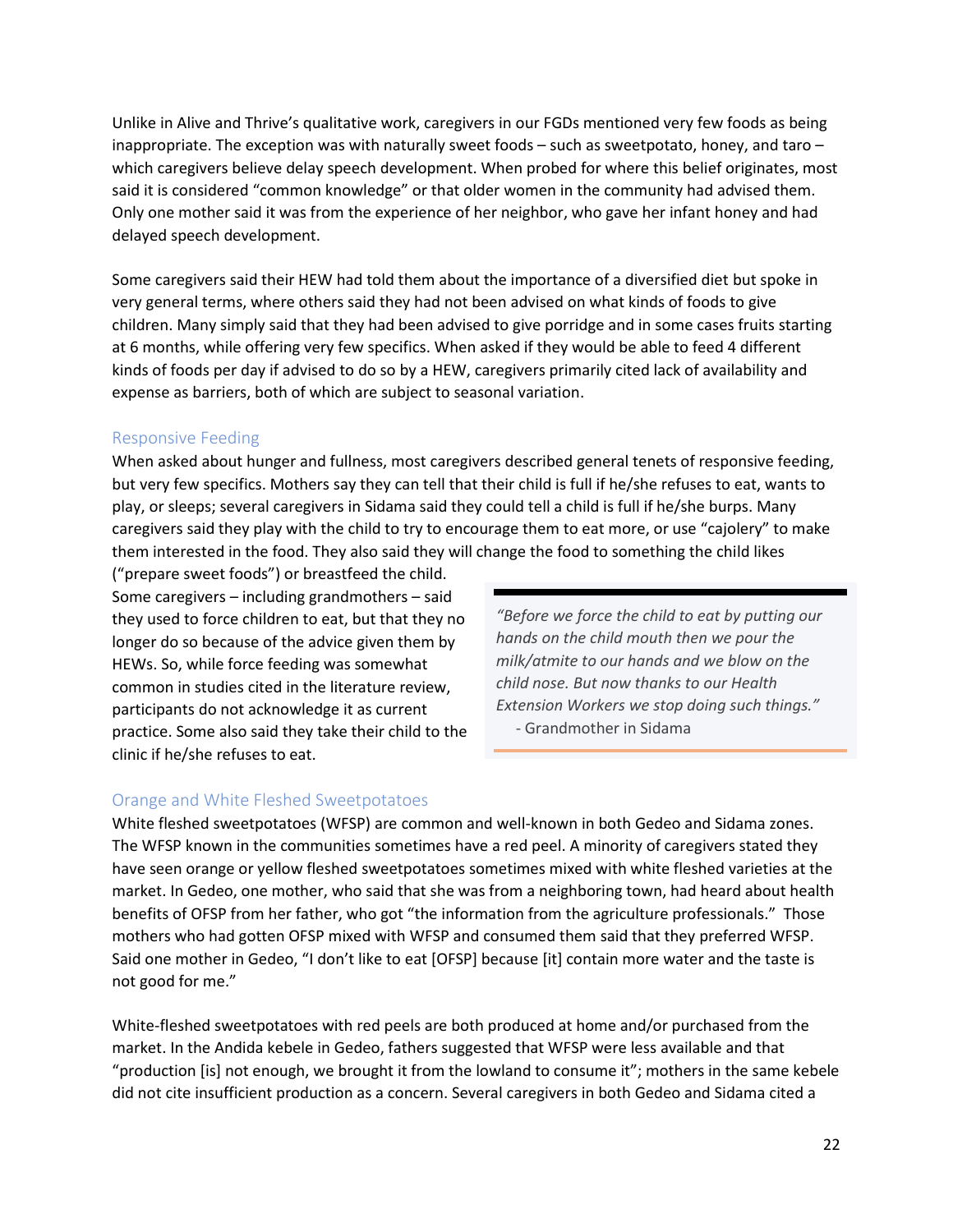perception that WFSP require "vast" land for homestead production. Households that produce WFSP primarily use the roots for home consumption, mostly as a snack or coffee starter. In the case of excess production, roots may be sold at the market. One father said that defective roots might be used as animal feed. Universally, leaves are used as animal feed – especially for dairy cattle, with the belief that the leaves increase milk production. Participants seemed not to differentiate between leaves and vines, saying that leaves are re-planted, or in rare cases, may be sold. Leaves are not considered appropriate for human consumption – and many participants laughed when asked whether leaves are ever consumed by humans. When probed on the idea of eating sweetpotato leaves, participants referenced that their elders had never eaten sweetpotato leaves, and therefore they would never consider doing so. One mother said "the sweetpotato leaves [are] not edible plant by human beings"; and another said "my mother and father didn't eat before, we don't want to eat sweetpotato leaves."

Sweetpotatoes are considered an important food security crop "during the time of food shortage, it is used to bridge until the harvesting time." Families that produce WFSP said they were able to sell more maize when roots are available for consumption, thereby increasing household income. Households that purchase WFSP from the market cite their affordability. Further, WFSP are seen as filling, with one father stating "If someone eats sweetpotato and drinks water....he stay longer without any hunger." Mothers especially appreciated that WFSP can be served as a single-ingredient food, an important attribute when there is no money to buy spices, oil, or other additions for flavor. The natural sweetness of WFSP is sufficient for palatability.

Yet, while WFSP are valued for protecting against food insecurity and hunger, so too are they associated with poverty and food shortage. Sweetpotatoes are generally viewed as an "inferior food", and a "food of the poor peoples." Similarly, while mothers appreciate that the WFSP does not require addition of other ingredients, this is also seen as a negative, with several caregivers calling WFSP "boring." One father said, "Sweetpotato cannot be eaten frequently as it is boring to consume….you can change the form in the case of the Irish potato to make with kale, cabbage, bean flour, and pea flour, [and] if you want you can eat it boiled alone. But sweetpotato cannot be so, it is only eaten in one way."

Generally, caregivers agreed that WFSP have little or no nutritional benefit above being a filling food. One mother stated "sweetpotato doesn't contain any health benefits, we eat the sweetpotato when we

are hungry." One father in Sidama even described symptoms of kwashiorkor, which he associated with children who frequently consume WFSP. Generally, Irish potatoes were viewed more favorably than WFSP in terms of health benefits. Some fathers cited WFSP as a "source of heat and energy" or for "body building."

*"Sweetpotato is not used for health…especially if children consume it frequently, you can see…[t]heir stomach is stretched not proportionally with other parts of the body. Most of the children here in our community seen like this…[the] children look stretched stomach and head but the legs and hands very thin."*

- Father in Sidama

Beyond seeing no nutritional benefit of WFSP, many caregivers associated health problems with the roots. As previously mentioned, caregivers believe WFSP (as well as other sweet foods) delay speech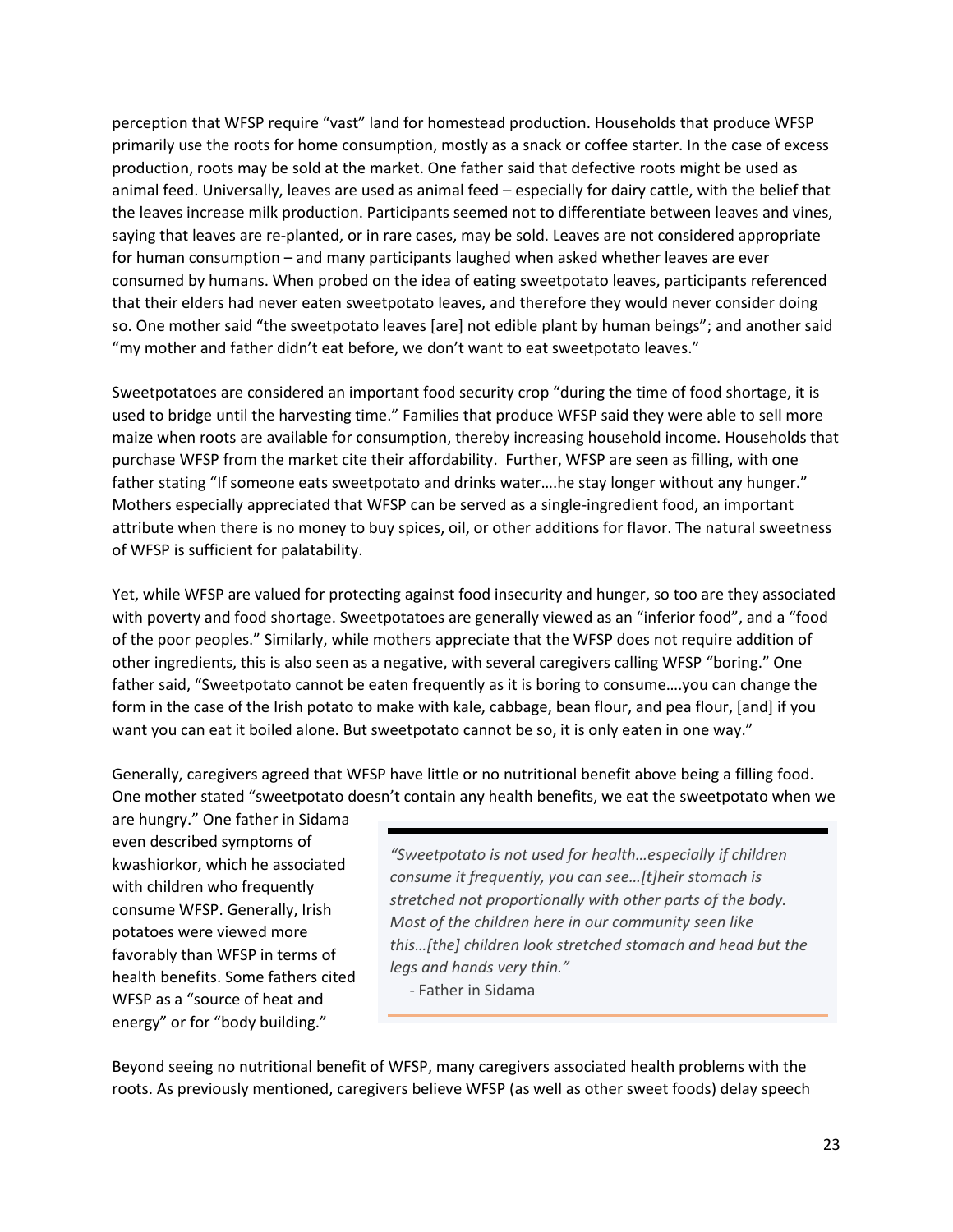development. Participants consistently said WFSP causes heartburn and increased stool production, the latter primarily in reference to children. On two occasions, participants cited WFSP as causing "amoeba" or "worms" in the stomach.

Participants in several FGDs stated that WFSP are inappropriate for young children; yams were also cited as an inappropriate food for children. In Gedeo, participants most commonly cited an increase in stool production as a reason that WFSP are not given to children. Concerns with choking and the WFSP "sticking" in the child's throat were also cited.

Participants in Sidama believe that WFSP are inappropriate for young children, but cited different reasons. In Sidama, caregivers tended to cite WFSP having little to no nutritive value or being a choking hazard. Delayed speech was rarely mentioned as a percevied side effect of WFSP – or any other food – in Sidama. When pressed on where mothers learned about the inappropriateness of WFSP, responses varied. Some mothers had learned from their own mothers or grandmothers, or neighbors with older children. In some cases, the belief was considered "community knowledge." In other cases, mothers said they know from their own experiences which foods are appropriate for young children, "because they don't grow properly when they [are] fed these foods." In Gedeo in particular, mothers said their beliefs were based less on personal experience and more on information received from others.

Despite concerns with WFSP, caregivers stated a broad willingness to include OFSP in their diet if a HEW so advised and if they are taught how to prepare them.

*"We prefer sweetpotatoes for us, for matured family members. But in the case of children, we prefer regular potatoes. Because sweetpotatoes [are] not appropriate food for younger children."* - Grandmother in Sidama

Findings were similar in Gedeo and Sidama, except where otherwise noted.

#### <span id="page-26-0"></span>Healthy Baby Toolkit

Generally, feedback on the Healthy Baby Toolkit (HBT) was very positive. All caregiver groups felt that the images on the counseling card were clear, with the exception of food images, which caregivers felt were too small. When asked which foods should be added to the card, caregivers most commonly recommended mango, avocado, kocho, and enjera. Caregivers recommended omitting fish and OFSP, citing a lack of availability of these foods[. Table 5](#page-27-1) lists all foods that caregivers recommended either adding or deleting from the counseling card. One father noted that the image of the pregnant woman was "not attractive," but several participants stated the images of the people were clear and attractive. Notably, in a demonstration of the HBT with HEW and nutrition professionals, many cited the community norm that women are not to eat while they are also breastfeeding, as is shown on the counseling card. This concern was not raised in any FGD with caregivers, however.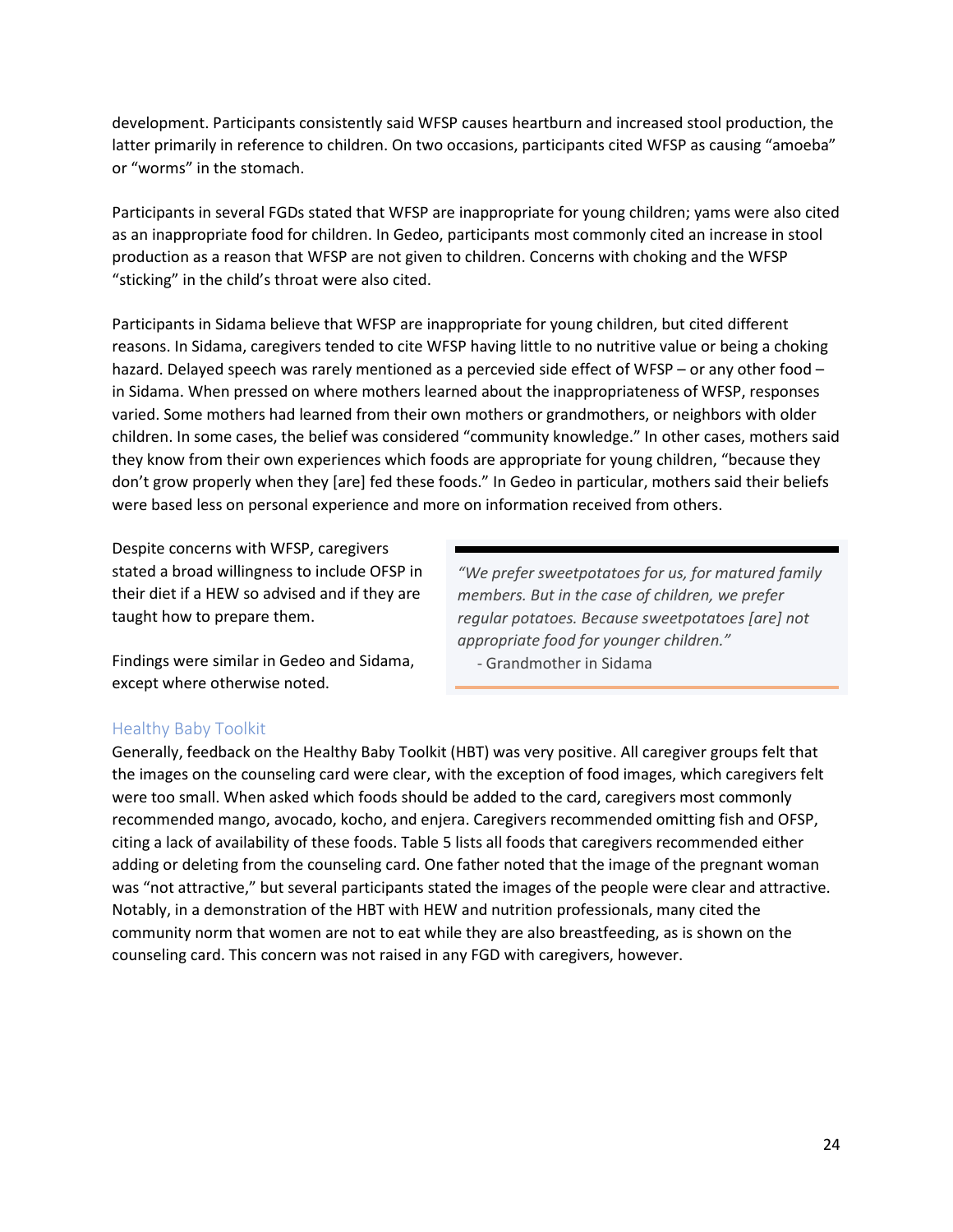Most caregivers felt the bowl would be helpful in assuring appropriate nutrition for pregnant and lactating mothers and young children. Some caregivers felt the bowl was too small for pregnant or lactating women. At the same time, some female caregivers were doubtful that mothers would be able to afford extra food as the feeding bowl suggests; fathers did not express this concern. A majority of female participants felt that the bowl should not be transparent, as there is a cultural belief that children can be made sick if someone with "evil eye" can see the child's food. As this concern was made apparent early and consistently in the data collection process, enumerators were subsequently instructed to ask whether an orange bowl would be appropriate; in all cases participants felt an orange bowl  $-$  or any color that is not transparent  $$ would be acceptable. One mother liked that the bowls were a light color, which would be better for hygiene and keeping the bowls clean. Generally, the material of the bowls was acceptable, though some groups in Sidama preferred not to use plastic, believing that plastic will hasten food spoilage. Another common recommendation is that the bowl should have a cover; caregivers believe a cover would keep the food safe from flies and other debris, and will keep food safe.

<span id="page-27-1"></span>Table 5. Recommended foods to add and remove from counseling card.

| <b>Foods to Add</b> | <b>Foods to Remove</b> |
|---------------------|------------------------|
| Avocado             | Fish                   |
| Mango               | <b>OFSP</b>            |
| Pineapple           |                        |
| Tomato              |                        |
| Orange              |                        |
| Sweetpotato         |                        |
| Yam                 |                        |
| Kocho               |                        |
| Enjera              |                        |
| Pumpkin             |                        |
| Regular potato      |                        |
| Chicken             |                        |
| Maize               |                        |
| Sugar cane          |                        |
| Barley              |                        |
| Papaya              |                        |
| Chopped beef        |                        |

Caregivers understood the purpose of the spoon in promoting thick consistency foods. Several commented that they would be unable to serve thin porridge with the spoon. Some mothers appreciate the spoon, as it gives them a more hygienic option than handfeeding.

Mothers overwhelmingly responded that they could use the bowl and spoon in child feeding, provided it is not transparent; in some cases, mothers said they would also need a cover. They felt their husbands

and other family members would support their use of the bowl. Fathers and grandmothers stated support for the tool, again provided the bowls are not transparent. In many cases, fathers stated a willingness to purchase at the market for their family to use if the price were affordable, though it is unclear what price they would consider affordable.

*"Mostly we feed thin porridge, it can pass in the spoon holes, especially under 9 months age children."*

- Mother in Sidama

#### <span id="page-27-0"></span>Father's Roles

Fathers are seen as providers for their family. They are considered to be "good" fathers when their children are "well mannered" and they provide financially for their families (either with money or with sufficient food, land, etc.). When asked how "good" fathers care for their wives during pregnancy and lactation, fathers most commonly cite giving them food, taking them to the health post, and ensuring they rest ("not carry heavy loads") and follow health provider advice. Similarly, "good" fathers of infants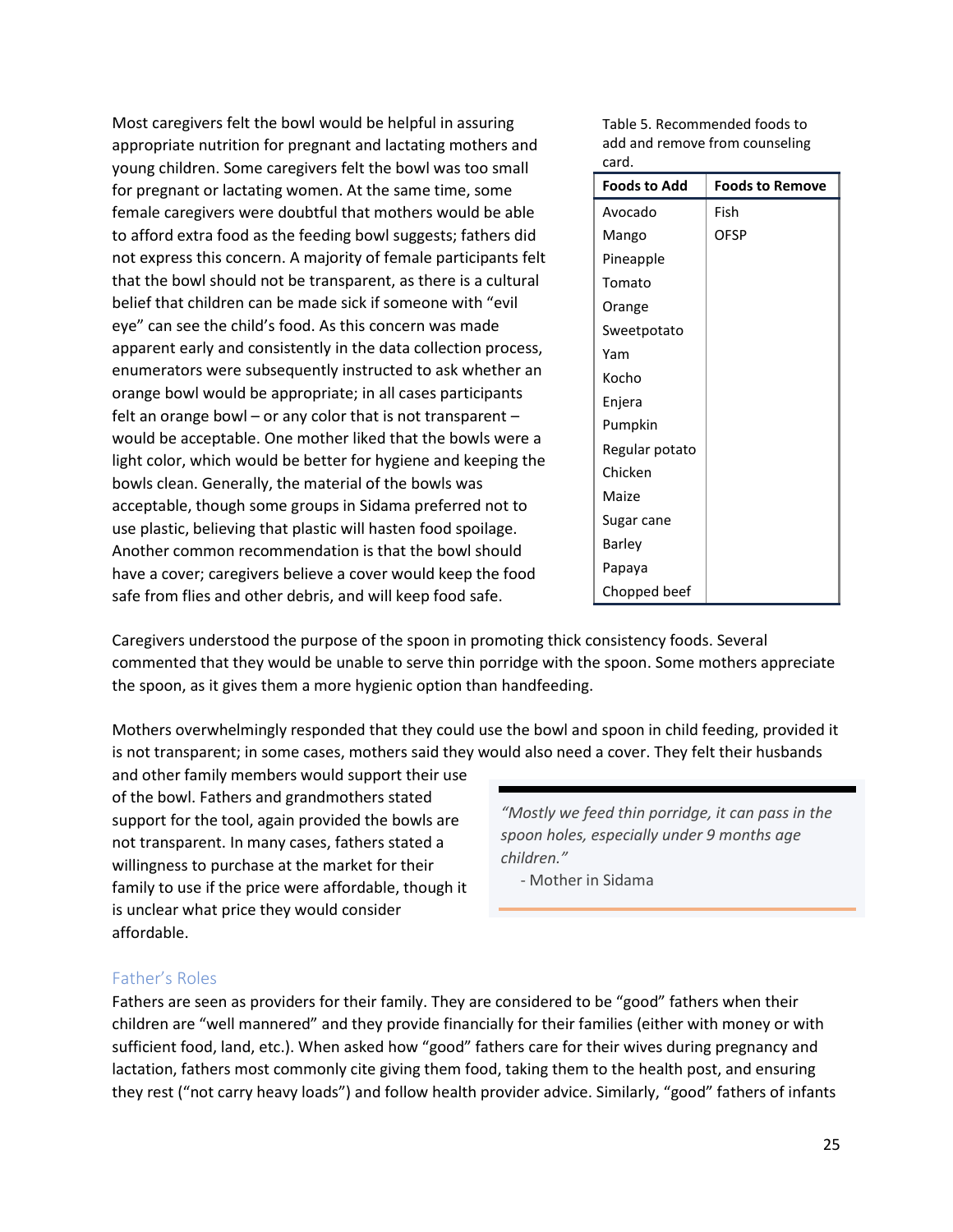and young children are those who provide enough food and take them to the health post as needed. Only a few fathers mentioned having direct roles in child health, with specific roles in cleaning or feeding the children.

### <span id="page-28-0"></span>Food Production and Purchasing

Coffee is the most important cash crop in Gedeo; both coffee and chat are important cash crops in Sidama. Enset is an important food security crop, as it is drought resistant and can be harvested at any time during the year.

[Table 6](#page-28-1) outlines other crops produced at home, including whether they are primarily consumed at home, sold, or purchased from the market. Note that, aside from these cash crops, the most common crops produced at home and sold are fruits (avocado, mango, banana and pineapple). In some cases, fruits (particularly pineapple) are referred to as cash crops, as they are commonly produced in large volumes and sold, but only in some kebeles. Other fruits (mangoes, bananas, and avocados) may be sold by women in small amounts, with women having control of the small profits for buying food from the market.

|                              | <b>Produced at Home</b> |                    | <b>Purchased from</b>  |
|------------------------------|-------------------------|--------------------|------------------------|
|                              | Eaten                   | Sold               | <b>Market</b>          |
| <b>Staples</b>               | Enset / kocho           |                    | Flour (single or mixed |
|                              | Wheat                   |                    | cereals)               |
|                              | Sweetpotato             |                    |                        |
|                              | Taro                    |                    |                        |
|                              | Maize                   |                    |                        |
|                              | Potatoes                |                    |                        |
|                              | Sorghum                 |                    |                        |
| <b>Pulses</b>                | Haricot beans           |                    |                        |
| <b>Vitamin A-rich fruits</b> | Pumpkin                 | Mango              |                        |
| and vegetables               | Kale                    | Papaya             |                        |
|                              | Carrot                  |                    |                        |
| Other fruits and             | Cabbage                 | Avocado            |                        |
| vegetables                   | Pepper                  | <b>Banana</b>      |                        |
|                              | Beetroot                | Pineapple (Sidama) |                        |
| Other                        |                         | Sugar cane         | Fruit juices / drinks  |
|                              |                         |                    | <b>Biscuits</b>        |
|                              |                         |                    | Meat (rare)            |
|                              |                         |                    | Spices                 |
|                              |                         |                    | Oil                    |
|                              |                         |                    | Onion                  |
| Cash crops                   |                         | Coffee             |                        |
|                              |                         | Chat (Sidama)      |                        |

<span id="page-28-1"></span>

| Table 6. Foods produced and mostly eaten at home; produced at home and mostly sold; and foods |
|-----------------------------------------------------------------------------------------------|
| purchased from market.                                                                        |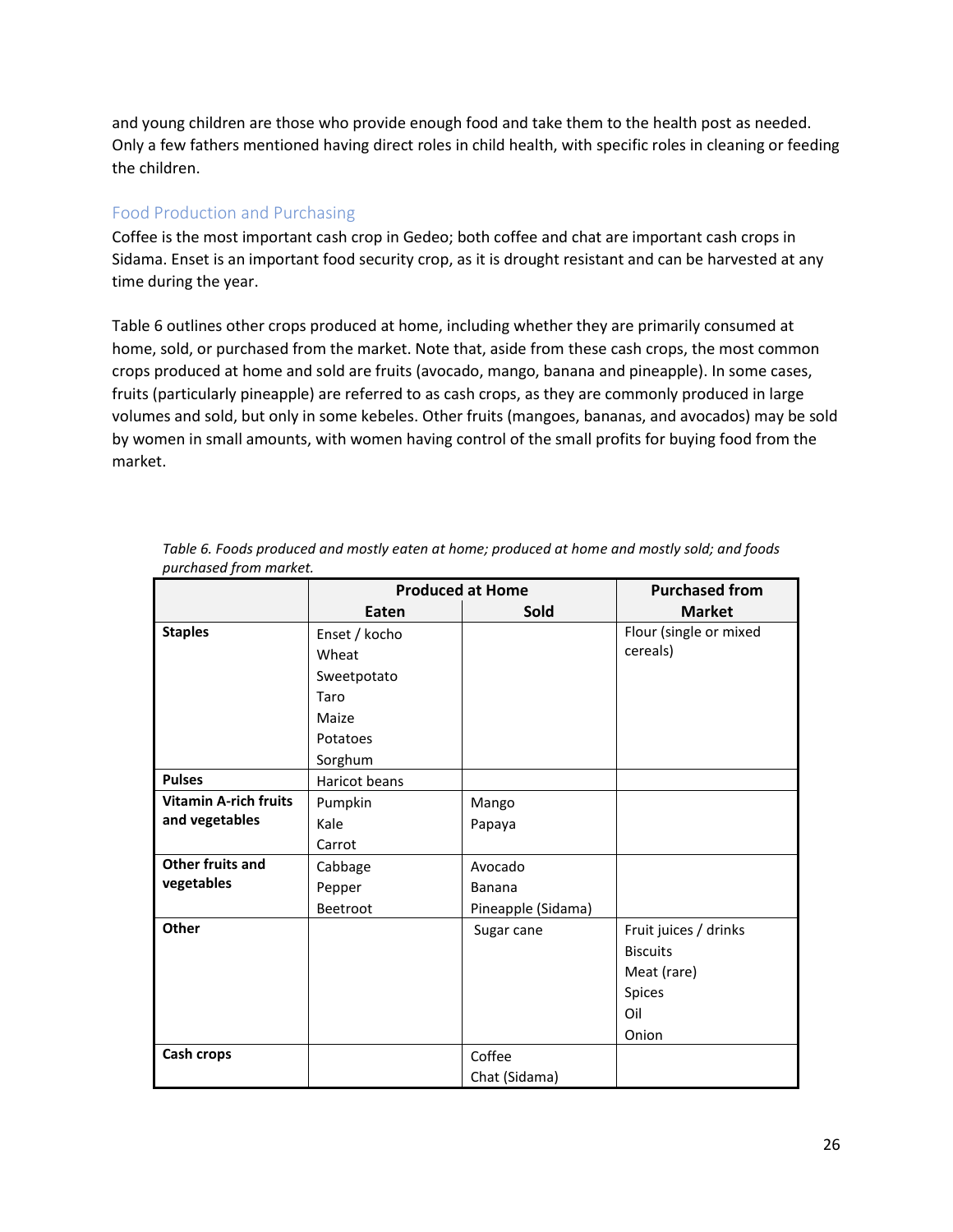FGD participants say that season, family size, amounts of crops produced, perishability of crops, and current prices all influence how much of a particular harvest is kept at home and how much is sold. In

some families, fathers make this decision, where in other households, mothers and fathers decide together. Fathers say that mothers tend to advocate on behalf of keeping enough foods for the family while the fathers tend to focus more on incomegeneration, with one father even saying that sometimes women *"hide a portion of the harvest from us."*

*"...we discuss with the wives. There may be disagreement because of our different concerns. Men's concern is to get money from the sale and women's concern is to put the highest portion of the harvest for consumption."*

- Father in Sidama

Caregivers almost universally agreed that women are responsible for going to the market to purchase foods. In fact, the suggestion that men might purchase foods from the market often elicited laughter. The responsibility usually falls to the mother or an older daughter in the household. The exception is for meat or expensive purchases, in which case the father may be responsible and have more "bargaining power." Women are said to "ask" for a certain amount of money from their spouse for purchasing food; fathers may provide it if they have money available or they may discuss the amount between husband and wife. Particularly when the amount spent at the market is high, fathers may be more involved in the decision and purchasing of such items.

Female participants almost exclusively walk to the market, and sometimes laughed when asked if they use other forms of transportation. Walking times ranged from 5 minutes to 60 minutes. Participants may rely on motorbike or bus for transportation to larger markets further away from the home.

#### <span id="page-29-0"></span>Meal Norms

A variety of meal norms were described by FGD participants. Women – be they mothers, older daughters, or grandmothers – are responsible for tasks related to meals, including deciding which foods to prepare, purchasing food, preparing, serving, and feeding the youngest children. Some caregivers say that children are served first, while others say the children are served last.

Often, household members are segregated by age and/or gender at meal times. Generally, infants and very young children are said to eat alone and with their own plate; food is prepared separately for them. In some cases, fathers eat either alone (in which case they are served first, and have their own cultural plate called a "tilite"). In other households, fathers may eat with their wife and/or older children. Children usually eat separately from older children/parents from a shared plate. Some FGD participants report that only older sons eat with their father, while older daughters are forbidden from sharing a plate with their fathers. In other cases, meals are strictly separated by gender.

Several caregivers acknowledged the concern of their youngest children eating from a shared plate if they are unable to "compete" for adequate food. One father said that children eat with other adults at the age that "they are able to consume enough relative to their elders."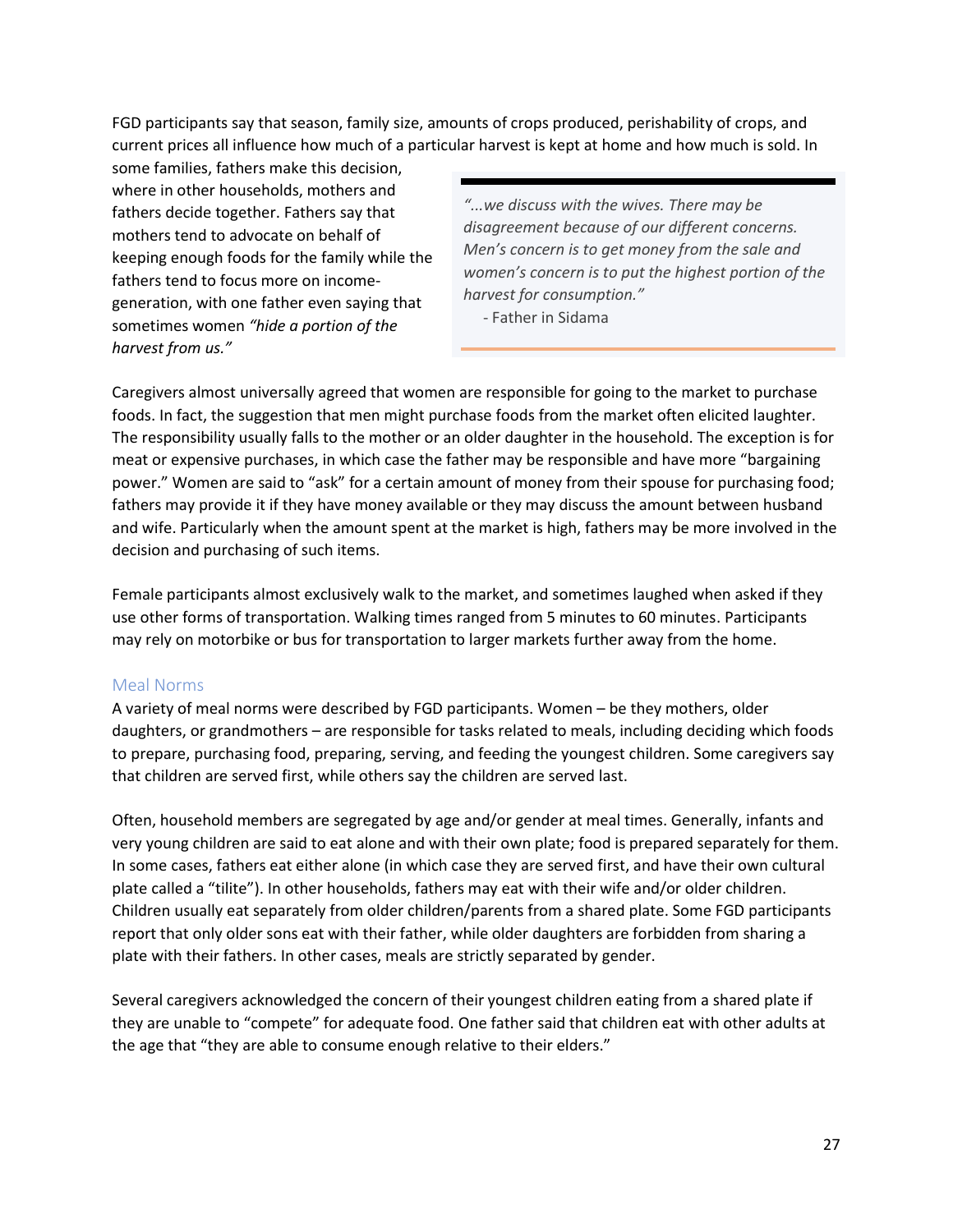Most participants say food is prepared 2 to 3 times per day. Uneaten food is stored for one-half hour up to 24 hours, though generally for less time for young children. Participants say they reheat foods that have been stored – in some cases saying food is reheated "many times." This is done both for palatability as well as for food safety. Participants believe that failure to reheat stored foods may cause malaria, intestinal worms, and gastritis. A minority say uneaten foods would be given to animals.

#### <span id="page-30-0"></span>Fasting Practices

Fasting – from food altogether or from particular kinds of food – is common in Ethiopia for religious purposes, though specific fasting practices may vary by geographic location, by religion, and may also be influenced by local traditions. Sidama zone participants generally stated that fasting in their communities is not common.

In Gedeo, fasting is more common. Some participants fast from animal products on Wednesday and Fridays, while others abstain from any food or drink until mid-afternoon on the same days. Some participants fast only on Friday. Most FGD participants say that infants and young children are exempt from fasting. Religions that practice any form of fasting in Gedeo may include Protestants (most common in Gedeo), Ethiopian Orthodox, and Muslims. When probed, some caregivers acknowledge that the young child's diet may be impacted by the older household members' fasting. Most said children are 12 to 18 years when they start fasting, but some say as young as 7 years. In other cases, caregivers say children start fasting when they are able to decide for themselves that they want to fast.

#### <span id="page-30-1"></span>Healthy Living Clubs

The HLC proposed in the QDBH project share similarities with Women's Development Army groups (sometimes called Health Development Army or One-to-Five Network). Generally, FGD participants were familiar with the Women's Development Army, but almost universally said the groups were not strong or were not operating to any extent in their community. Some participants cited poor leadership of HEW in establishing and maintaining groups; others said they had simply never been invited to participate. However, both mothers and fathers were supportive of the idea of groups for learning about agriculture and child nutrition, and universally expressed willingness to participate in such groups. Factors foreseen to potentially interfere with household members' ability to attend included social events, like funerals or weddings, or family illness, which were cited by both men and women. Men also cited fieldwork as potentially interfering. When asked what might facilitate their ability to participate, respondents mostly mentioned organization. They said that members of their own community should help organize and notify participants, and that they should have advanced notice of the day and time of meetings.

When asked about meeting logistics – day of week, time of day, and location – FGDs were generally able to reach a consensus within the group, though that consensus varied by caregiver type and kebele. Some FGD groups preferred to meet on Saturday, while others preferred weekdays. Sundays would be inappropriate, as would be market days. The most common time suggested for meeting was 9:00 AM. The kebele health post was deemed the most appropriate location in all female FGD as well as some male FGDs. One father suggested a school. There was no clear preference on organization of the HLCs; mothers and fathers both suggested organization at the village level and kebele level approximately equally.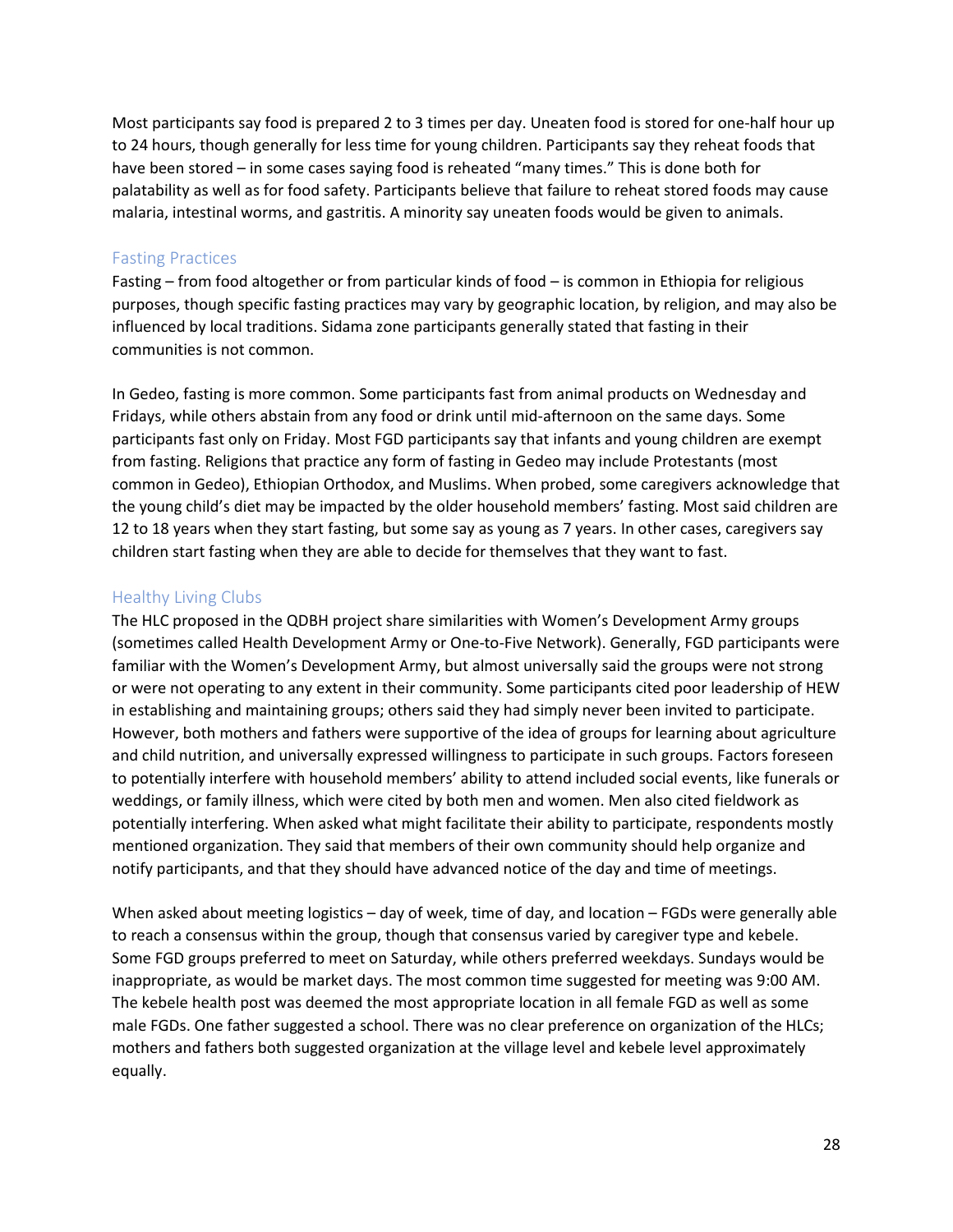Fathers universally accepted attending HLC sessions with women. Fathers also expressed willingness to attend HLC sessions led by a female facilitator. However, it should be noted that in the Sidama zone, one group of fathers refused to enter the health post grounds for the FGD, saying that it was a place for women; the fathers instead met at the nearby Farmer Training Center.

Conversely, mothers almost universally said that they would prefer to meet without men, and that they would be less likely to attend a group with men. Only two mothers endorsed the idea of men and

women attending together, with one saying, "*I think it might become better when both men and women meet together, because….in the case of agricultural issues, men are more responsible and in the case of nutrition women are more responsible."* Most women said they would feel more comfortable meeting only with other women, citing cultural norms and "*values that, in the presence of men, women are not to speak freely*."

*"I want to participate with women because I [am] shy to speak about child nutrition around the men."* - Mother in Gedeo

Kebele officials and HEW said that HEW would be the most appropriate person to lead HLCs, and said that providing coffee ceremony, transportation reimbursement, t-shirts, or other incentives would increase participation.

#### <span id="page-31-0"></span>Health Extension Workers

Similar to Alive and Thrive's qualitative work in 2010 in the region [41], this study found that caregivers trust their HEWs, and see them as accessible and knowledgeable. Caregivers appreciate that HEW speak the local language and are from the communities that they serve. Community leaders and health professionals (including HEW) view the Health Extension Programme as being successful, in some cases stating that "100% of mothers…follow the advice" and often suggesting that problems – such as

*"Before we came in to these society moms give birth at home, most moms died while giving birth, no follow up were there, the death rate of infant children was high, but after the introduction of this health post these all problems are really solved"* - HEW in Gedeo

non-exclusive breastfeeding in the first 6 months, women giving birth at home, and suboptimal complementary feeding practices – are eliminated in their kebele. Most agree that HEW's advice is accepted. It should be noted, however, that HEW, who are employed by the government, may not be forthcoming with criticism of the Health Extension Programme and may exaggerate its successes.

It is reportedly uncommon that a father or grandmother would reject a HEW's advice, but in such cases, participants concede that a father's word may have ultimate authority, or that a grandmother's advice may be followed out of respect or because she is seen as having "experience." In some cases, HEW say they will hold "family meetings" when a woman is pregnant, so the family can discuss and decide how best to support the health of pregnant women and/or infants. Health Extension Workers generally feel most comfortable talking with younger mothers. Conversely, HEW expect more resistance from fathers and older women, and say that they must be particularly respectful with these household members.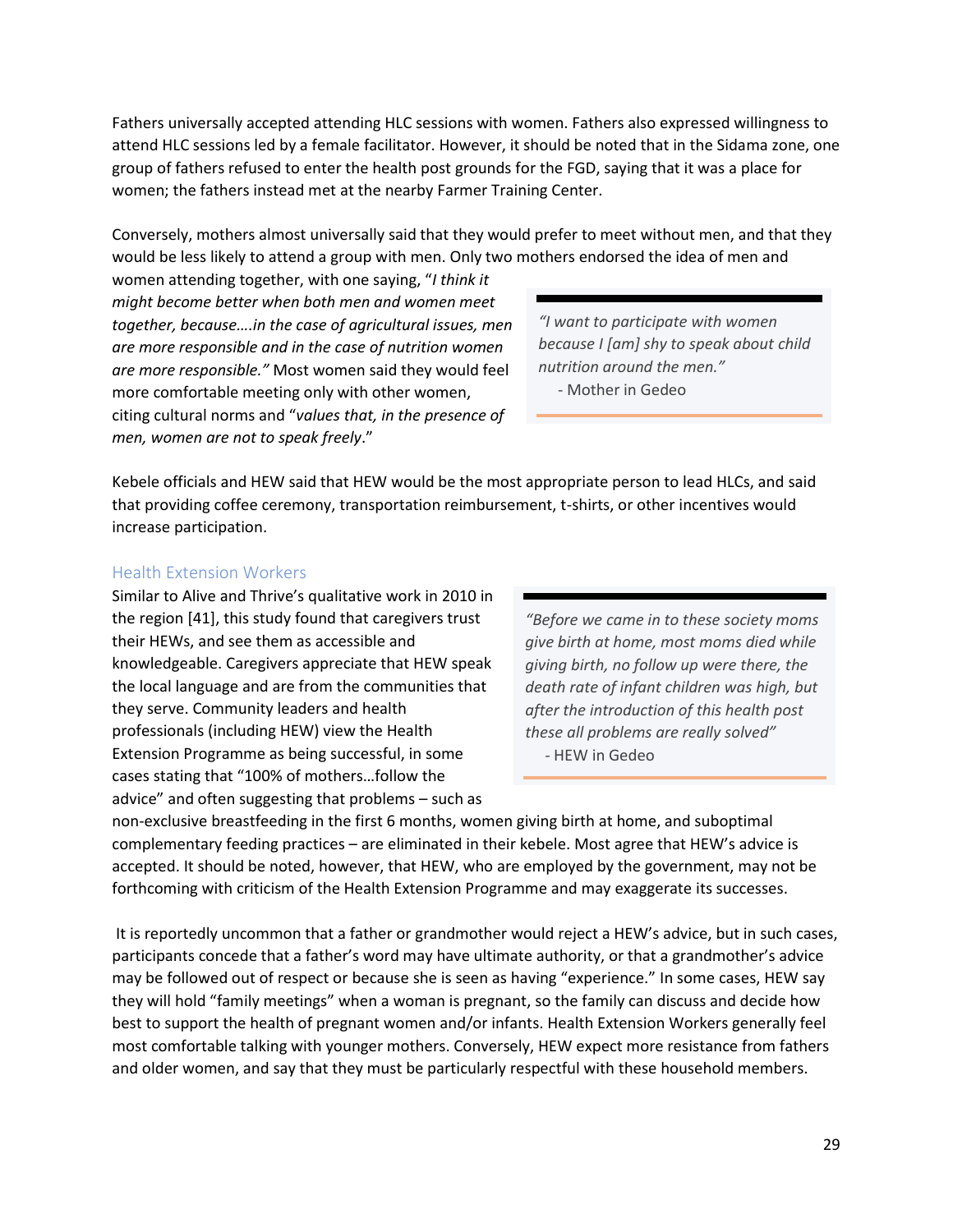When HLCs were described to kebele managers and community leaders, including HEW themselves, most said that HEW were the best person to lead such groups.

Health Extension Workers generally felt confident and capable, both in their relationships with

community members and in their technical knowledge. When probed, many said they wished they had additional trainings in complementary feeding, performing cooking demonstrations, or in other health packages – namely mental health and health insurance.

*"I were feeling that I had an adequate knowledge, but I know that I need more further practical trainings on nutrition, and processing or cooking diversity of foods. To teach moms I should act as if I were a chef not only a health extension worker."* 

- HEW in Gedeo

# <span id="page-32-0"></span>Current Programs Supporting Health and Nutrition

When asked to identify the main challenges facing their kebeles, kebele leaders and HEW tended to respond with the following:

- 1. Malnutrition of pregnant and lactating women (PLW) and young children
- 2. Lack of clean water / other hygiene issues
- 3. Lack of electrical power

Widely, the Health Extension Programme is seen as the main activity countering problems of malnutrition among PLW and young children. The Health Extension Programme also promotes antenatal care, safe delivery practices, immunization campaigns, micronutrient supplementation, hygiene, and breastfeeding. Feeding of young children was also commonly mentioned, though when probed, interviewees tended to describe programs that screen for and manage moderate or severe acute malnutrition. Plumpy Nut, unspecified flour, and oil were all mentioned as given to households with PLW or young children identified through screening via mid-upper arm circumference (MUAC) or by the presence of edema. Micronutrient initiatives mentioned included iron-folic acid supplements for pregnant women, vitamin A supplementation for children under 5 years, and zinc supplementation for children with diarrhea. However, many interviewees mentioned logistical problems, particularly supply shortages for supplemental foods and for vitamin A supplements.

The majority agreed that most programs serving PLW and young children are government programs. Kebele leaders and HEW were unclear about the role of NGOs in supporting their ongoing activities, sometimes stating that NGOs drop off supplies but do not return. Kebele leaders and HEW see woreda health offices as directing all health activities in the kebele, and providing supplies.

# <span id="page-32-1"></span>Characteristics of and Recommendations for Successful Nutrition Projects

Community leaders and health workers emphasized the importance of working closing with kebele administration and existing Health Extension Programme for the success of projects like QDBH. Kebele leaders and HEW say they have rapport with members of their community and a good understanding of the unique circumstances of their kebele; therefore, they should be the conduit for information and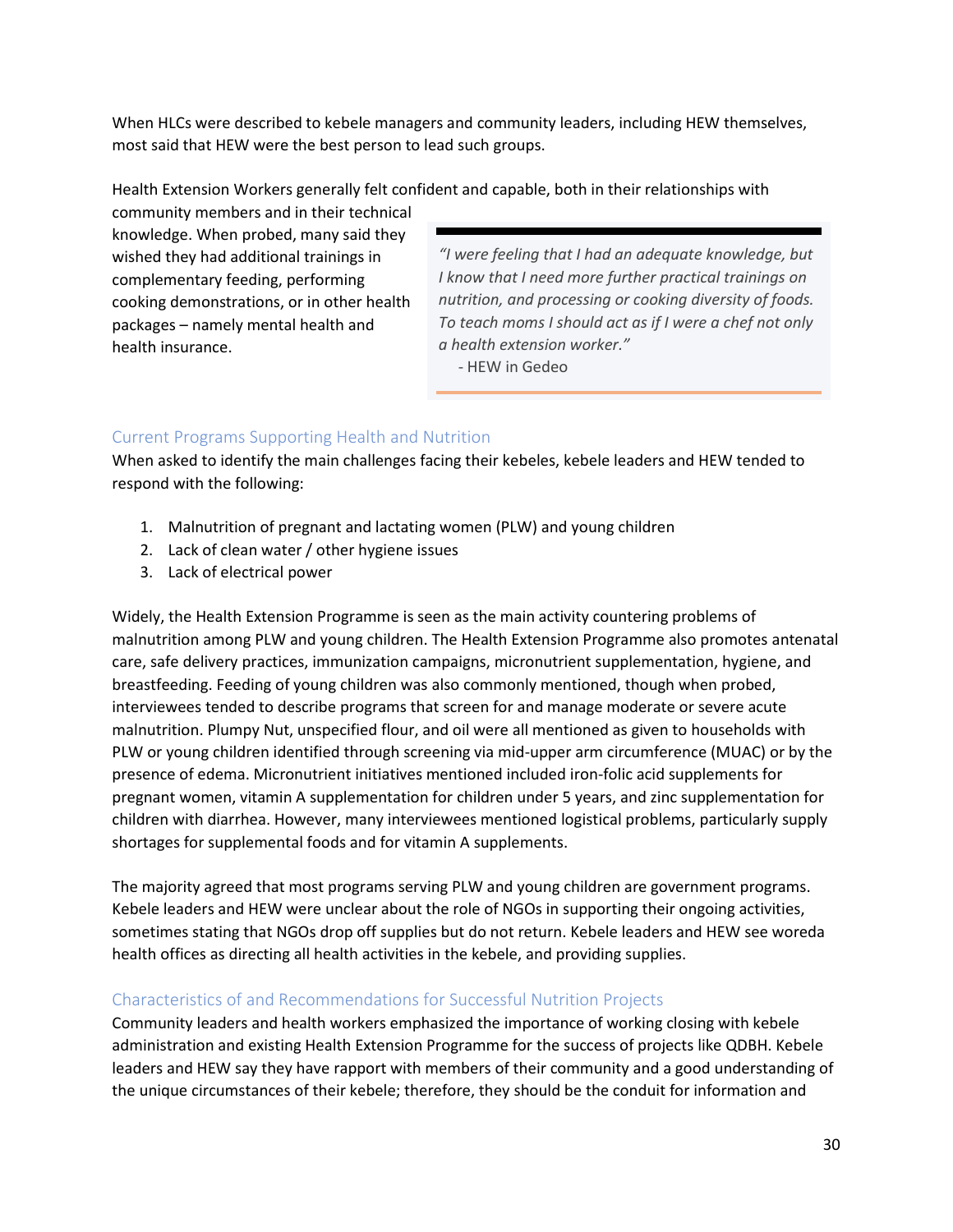facilitation of program activities. Interview subjects also suggested collaboration between the Bureaus of Health and Agriculture, but offered few specifics for how to bring the two Bureaus together.

Interview subjects also identified shortage of materials and inadequate logistic support as barriers – such as lack of supplemental foods, lack of transportation for community members, lack of electricity to refrigerate therapeutic foods, and so on. Therefore, ensuring appropriate logistic support and materials available would support project success.

Most interviewees expressed a desire to see sustainable projects, and identified all aforementioned criteria as the keys for sustainability.

# <span id="page-33-0"></span>Strengths and Limitations

Our work had several limitations. Topics addressed in FGDs covered a wide scope of complementary feeding practices and their determinants and queried several components of the QDBH project. As such, we may have missed opportunities to understand some topics in greater depth. We tried to remedy this fact by creating three separate FGD guides for mothers, each focusing on a smaller range of topics. Nevertheless, FGDs tended to run more than 2 hours and thus participants may have become fatigued and data quality may have suffered.

Focus groups were conducted in two distinct zones, with two different local languages. Group facilitators spoke local languages fluently. However, in translating recorded FGDs and KIIs from the local language to English, details may have been lost, and enumerators tended to "summarize" recordings rather than transcribe, despite repeated trainings.

Participants were assured of their anonymity and interviews took place in private, however respondents may not have been entirely forthcoming. Criticism of projects or programs, particularly those coming from the government, runs counter to social norms. Thus respondents may have shied away from constructive criticism and honest feedback.

Lastly, caregivers struggled to consider how they might react if presented with hypothetical advice on child feeding or with some project components (e.g. OFSP). Instead, caregivers tended to express a willingness to try or to do the hypothetical advice being offered. Thus, where knowledge gaps exist, it is difficult to identify other determinants of behavior. Similarly, because food insecurity and poverty are such prohibitive factors for many feeding practices, caregivers often struggled to identify and discuss other factors that might influence child feeding.

Despite these limitations, several strengths are noted. In designing the formative work presented, we first conducted a thorough literature review, including peer-reviewed literature as well as programmatic and national reports, prior to drafting FGD and KII guides. Our goal was to build upon existing literature rather than replicate it. We sought to not only understand current behaviors and their determinants or potential facilitators, but also sought to explore social factors – such as meal norms and gender roles – that are inextricably linked with infant and young child feeding.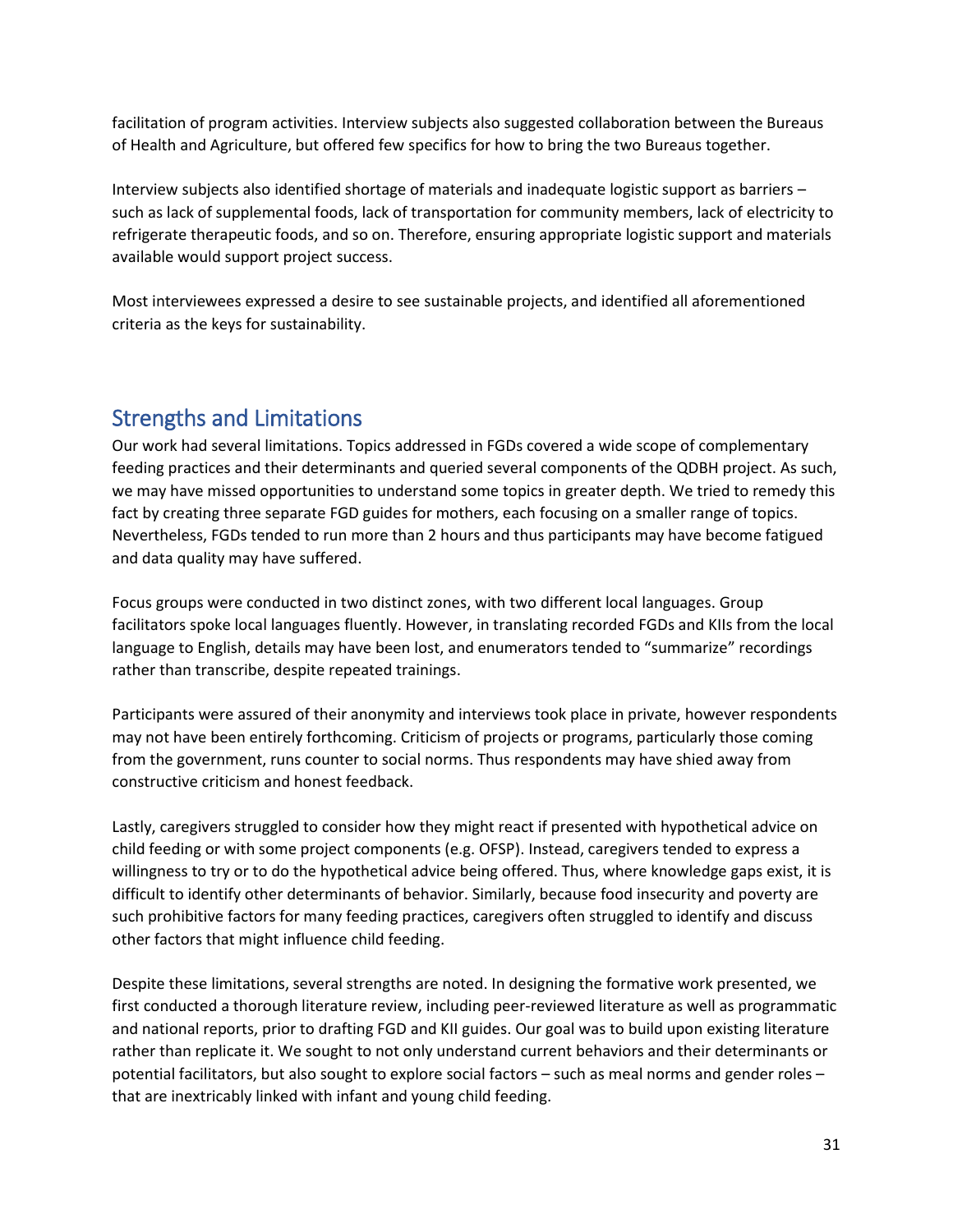We used trained and qualified female enumerators to lead mother and grandmother focus groups, and a trained and qualified male enumerator to lead father focus groups in local dialects to maximize participant comfort. All focus groups and interviews were recorded – with participant(s)'s permission – for a reliable record of the discussion.

# <span id="page-34-0"></span>Implications for QDBH

Findings from this formative work will be helpful in designing a Social Behavior Change Communication (SBCC) strategy uniquely tailored to these communities.

Key recommendations based on these findings include:

- 1. Organization of HLC sessions should be participatory. Most FGD groups were able to agree on a day, time, and location within their FGD and kebele, but their proposals differed by FGD and kebele. Therefore a one-size-fits-all approach would be inappropriate. Participants should be involved in decision-making from the beginning.
- 2. Most participants both of FGDs and KIIs agree that HEW are the most appropriate leaders for the Healthy Living Clubs described to them. However, QDBH proposes HDA for this role, for reasons related to sustainability and scalability. HEW are trusted and appreciated for their technical knowledge, fluency in local language, and general approachability. If HLCs cannot be led by HEW for the stated reasons, then HEW support, visibility, and assistance with promoting HLCs may encourage participation and give credibility to HDA.
- 3. HLC should have at least some gender-specific components, including time for discussion, so women feel comfortable to fully participate and ask questions.
- 4. The transparency of the feeding bowl in the HBT is a major barrier to use; the HBT should be opaque. Orange was suggested by project partners to reinforce OFSP, and caregivers agree that this would be appropriate.
- 5. Cooking demonstrations are an evidence-based strategy [41, 51, 52] for promoting age-appropriate child feeding and introducing new foods.
- 6. Recipes should be made from locally available and affordable ingredients and should also be palatable
- 7. To overcome the unfavorable view of WFSP and beliefs that they are harmful for child health, differences between orange and white fleshed sweetpotatoes should be emphasized. Whatever a caregiver believes about WFSP, they should be made to see the health benefits of orange fleshed varieties for all household members, *especially* infants and young children.
- 8. Food insecurity and access are significant barriers for many families when it comes to meeting feeding recommendations. HLC leaders and curricula should not set unrealistic goals for food insecure families.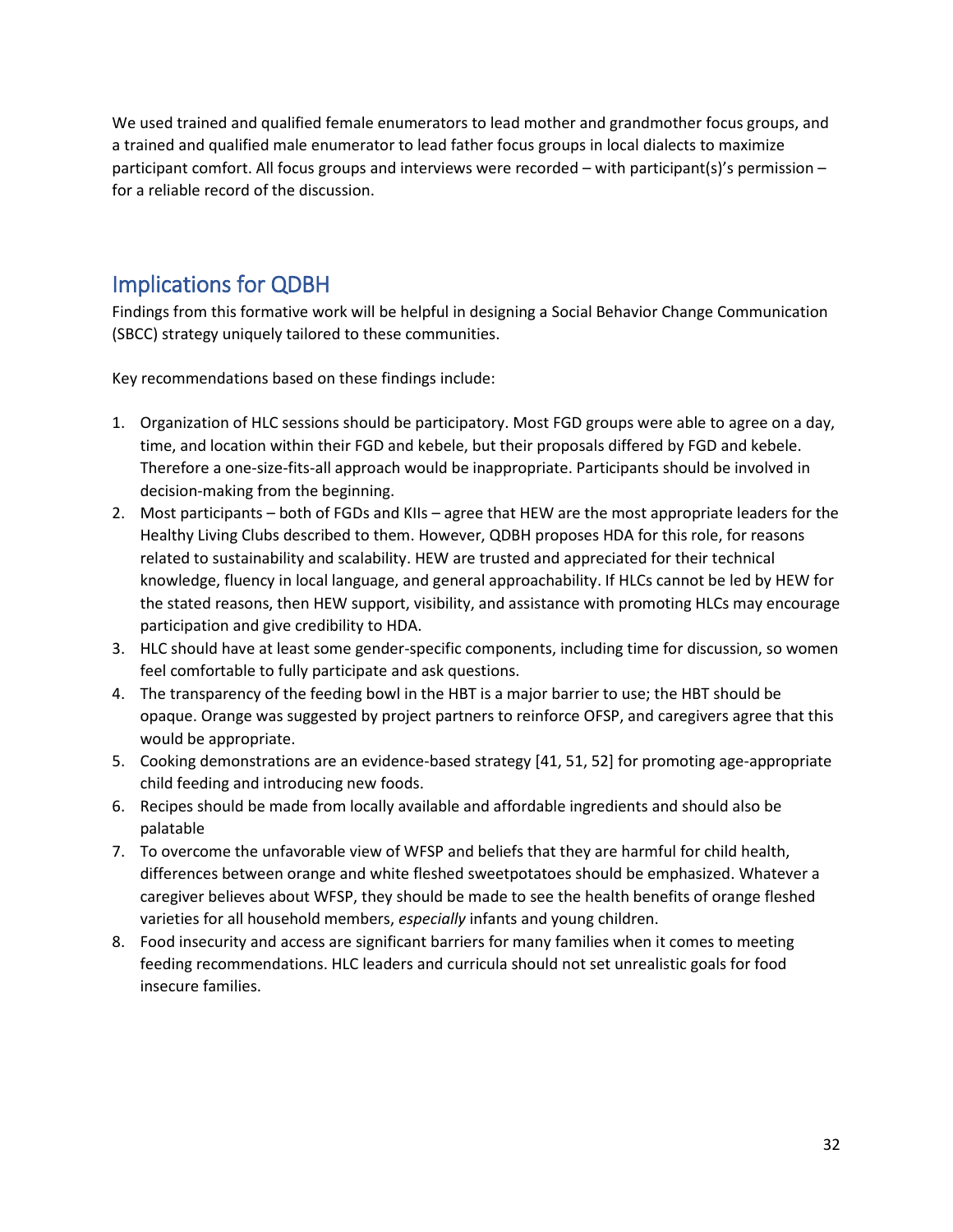# <span id="page-35-0"></span>Appendix A: Focus Group Discussion Guides

*Note: Begin this page ONLY after you have turned on the recorder (if participants give permission) and obtained verbal consent from all participants.*

*Note: Not all questions in this guide will be asked of every focus group; sections and/or individual questions indicate for which group(s) they should be asked.* 

*GROUP A – Pregnant women or mothers of children <8-9 months GROUP B – Mothers of children 9-24 months GROUP C – Pregnant and lactating women GROUP D – Fathers of young children GROUP E – Grandmothers of young children*

#### **INTRODUCTION**

Before we begin, we ask that you respect one another's privacy and not repeat what you hear during the discussion to others outside of this group. We cannot guarantee that what you say will not be repeated by others participating in this group and so you do not need to share your own personal experiences if you do not wish. I'd like to remind you that I am just a moderator and not an expert on anything we discuss today, rather your views and opinions are most important to us!

Do you have any questions about what I've discussed so far?



*Facilitator Notes: Facilitator should discuss ground rules with the participants and encourage them to develop their own. Some ground rules that the facilitators should mention:*

- Put their phones on silent. If participant needs to answer the phone, they should quietly leave the room.
- Speak one at a time
- Be aware that their participation is voluntary. If they need/choose to leave at any point for any reason, that is allowed but to please do so quietly so as not to disrupt the group.
- There is no right or wrong answer. This is a participatory exercise and all are encouraged to participate.
- Protect confidentiality. All responses shared in the FGD should not be shared with anyone outside of the group.

*Facilitator Notes: The facilitator can ask people to contribute their own ground rules to the group as well. Ask if people have any questions before beginning.*

First, let's all introduce ourselves by telling a bit about ourselves, for example about your children and family. *[Go around and introduce – Notetaker should take detailed notes on how they describe themselves, without capturing names]*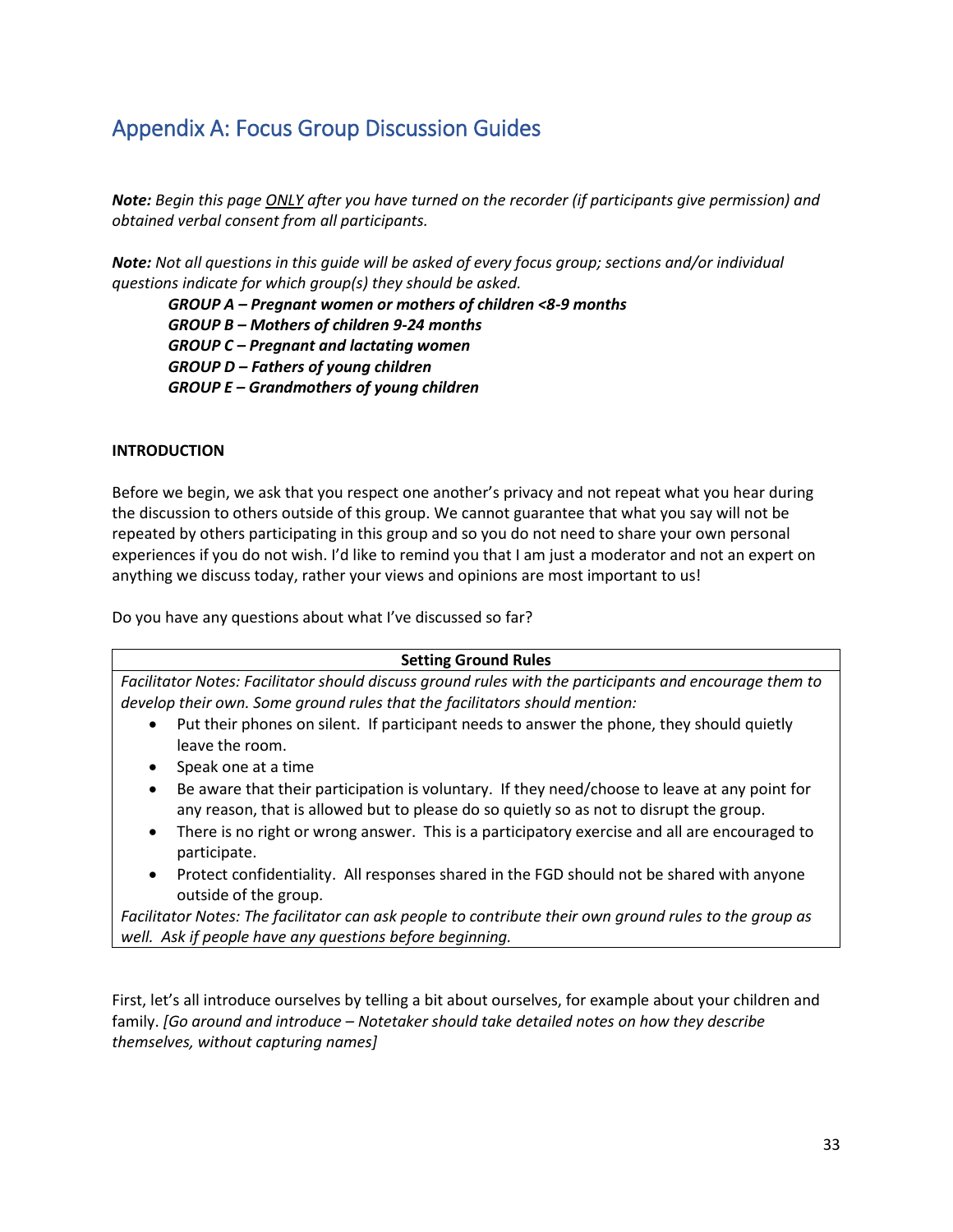#### **I. Breastfeeding and Introduction to Complementary Feeding (GROUP A, select questions for GROUP E):**

First, I'd like for us to talk through the first days and months of a child's life. Let's start at birth.

- 1) How is the baby fed on its first day of life?
- 2) What have you heard about "exclusive breastfeeding"? **(GROUP E)**
	- a. What does it mean for an infant to be "exclusively breastfed"?
	- b. If an infant is breastfed but also given water or other liquids, is this considered "exclusive breastfeeding" by women in the community
	- c. How long do you think infants should be exclusively breastfed? Why?

As your child gets older, let's talk about the introduction of foods and liquids.

- 3) What are the first liquids/foods other than breastmilk that are given?
	- a. At what age would this food be given? *(note: participants may use timeline or tell age in months) When do you start giving these foods or liquids other than breastmilk?*
		- i. *Facilitator note: clarify that infants are receiving only breastmilk up to this age*
	- b. *Facilitator: see questions in box*

#### **For every food mentioned:**

- What are the ingredients?
- How is the food prepared?
- Describe the thickness of the food (use photographs)
- How it is fed or served (bottle, cup, spoon, hand)?
- Is this food regularly given? Every day? Several times per day? Every week? Less often?
- Why are these foods given?

4) If a Health Extension Worker advised mothers in this community to wait until an infant is 6 months to give solids and liquids other than breastmilk, would they be able to? **(GROUP E)**

- a. What would make it difficult to follow this recommendation?
	- i. *[If insufficient breastmilk is cited]* How do women know if they have insufficient breastmilk?
- b. What would help mothers follow this advice to wait until 6 months to give liquids or foods other than breastmilk?
- 5) What are some reasons that mothers might introduce liquids and/or foods other than breastmilk before 6 months?
- 6) What are some reasons that mothers might wait until after 6 months to introduce liquids and/or foods other than breastmilk?

Thank you for that information. *[Facilitator: summarize what you have discussed, for example "we have talked about the very first foods and liquids that are given to babies and some of the challenges women would have if they were told to only breastfeed for 6 months.]* Now, I would like to continue along our timeline and talk about how older infants and child are fed.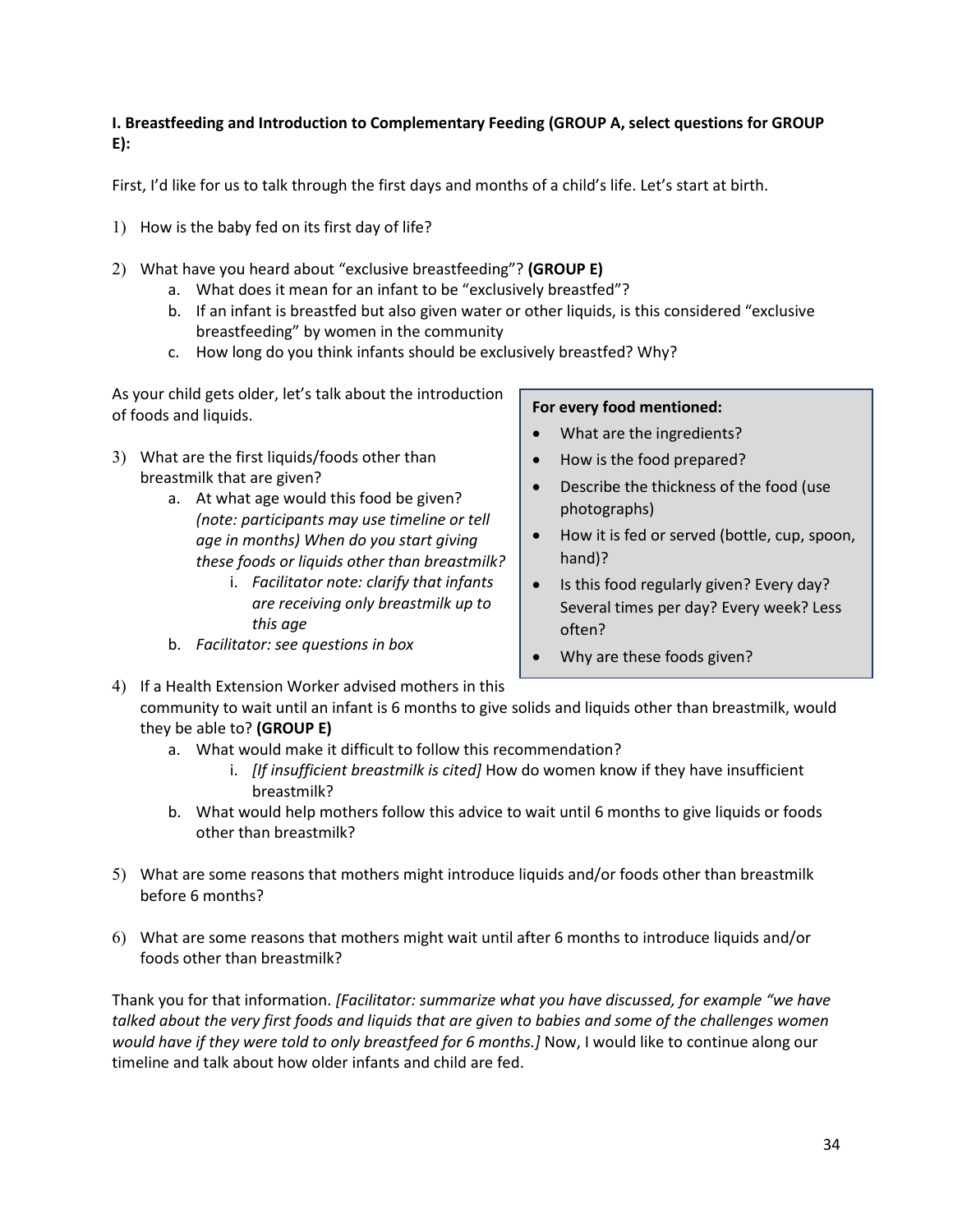- 7) What are some common foods given to infants at this stage, around 6-8 months? *[Point to sitting baby on timeline]*
	- a. *Facilitator: see questions in box*
- 8) *[If participants mention bottle feeding]* What are some reasons mothers use bottles?
	- a. Are there any reasons a mother might not choose to use bottles?
	- b. For how long do women use bottles to feed infants?
	- c. If mothers were told not to use bottles for feeding foods, would they be able to?

#### **For every food mentioned:**

- What are the ingredients?
- How is the food prepared?
- Describe the thickness of the food (use photographs)
- How it is fed or served (bottle, cup, spoon, hand)?
- Is this food regularly given? Every day? Several times per day? Every week? Less often?
- Why are these foods given?
- 9) [Show porridge photographs] Which picture looks most like porridge served to children in this community? Why do mothers prepare porridge this way?
	- a. Advantages of this practice? Disadvantages of this practice?
- 10) If a Health Extension Worker advised mothers in this community to give thicker porridge (show photograph #3) to children 6 months and older, would they be able to? **(GROUP E)**
	- a. What would make it difficult to follow this recommendation?
	- b. What would help mothers follow this recommendation?
	- c. Are there positive or negative consequences for the child?
- 11) Are there any foods that are not appropriate for infants 6-8 months? If so, what are they and why are they not appropriate? **(GROUP E)**
	- a. *Facilitator: ask caregivers to be specific about where these beliefs come from (personal experience, common knowledge, etc)*
	- b. Are these foods ever given anyway?
- 12) How many times per day are infants 6-8 months provided with food other than breastmilk?
	- a. How much food is given each time? [*Facilitator: show coffee cup and ask women to use this as a reference when describing quantity of food (for example, 1 coffee cup per meal)]*
	- b. How can a mother tell that her child is full?
	- c. How does a mother decide if she needs to give her child more or less food?
- 13) If a Health Extension Worker advised women in this community to feed 6-8 month old infants (3 coffee cups) at least 3 times per day, would they be able to? **(GROUP E)**
	- a. What would make it difficult to follow this recommendation?
		- i. Probe: food cost; food availability; fuel and water availability; time
	- b. What would make it easier to follow this recommendation?
	- c. Are there positive or negative consequences for the child?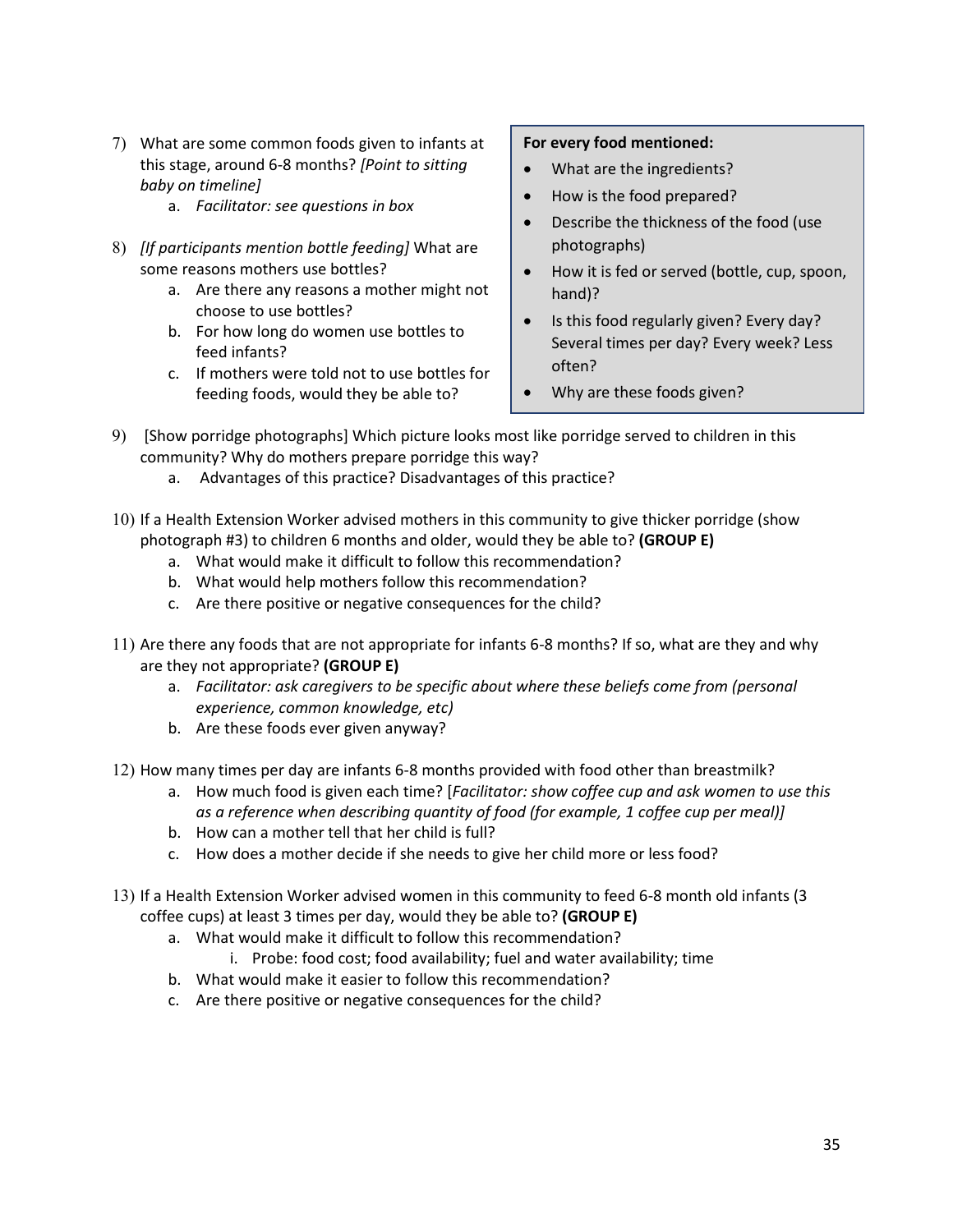#### **II. Latter Complementary Feeding, 9-24 months (GROUP B, GROUP E)**

I'd like for us to talk through child feeding starting around 9 months of age.

- 1) What are common foods or drinks that infants take from 9-24 months?
	- a. *Facilitator: See questions in box*
	- b. At what age do children begin eating family foods?
- 2) *[Only if participants mention bottle feeding]* What are some reasons mothers use bottles?
	- a. At what age do women stop using bottles to feed children?
	- b. If mothers were told not to use bottles for feeding foods, what difficulties would they have?

#### **For every food mentioned:**

- What are the ingredients?
- How is the food prepared?
- Describe the thickness of the food (use photographs)
- How it is fed or served (bottle, cup, spoon, hand)?
- Is this food regularly given? Every day? Several times per day? Every week? Less often?
- Why are these foods given?
- 3) *[If caregivers mention foods that are thin or watery (photographs 1 or 2 of the porridge)]* What are some reasons that mothers might offer food of this thickness?
	- a. If a Health Extension Worker advised mothers to give foods with a thicker consistency (photograph #3), would they be able to?
- 4) Are there any foods that are not appropriate for children at this age? What are they and why are they not appropriate?
	- a. If caregivers say these foods make children sick or are too hard to digest, probe for more details. What kind of illnesses? What caused the child to become sick? Is this belief based on personal experience or something they have heard from others?
	- b. Are these foods ever given anyway? If so, why?
- *5) Facilitator: if any food groups have not been mentioned at all (meat, fish, dairy, eggs, fruit, vegetables and/or leafy green vegetables) ask specifically about these food groups*.
	- a. Are these foods considered appropriate? If not, why?
	- b. What would make you consider including these foods in your child's diet?
- 6) How many times per day are infants and young children provided with food other breastmilk?
	- a. [*Facilitator note: probe for 9-12 months and then 12-24 months*]
	- b. How much food is given per meal? [*Facilitator: show coffee cup and ask women to use this as a reference when describing quantity of food (for example, 1 coffee cup per meal)]*
- 7) How can a mother tell that her child is full? **(GROUP E)**
	- a. How does a mother decide if she needs to give her child more food?
	- b. What would you do if your child did not want to eat?
		- i. Probe  $\rightarrow$  How can caregivers encourage their children to eat? Do caregivers ever force the child to eat?
- 8) If a Health Extension Worker advised women in this community to feed young children ages 9-24 months at least (4 coffee cups) 4 times per day, would they be able to? **(GROUP E)**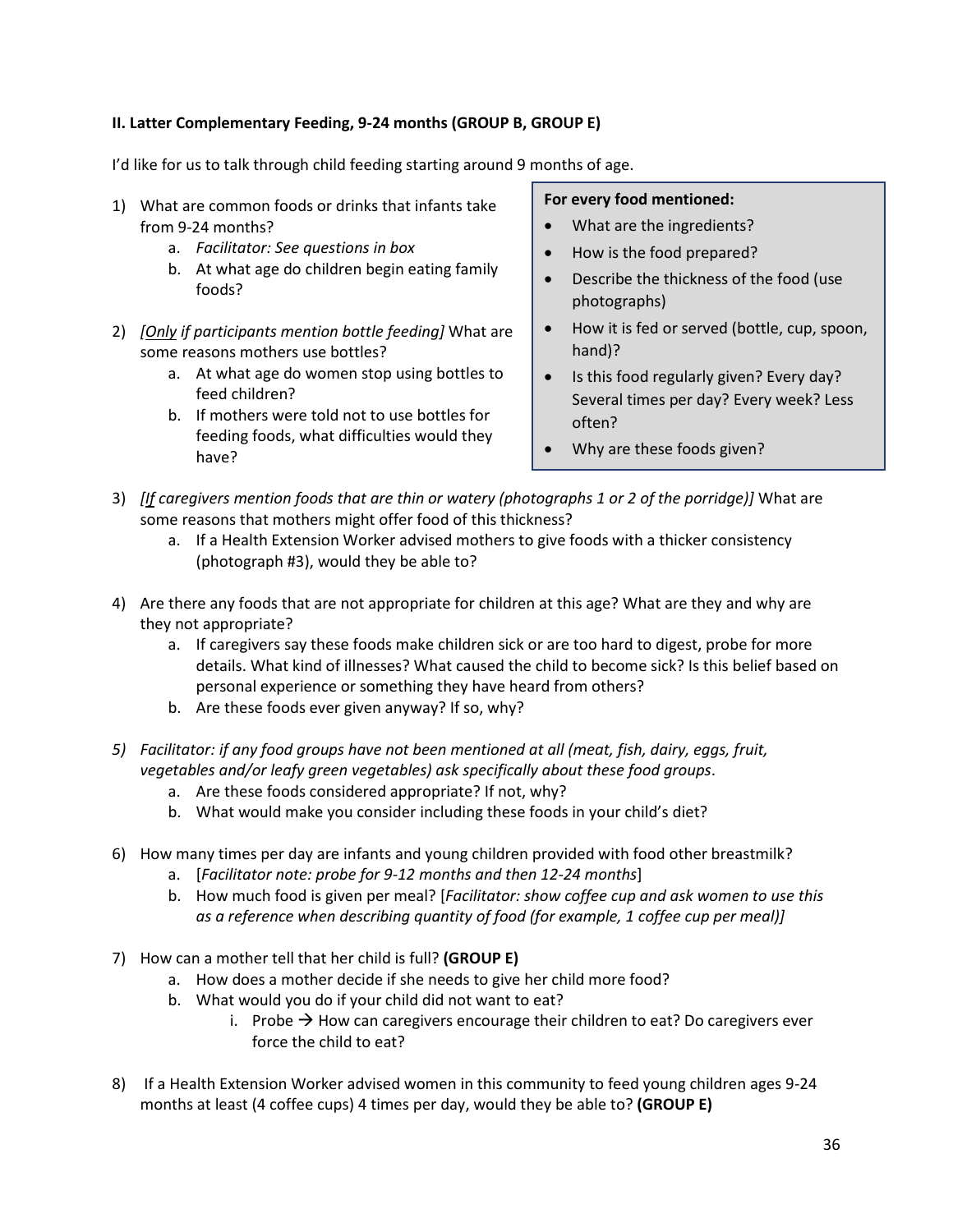- a. What would make it difficult to follow this recommendation?
	- i. Probe: food cost; food availability; fuel and water availability; time
- b. What would make it easier to follow this recommendation?
- c. Are there positive or negative consequences for the child?
- 9) If a Health Extension Worker advised women in this community to feed young children ages 9-24 months at least 4 different kinds of foods per day – for example porridge, eggs, avocado, and sweetpotato – would they be able to? *[Facilitator: these are just examples; focus on feeding a variety of different kinds of foods, not on these examples in particular]* (GROUP E)
	- a. What would make it difficult to follow this recommendation?
	- b. What would make it easier to follow this recommendation?
	- c. Are there positive or negative consequences for the child?
- 10) Are there any differences in how sons and daughters are fed in this community? If so, what are they and why?
- 11) Are there variations by season in what foods are available?
	- a. How do these variations affect child feeding? What do you differently during months where there is less food available?
		- i. Probe  $\rightarrow$  fewer meals per day, less food per meal, add water to meals

*Facilitator's Note: Summarize what the mothers have said regarding complementary feeding of children 9-24 months, including common foods, consistency, frequency, and quantity. Ask if you have summarized correctly of if they have anything to add.* 

#### **III. Men's Roles in the Community (GROUP D)**

Let's start our discussion today by talking about men's role in the community and in their households. 1) What characteristics come to mind when you think of a "good father"

- a. What skills do "good fathers" have?
- b. Of the characteristics which do you think are most valued by the family? / by the community?
- c. What are the characteristics of **children** who have "good fathers"? [*spend less time on this if they have mentioned them earlier]*

I'd like you to tell me about a father's responsibilities in taking care of his family.

- 2) What do fathers do to care for their wives when they are pregnant/lactating?
	- a. What do "good fathers" do? Probe  $\rightarrow$  food
- 3) What are fathers' responsibilities when the child is born? In the first few weeks of life? First few months?
- 4) What kind of decisions do fathers make in his household? For his pregnant wife?
	- a. For his first child? For his other children?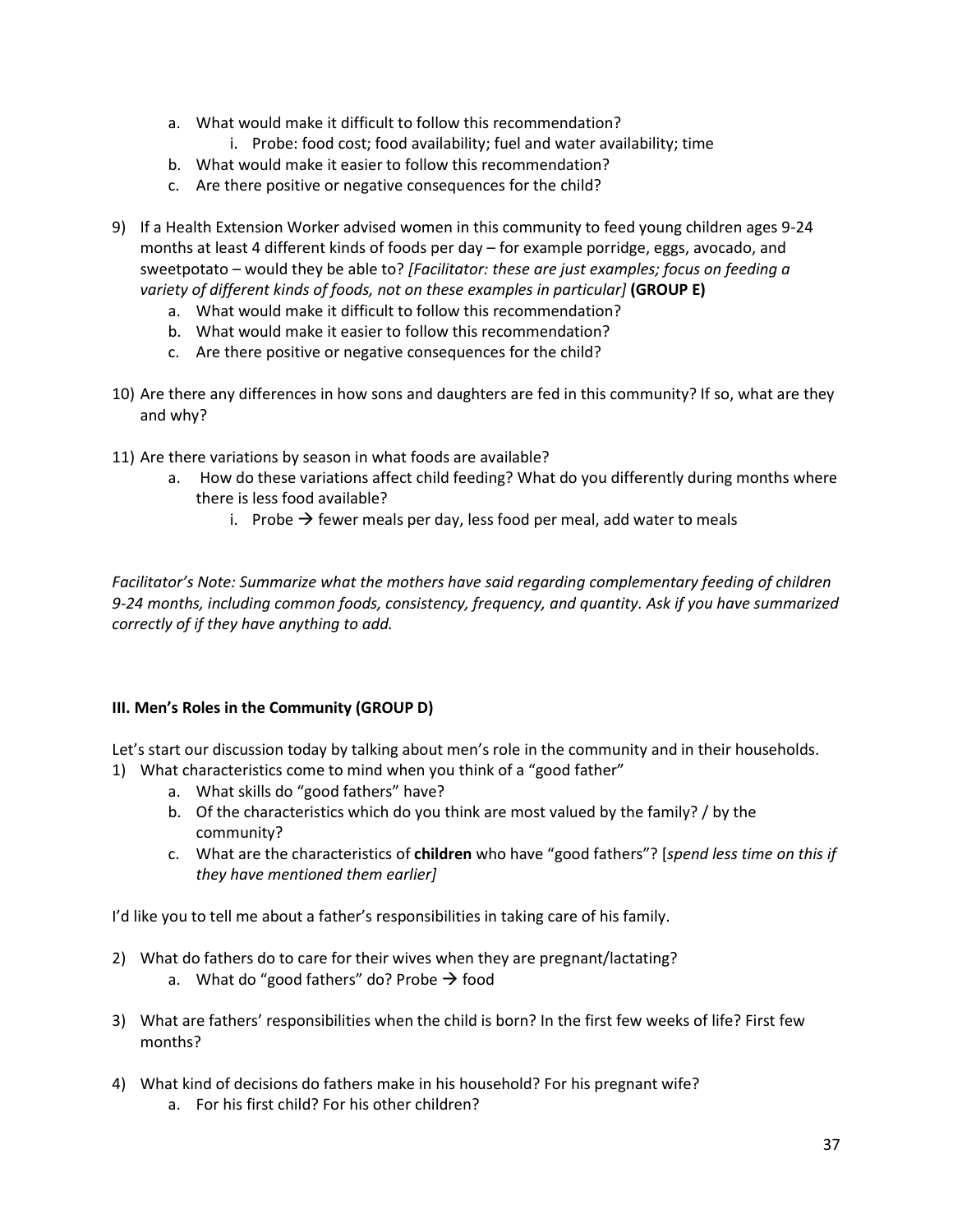- b. Young sons? Young daughters?
- 5) What times do fathers spend with their children?
- 6) What role do fathers play in making sure his child is fed?
	- a. Feeding the child, buying, growing food

#### **IV. MEAL AND FOOD NORMS (GROUP C, GROUP D, GROUP E)**

The information you shared with us was very valuable regarding how children are fed in this community. Now, we would like to discuss where families in this community get food and how they eat their meals.

- 1) How are meals typically taken in households in this community?
	- a. Do all members eat together or separately from each other? Why?
	- b. Is there a common plate or does everyone have their own plate?
	- c. At what age do children start eating from the family plate?
		- i. Do mothers make any changes to family foods that are given to infants or young children? What are the changes? Why?
	- d. What kinds of utensils do small children use?
		- i. If the following are not mentioned, ask specifically: spoons, bottles, cups, bowls, mother's hand
	- e. Who is served first? Who is served last? Who does the serving?
	- f. Who decides how food is distributed to household members?
	- g. Who else feeds infants or young children in the family, for example if mother goes to work?
- 2) Who decides what will be prepared each day?
	- a. When is food typically prepared during the day? How often is food prepared?
	- b. Is food ever stored after it is prepared?
		- i. If so, how is it stored and for how long?
		- ii. Is food reheated before it is served?
- 3) On days or during periods of fasting, how would the diet of children from 6 to 24 months change?
	- a. At what age do children begin fasting with other family members?
	- b. If a child is not fasting but the family is, how would the child's diet be affected? Would the foods prepared for the child change? Would the amount of food given to the child change?
- 4) How does your family decide which foods to purchase at the market?
	- a. Who in the household goes to the market to purchase food?
	- b. Who decides which foods to purchase?
	- c. Who decides how much money is to be spent at the market
	- d. How long does it take to get to the market from your home? How do you get there (walk, taxi, donkey, bicycle, etc)
- 5) Tell me about the foods your family grows at your home to sell and to consume?
	- a. How do you decide how much of this food to keep at home and how much to sell? Who makes these decisions?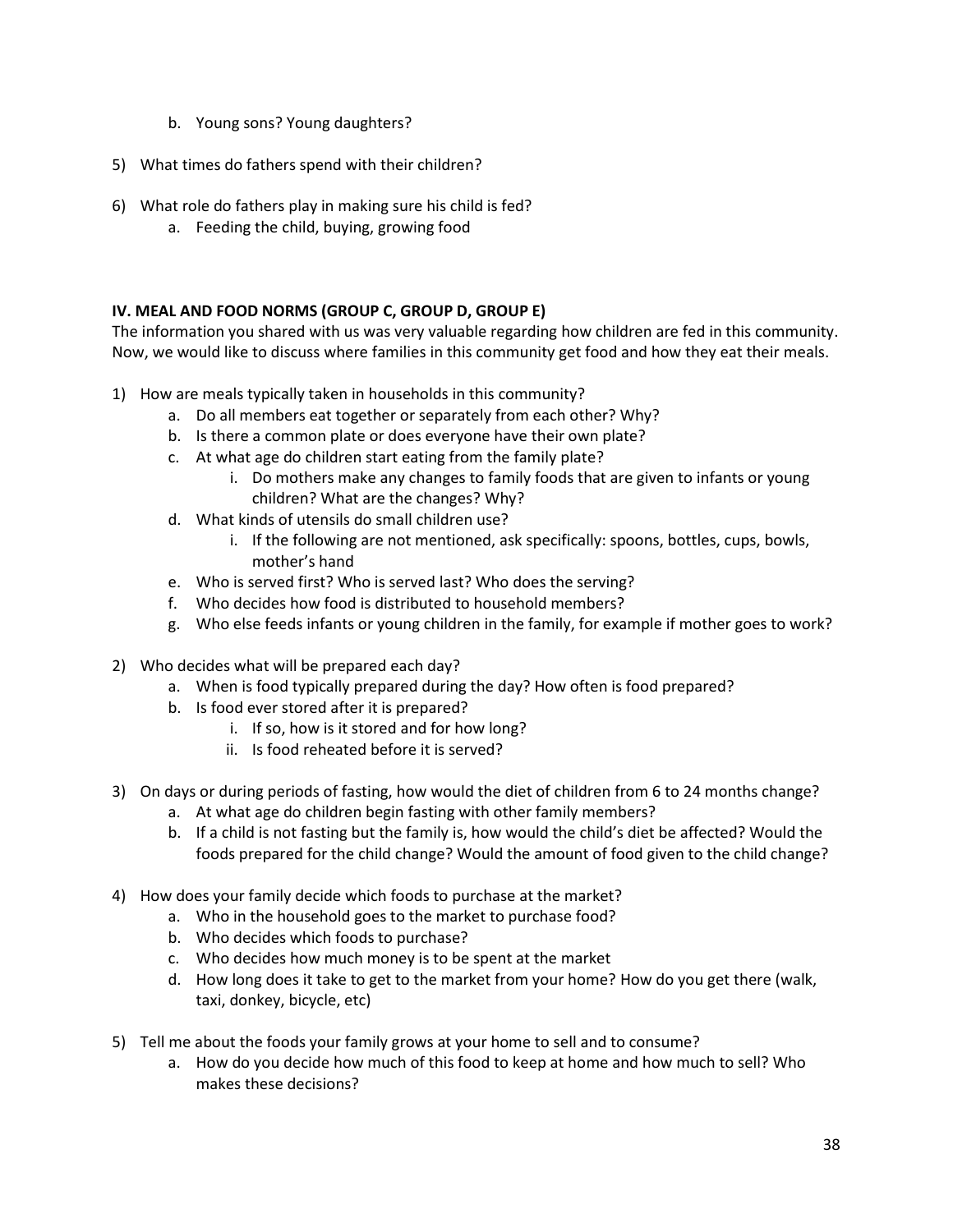- 6) Are there variations by season in what foods are available?
	- a. How do these variations affect child feeding? What do you differently during months where there is less food available?
		- i. Probe  $\rightarrow$  fewer meals per day, less food per meal, add water to meals

#### **V. SOURCES OF INFORMATION ON INFANT AND YOUNG CHILD FEEDING (GROUP A, GROUP B, GROUP D)**

**WOMEN ONLY** *(***GROUP A, GROUP B***):* Thank you for that information! Now, we would like to discuss from whom women in this community typically get information regarding how to feed their children. **MEN ONLY** *(***GROUP D***):* Thank you for that information! Now, we would like to discuss where people in this community get information about nutrition and feeding young children.

- 1) **MEN AND WOMEN (GROUP A, GROUP B, GROUP D):** Who do women in this community talk to about how to feed their young children?
	- a. Probe: husbands, female relatives (sisters, aunts), neighbors, family members (mothers in-law), health extension workers, health development army; nurses
	- b. What advice do they give?
	- c. Of these, whose advice are women most likely to follow? Why?
- 2) **MEN ONLY (GROUP D):** What advice do you give women about what foods to give to children?
- 3) **MEN AND WOMEN (GROUP A, GROUP B, GROUP D):** Where else might families learn about how to feed their young children?
	- a. Probe if not mentioned  $\rightarrow$  health extension workers, health development army, radio, schools, church, TV, other
	- b. What is the best way for families to learn about feeding infants and young children? Why is this preferred?
	- c. What are the least preferable ways for families to learn about feeding infants and young children? Why is this not preferred?

#### **VI. ORANGE FLESHED SWEETPOTATO & VITAMIN A (GROUP C, GROUP D, GROUP E)**

- 1) Do people in this community grow sweetpotatoes?
	- a. If so, what color is the flesh?
		- i. Probe  $\rightarrow$  white, yellow, orange

*Facilitator: the remaining questions should address whichever type of sweetpotato is currently grown in the community*

- 2) What do people use sweetpotatoes for in this community?
	- a. Root
		- i. Probe  $\rightarrow$  Sell them, eat them, feed them to animals? Why?
	- b. Leaves
		- i. Probe  $\rightarrow$  Sell them, eat them, feed them to animals? Why?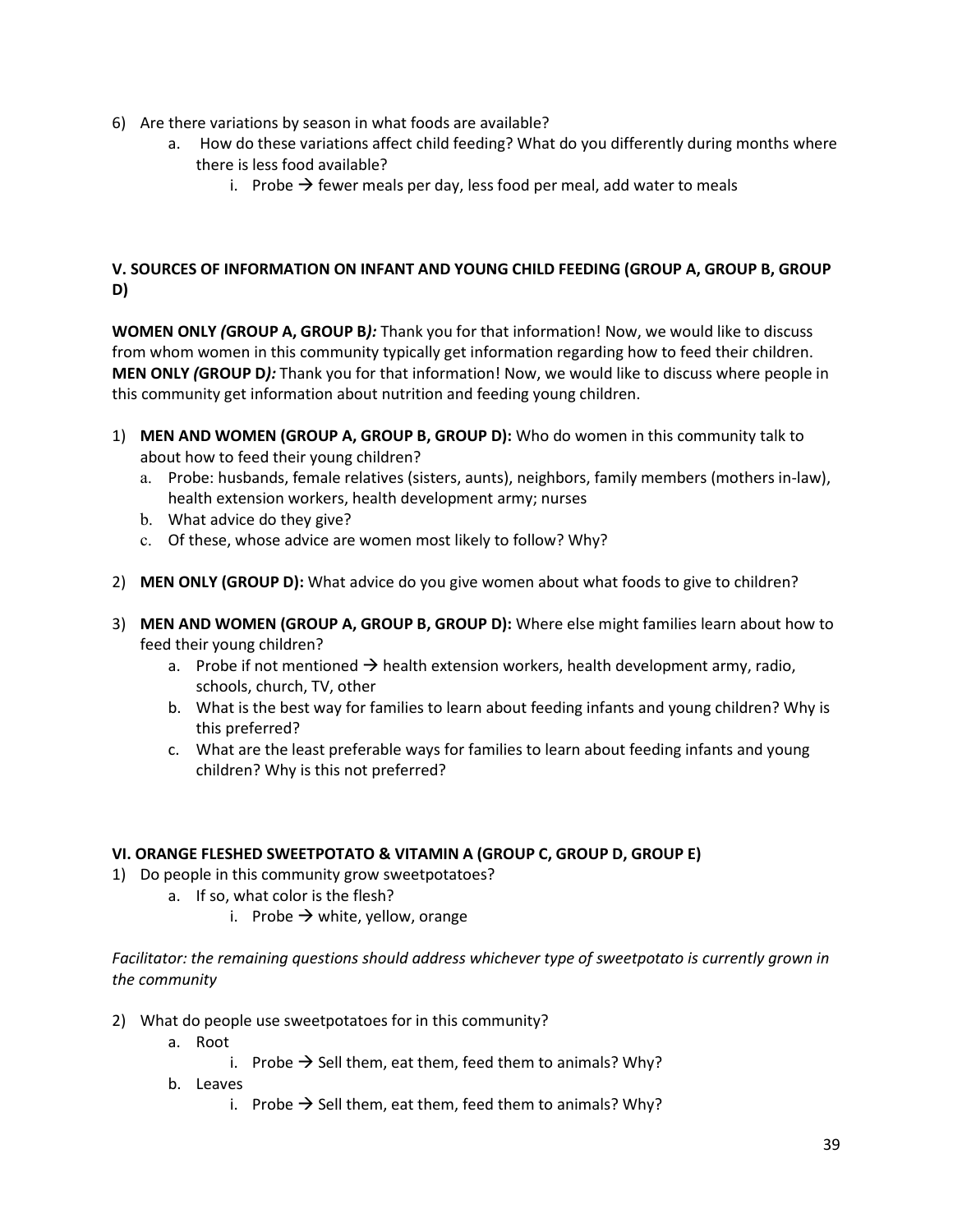- 3) What do you like about sweetpotatoes?
	- a. In what ways do you prefer sweetpotatoes to regular (Irish) potatoes?
- 4) What do you not like about sweetpotatoes?
	- a. In what ways do you prefer regular (Irish) potatoes to sweetpotatoes?
- 5) Have you heard anything about health benefits of sweetpotatoes? If so, what have you heard?
- 6) Have you heard of orange-fleshed sweetpotatoes?
	- a. If so, what have you heard?
	- b. Where did you hear about orange-fleshed sweetpotatoes?
- 7) If a Health Extension Worker told you that orange-fleshed sweetpotatoes provide important nutrition for your children, would you include them in your family's diet?
	- a. Why or why not?
	- b. If they were available at the market?
	- c. If you family could grow orange-fleshed sweetpotatoes?
- 8) What concerns would you have about feeding orange-fleshed sweetpotatoes to your children or other family members?
	- a. What might make it easier for you to be able feed orange-fleshed sweetpotatoes to your children or other family members?
- 9) Have you heard of vitamin A?
	- a. If so, what have you heard?
	- b. Where have you heard about vitamin A?
- 10) Do children in this community receive vitamin A supplements?
	- a. From where do they get this supplement?
		- i. Probe  $\rightarrow$  Health Extension Worker, doctor, nurse?

#### **VII. FEEDING TOOLKIT (GROUP A, GROUP B, GROUP C, GROUP E)**

Thank you for that very informative discussion. We have learned a great deal about how infants in this community are fed. I would now like to show you a bowl and spoon that we think might help mothers and their babies eat better in this and other communities in Ethiopia.

I would like to begin by showing this counseling card [*pass out counseling card].* Please take a few minutes to look over the card and think about the message the card is trying to tell you.

- 1) What do you think this counseling card is about?
	- a. What is easy to understand?
	- b. What is confusing?
- 2) What do you think about the images on the card?
	- a. Probe: the people? the symbols?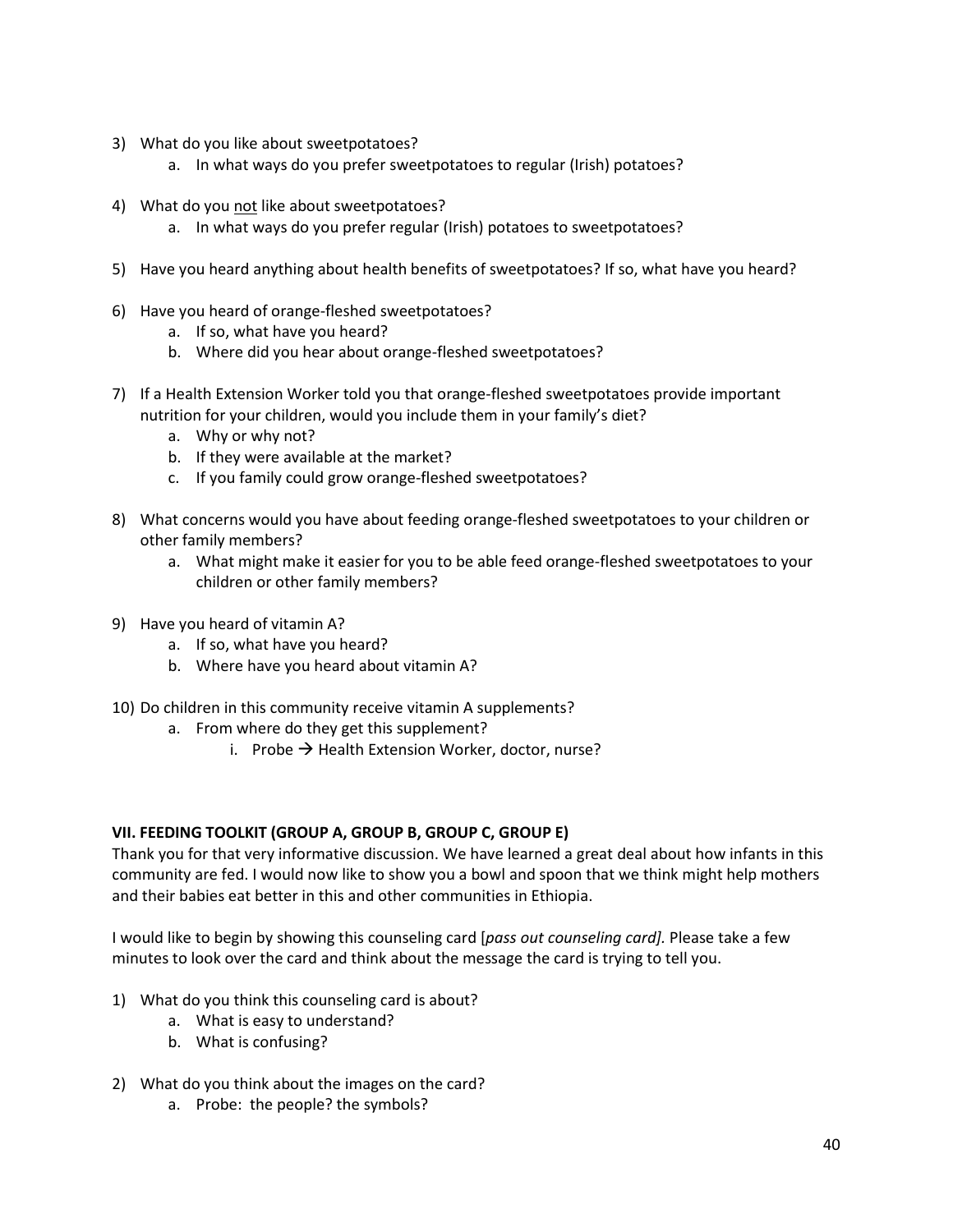- b. Probe: Are the symbols and images clear? Large enough? Do they tell the message clearly?
- 3) What do you think about the colors used?
	- a. Probe: Are they pleasing? Appropriate for the topic? Is the food in the bowl the right color?
- 4) What do you think about the foods shown on the card?
	- a. Are there other foods we should include?
	- b. Are there foods we should remove?

*Show the bowl and spoon; using the counseling card, describe how the bowl and spoon are to be used through pregnancy, breastfeeding and then from 6-24 months for the baby for ensuring optimal nutrition* 

5) Now that I've explained the card and the bowl and spoon, what other changes would you recommend to the card to make it easier for families in this community to understand?

I would now like to ask you some questions specifically about the bowl and spoon. Please have a look at an example of the bowl and spoon [*pass it around and let people look and feel it*]

- 6) What is your opinion about a bowl with measurements in improving mother and child nutrition in a community like yours?
	- a. For woman who is pregnant?
	- b. What about a mother who is breastfeeding?
	- c. For a family with children 6-24 months of age?
- 7) How helpful do you think the spoon is for mother and child feeding?
	- a. Thickness of the food?
- 8) What do you think about the appearance of the bowl and spoon?
	- a. Probe: size, color, material and shape?
		- i. Probe: symbols are they clear? Are they acceptable?
	- b. What changes would you recommend to the bowl and spoon so they are more acceptable?
- 9) What challenges do you think women and children would have if they were to use the bowls and spoons while pregnant and breastfeeding and for feeding their children 6-24 months?
	- a. What would mothers-in-law and other family members think about using the bowl and spoon?
	- b. Would anyone oppose of using the bowl and spoon?
		- i. Probe: family members, neighbors, etc

#### **VIII. FEEDING TOOLKIT (GROUP D)**

Thank you for that very informative discussion. We have learned a great deal about how infants in this community are fed. I would now like to show you a bowl and spoon that we think might help mothers and their babies eat better in this and other communities in Ethiopia. [*Show the bowl, slotted spoon, and counseling card and explain how they are to be used]*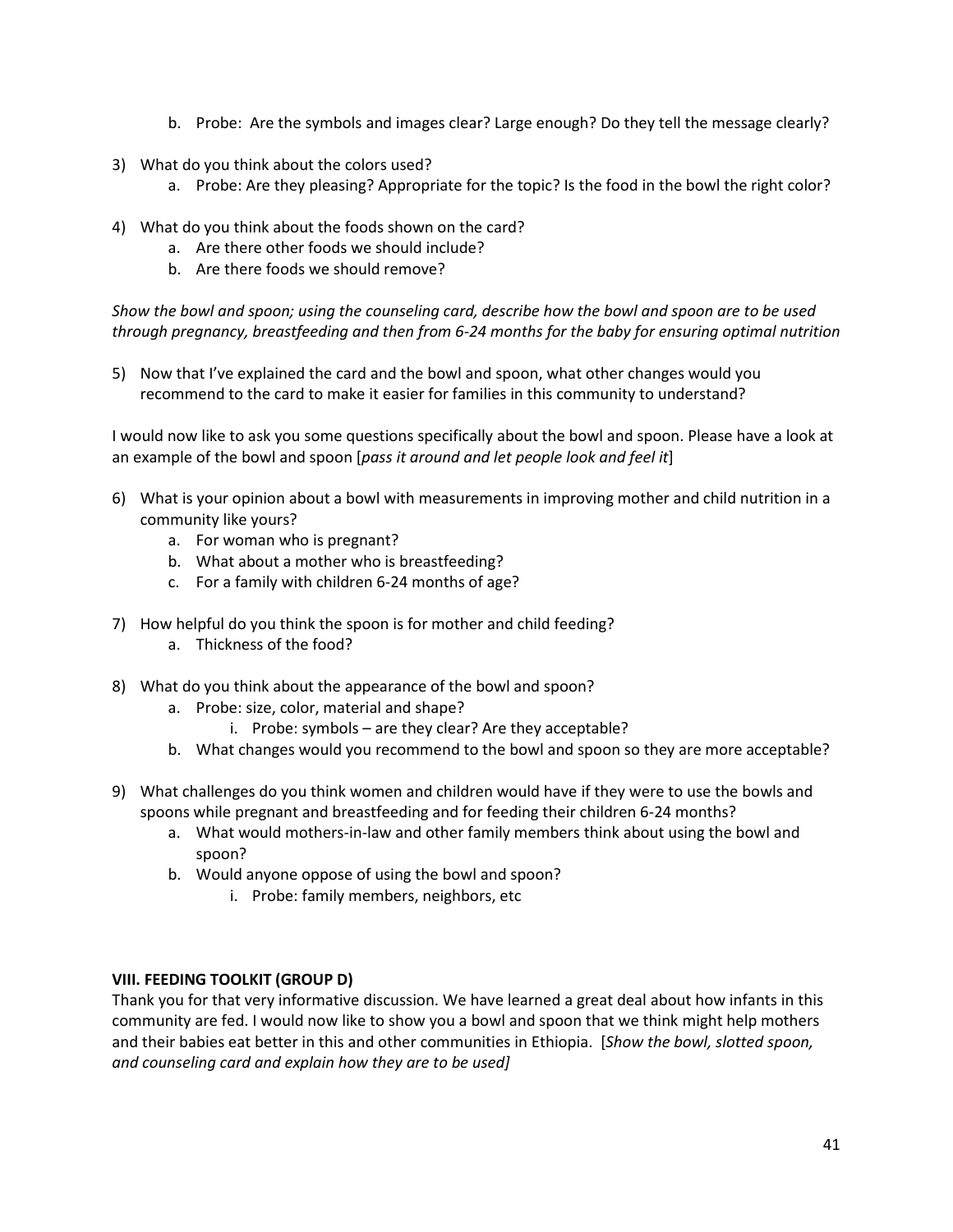- 1) What is your opinion about this bowl with measurements for improving mother and child nutrition in a community like yours?
	- a. For a woman who is pregnant?
	- b. What about a mother who is breastfeeding?
	- c. For a family with children 6-24 months of age?
- 2) Do you think a bowl like this could be used in your household?
	- a. Why? Why not?
	- b. How helpful do you think the bowl and spoon is for mother and child feeding?
- 3) Would you support your wife if she wanted to use this bowl to feed your child? Herself? a. Why? Why not?

#### **IX. HEALTHY LIVING CLUBS (GROUP C, GROUP D)**

Thank you for your opinions on the bowl and spoon.

- 1) Are there Women's Development Groups in this community?
	- a. Have you ever participated?
	- b. What do you like about the groups?
	- c. How do you think the groups could be improved?

The International Potato Center and People in Need are considering starting Health Development Groups for agriculture and child nutrition in this community.

- 2) Would you be interested in participating in a group that meets about once a month to learn about agriculture and child nutrition?
	- a. Why or why not?
- 3) What would make it easier for you attend group sessions like this?
	- a. What would make it more difficult for you to attend?
	- b. What time of day would be best for attending group sessions?
	- c. What day of the week would work best for you to attend these group sessions?
	- d. Where should these group sessions be held?
	- e. How should the groups be organized? (village level, cluster level, kebele level, etc)
- 4) Do you think it is appropriate in this community for men and women to attend group sessions together to learn about agriculture and nutrition?
- 5) **WOMEN ONLY (GROUP C):** Would you be more or less likely to attend these groups if men were also present?
	- a. Why? Why not?
- 6) **MEN ONLY (GROUP D):** Would you be more or less likely to attend these groups if women were also present?
	- a. Why? Why not?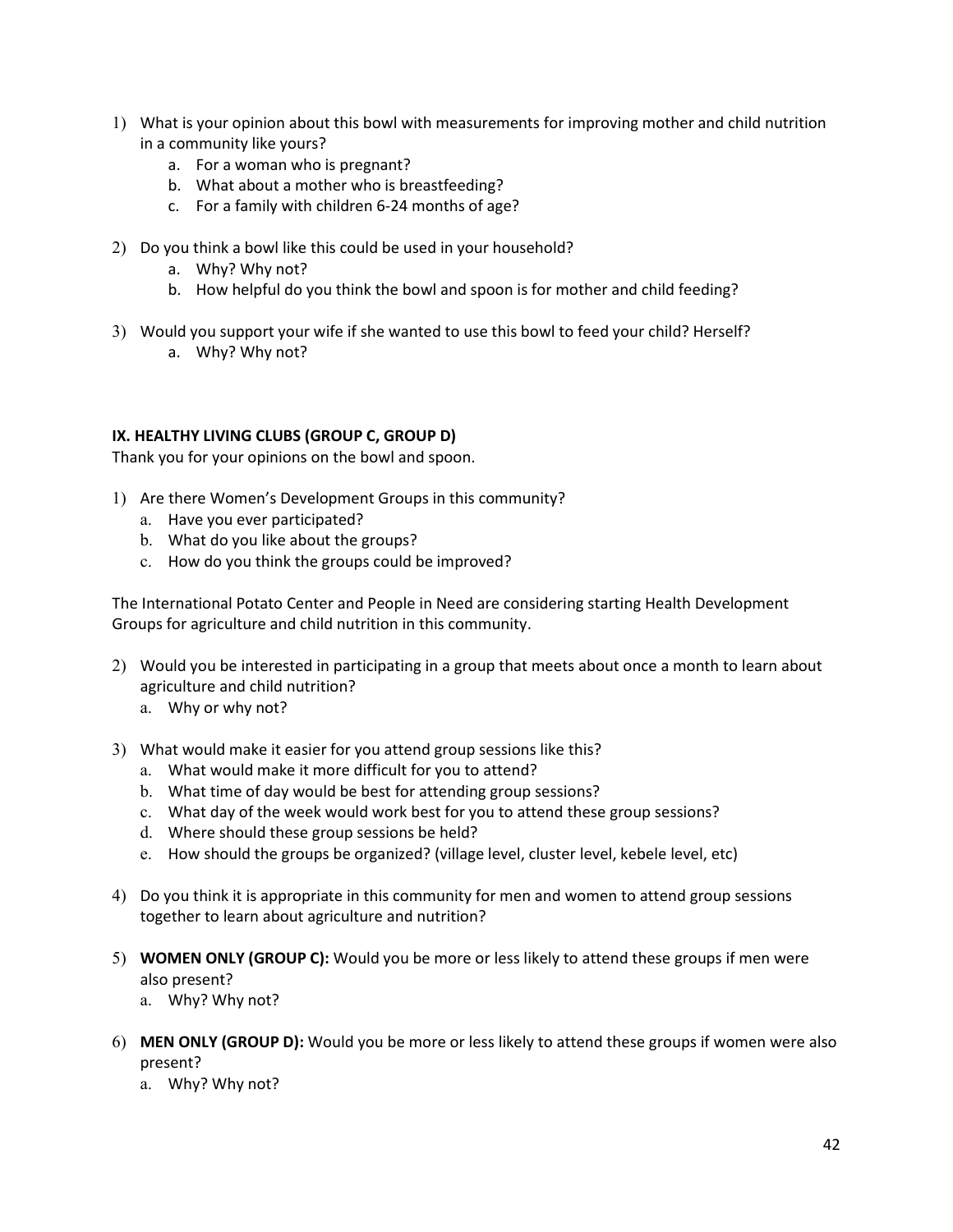7) **MEN ONLY** (**GROUP D**): Would you be more or less likely to attend these groups if a woman were giving you information about child nutrition

#### **X. CONCLUDING QUESTIONS (ALL GROUPS)**

We have covered a lot of important and useful topics today thanks for all your input. Before we close, is there anything else you want to discuss that we haven't been able to cover so far with regards to this discussion?

This is all very useful and all your input is greatly appreciated. Thank you for your time and we hope to work together to effectively address malnutrition among infants and young children in this community.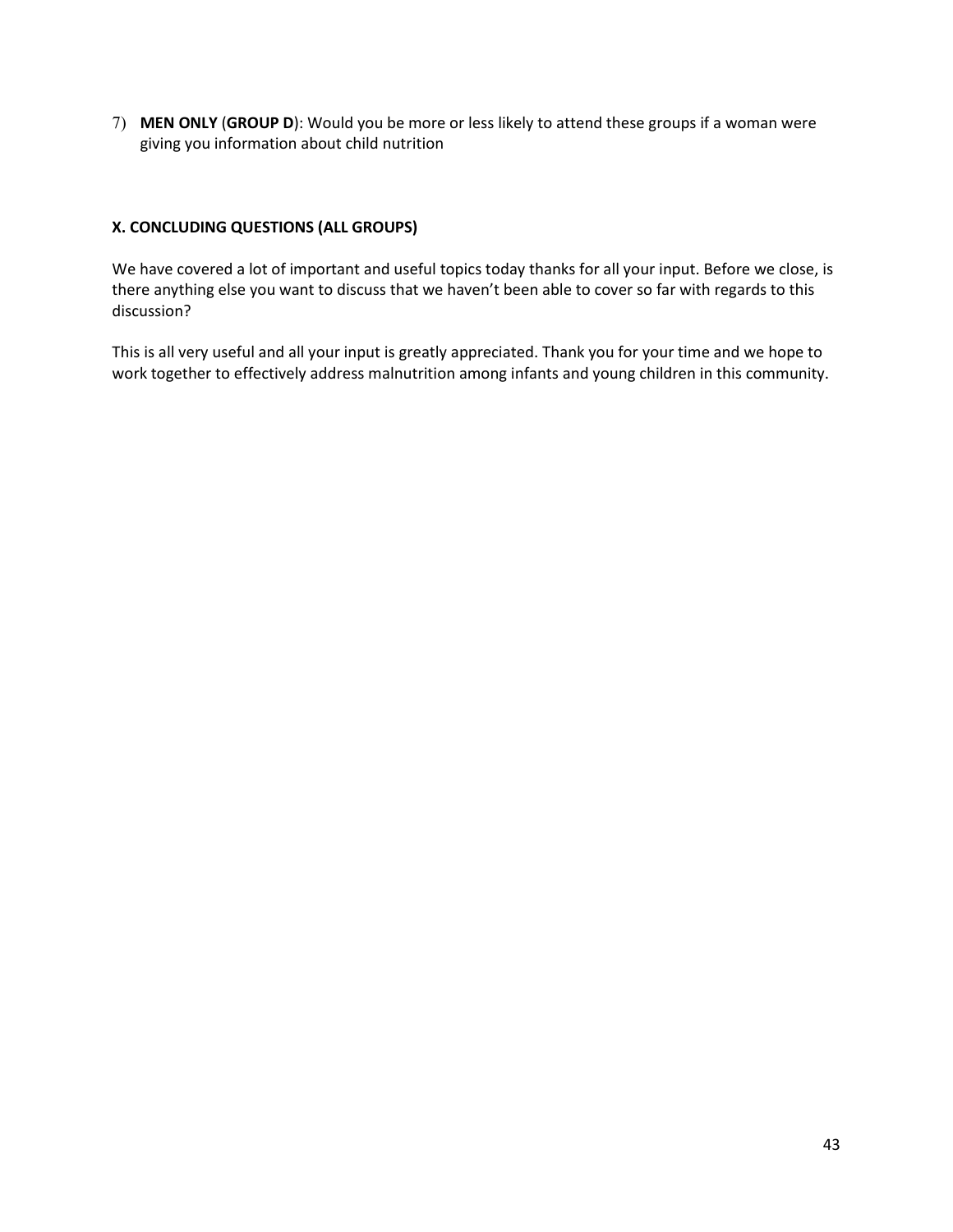# Appendix B: Key Informant Interview Guides

Note: Begin this page **ONLY** after you have turned on the recorder (if interviewee gives permission to be recorded) and obtained verbal consent from all participants.

| PART 1 - DEMOGRAPHIC AND BASIC INFORMATION (For transcript label) |                                         |  |  |  |  |
|-------------------------------------------------------------------|-----------------------------------------|--|--|--|--|
|                                                                   |                                         |  |  |  |  |
| A01. Researcher name:                                             |                                         |  |  |  |  |
|                                                                   |                                         |  |  |  |  |
| A02. Date (dd/mm/yy):                                             | <b>A03.</b> Start time _____: ___ am/pm |  |  |  |  |
|                                                                   | <b>A04.</b> End time _____: ___ am/pm   |  |  |  |  |
| A05. Designation/title of Respondent interviewed:                 |                                         |  |  |  |  |
|                                                                   |                                         |  |  |  |  |
| A06. Number of years under this designation:                      | A07. Respondents' Gender (circle one):  |  |  |  |  |
| years                                                             | Female<br>Male                          |  |  |  |  |
| A08. Respondents' age:                                            | A09. Woreda or Zone:                    |  |  |  |  |
| years                                                             |                                         |  |  |  |  |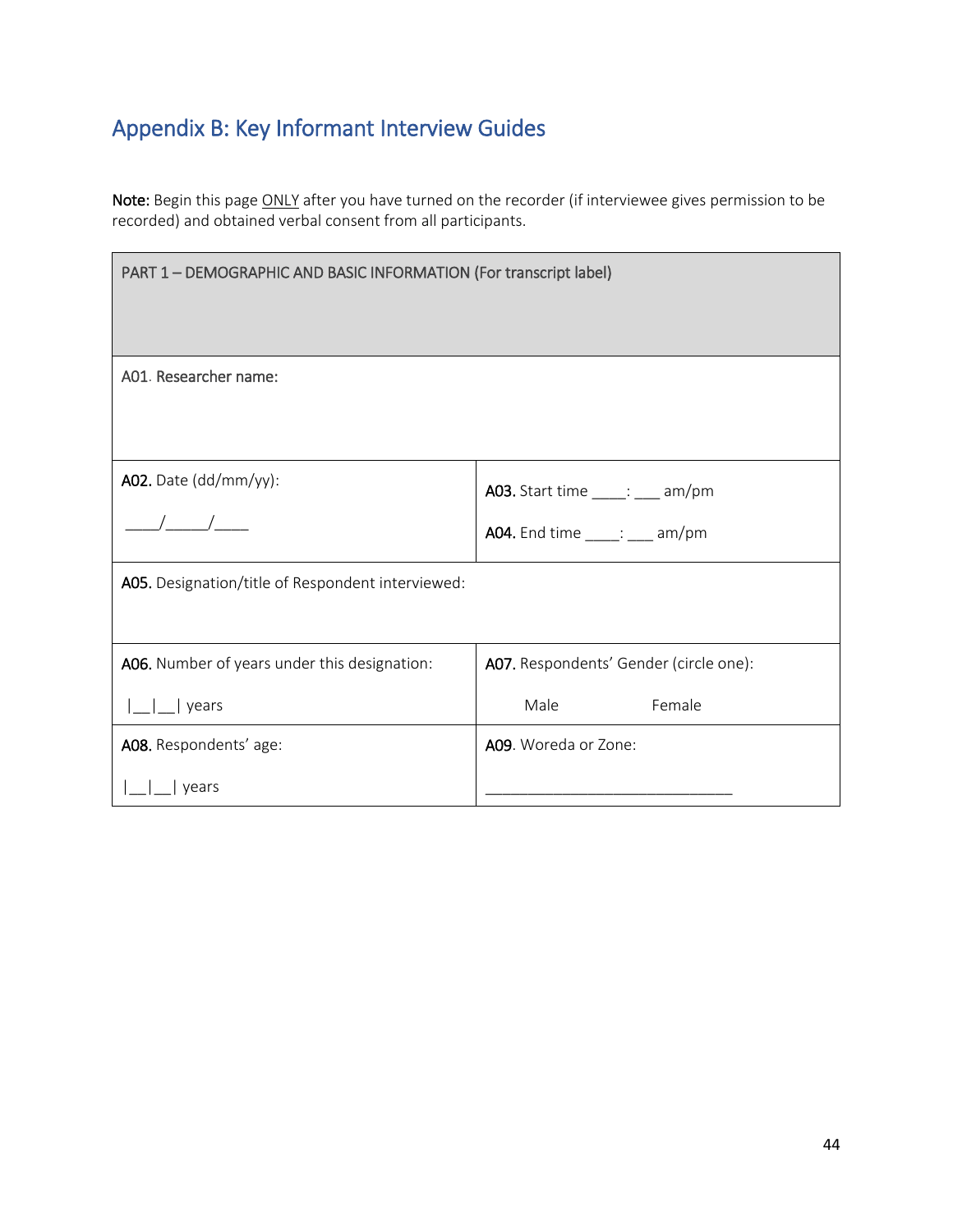| <b>Opening Section</b>                                                                                                                                                                                            |                                                                                                                                                                                                                                                                                                                                                                                                                                                                                                                                    |
|-------------------------------------------------------------------------------------------------------------------------------------------------------------------------------------------------------------------|------------------------------------------------------------------------------------------------------------------------------------------------------------------------------------------------------------------------------------------------------------------------------------------------------------------------------------------------------------------------------------------------------------------------------------------------------------------------------------------------------------------------------------|
| To begin with, please tell us about your roles<br>1.<br>and responsibilities in your community.                                                                                                                   | Probe for responsibilities related to health,<br>a.<br>nutrition, food security, women's health,<br>agriculture<br>What do you think community members see<br>b.<br>as your responsibilities?<br>Roles and relationships with NGOs, partners,<br>C.<br>government, community groups                                                                                                                                                                                                                                                |
| What do you see as the most important issues<br>2.<br>facing your zone/woreda/kebele?                                                                                                                             | What about for issues related to maternal<br>a.<br>and child nutrition and health, food security?                                                                                                                                                                                                                                                                                                                                                                                                                                  |
| <b>Nutrition Programs in Community</b>                                                                                                                                                                            |                                                                                                                                                                                                                                                                                                                                                                                                                                                                                                                                    |
| I'd like to talk specifically about any current nutrition or health services in this community.                                                                                                                   |                                                                                                                                                                                                                                                                                                                                                                                                                                                                                                                                    |
| What can you tell me about current services<br>1.<br>that support:<br>- Pregnant women in the community?<br>- Women who have just had a baby and are<br>breastfeeding?<br>- Infants and young children (<2 years) | For each service mentioned:<br>What are the main goals of the program or<br>a.<br>service?<br>Which groups or organizations provide or<br>b.<br>support this service (government, NGO,<br>other?)<br>In what ways has the program been<br>C.<br>successful?<br>What do you think has contributed to the<br>d.<br>successes of the program?<br>In what ways has the program not been<br>е.<br>successful?<br>f.<br>How do you think it could be improved?                                                                           |
| 2. Are there programs or services that provide<br>supplementation for pregnant women or<br>young children in this kebele/woreda/zone?                                                                             | Iron / folic acid supplementation for pregnant<br>a.<br>women?<br>Vitamin A supplementation?<br>b.<br>Other vitamin/mineral supplementation?<br>C.<br>Supplemental food programs for pregnant<br>d.<br>women or young children (such as Plumpy<br>'Nut)?<br>Are there criteria to qualify for these<br>е.<br>services? If so, what are they?<br>Are these services widely utilized?<br>f.<br>Are the services accessible? If not, what<br>g.<br>makes them inaccessible? (Income, distance,<br>religion, language, education, etc) |
| Sources of Information / Influences on Infant and Young Child Feeding                                                                                                                                             |                                                                                                                                                                                                                                                                                                                                                                                                                                                                                                                                    |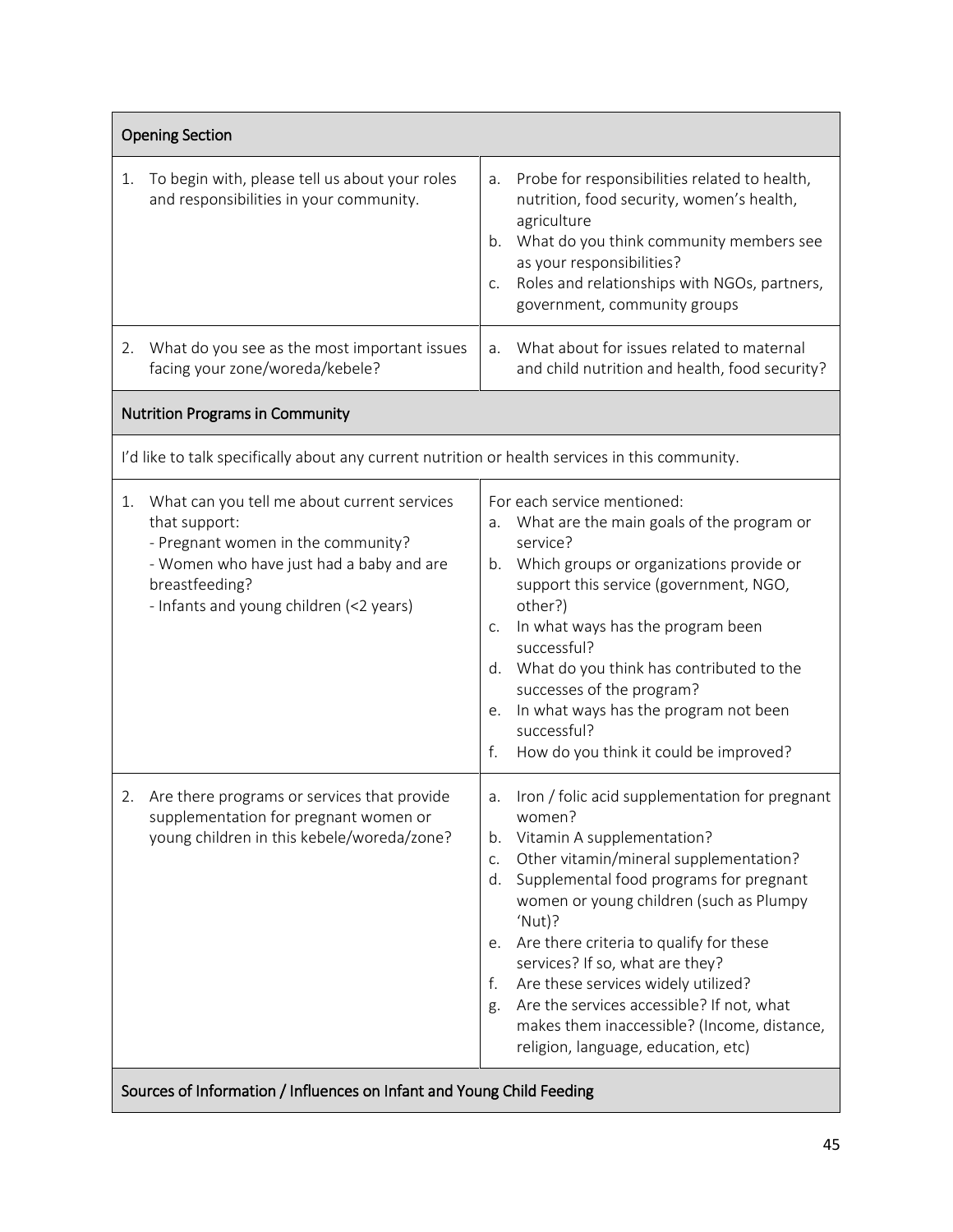|    | Thanks for that information! Now I would like to discuss from whom women in this community<br>typically get information regarding how to feed their children. |                                                          |                                                                                                                                                                                                                                                                                                                                                                                                                                                                                                                                                                                                                                                                                                                                                                                                                                                                                                                                                                                              |  |  |
|----|---------------------------------------------------------------------------------------------------------------------------------------------------------------|----------------------------------------------------------|----------------------------------------------------------------------------------------------------------------------------------------------------------------------------------------------------------------------------------------------------------------------------------------------------------------------------------------------------------------------------------------------------------------------------------------------------------------------------------------------------------------------------------------------------------------------------------------------------------------------------------------------------------------------------------------------------------------------------------------------------------------------------------------------------------------------------------------------------------------------------------------------------------------------------------------------------------------------------------------------|--|--|
| 1. | What recommendations do you give pregnant<br>women about feeding their children?                                                                              | a.<br>$h_{\cdot}$                                        | Are these recommendations followed? Why<br>or why not?<br>Different recommendations for children<br>aged: 0-6 months, 6-9 months, 9-12 months<br>and 12-24 months                                                                                                                                                                                                                                                                                                                                                                                                                                                                                                                                                                                                                                                                                                                                                                                                                            |  |  |
| 2. | Who else in the home or community advises<br>women on how they should feed their<br>children?                                                                 | a.<br>b.<br>C.                                           | What advice do they give?<br>What happens if there are disagreements<br>within the home about how to feed the<br>children? Whose recommendations will be<br>followed? (father, mother, grandmother)<br>What happens if family members disagree<br>with the advice of Health Extension Workers<br>or doctors/nurses? Whose recommendations<br>are likely to be followed?                                                                                                                                                                                                                                                                                                                                                                                                                                                                                                                                                                                                                      |  |  |
| 3. | In your opinion, whose advice do women<br>typically follow?                                                                                                   | a.                                                       | Why?                                                                                                                                                                                                                                                                                                                                                                                                                                                                                                                                                                                                                                                                                                                                                                                                                                                                                                                                                                                         |  |  |
| 4. | What are common beliefs around<br>breastfeeding and infant care practices in this<br>community?                                                               | a.<br>b.<br>а.<br>b.<br>C.<br>d.<br>e.<br>f.<br>g.<br>h. | Beliefs- Colostrum Is colostrum fed to<br>babies? What do people think about<br>colostrum?<br>Beliefs-skin to skin care: Is baby given to<br>mother directly after birth? Why? Why not?<br>Beliefs-washing breast before baby nurses<br>Beliefs- first feeding should baby be given<br>anything (honey, water, medicine, tea etc)<br>before nursing for the first time?<br>Beliefs-Feeding in first days of life?, What<br>should children eat in first few days of life?<br>Beliefs-feeding in first weeks of life?-<br>Insufficient milk-How common is insufficient<br>milk?<br>Beliefs-insufficient milk: Why do mothers<br>think they have insufficient milk? What may<br>be causing mothers to think that they have<br>insufficient milk?<br>Beliefs-exclusive breastfeeding: Do they think<br>mother would be able to only give breastmilk<br>for the first 6 months? What would mothers<br>need to be able to do this?<br>Attractiveness-breasts falling because of<br>breastfeeding? |  |  |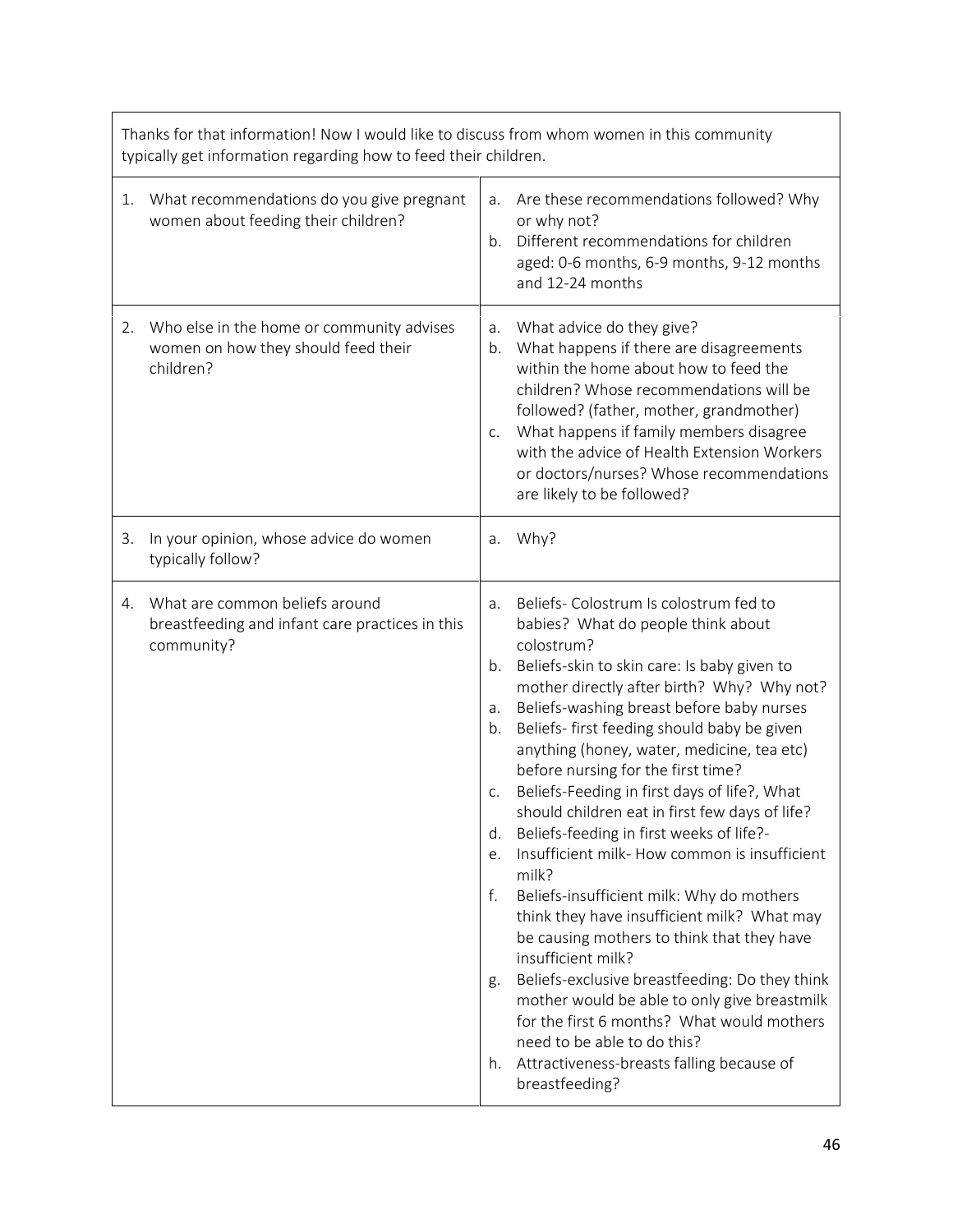|                                                                                                            | Age-Do certain aged people feel differently<br>i.<br>about breastfeeding? (teen mothers)<br>Time/Availability-Are mothers available to<br>$\cdot$<br>breastfeed their child? Why? Why not?<br>Perceived positive consequences-may think<br>k.<br>that giving other foods (water, tea, etc) may<br>be beneficial to child health<br>Perceived negative consequences-May not<br>$\mathsf{L}$<br>be viewed as serious not to feed child other<br>foods                                                                                                                                                                                                                                                                                                                                                                                                                                                                                                                                                                                                                                                                                                                                                                                                                                 |
|------------------------------------------------------------------------------------------------------------|-------------------------------------------------------------------------------------------------------------------------------------------------------------------------------------------------------------------------------------------------------------------------------------------------------------------------------------------------------------------------------------------------------------------------------------------------------------------------------------------------------------------------------------------------------------------------------------------------------------------------------------------------------------------------------------------------------------------------------------------------------------------------------------------------------------------------------------------------------------------------------------------------------------------------------------------------------------------------------------------------------------------------------------------------------------------------------------------------------------------------------------------------------------------------------------------------------------------------------------------------------------------------------------|
| In your opinion, which breastfeeding<br>5.<br>recommendations are hardest for women to<br>follow?          | a. Why?                                                                                                                                                                                                                                                                                                                                                                                                                                                                                                                                                                                                                                                                                                                                                                                                                                                                                                                                                                                                                                                                                                                                                                                                                                                                             |
| In your view what influences the uptake of<br>6.<br>practices pertaining to IYCF? Hygiene related<br>IYCF? | Knowledge-what to feed child? How much?<br>b.<br>When? Diversity?<br>Beliefs- water: When should water be<br>C <sub>1</sub><br>introduced?<br>Beliefs-animal milks: When should animal<br>C <sub>1</sub><br>milks first be introduced?<br>Beliefs-porridge: When should porridge first<br>d.<br>be introduced? What should the consistency<br>of porridge be? How is it fed (spoon, bottle,<br>cup)<br>Attitudes-<br>e.<br>f.<br>Social cultural beliefs-what foods are needed<br>when and why? What makes it possible for<br>women to give food when they do and why?<br>Affordability-cost too much<br>g.<br>Availability-might not be available at certain<br>h.<br>times (though not too much variation)<br>Accessibility-may not be able to access<br>i.<br>because it is too far, not allowed to go to<br>market, etc.<br>Lack of ability-other person buys food or<br>j.<br>controls \$, decides what food to buy<br>Perceived positive and negative<br>k.<br>consequences-supposed to give a certain<br>amount,<br>Hygiene-drying rack? Water for cooking?<br>I.<br>Soap for washing dishes (available and<br>affordable)? Does not know how to<br>clean/store dishes or food in hygienic<br>manner? Does not know how to prepare or<br>introduce foods in hygienic manner? |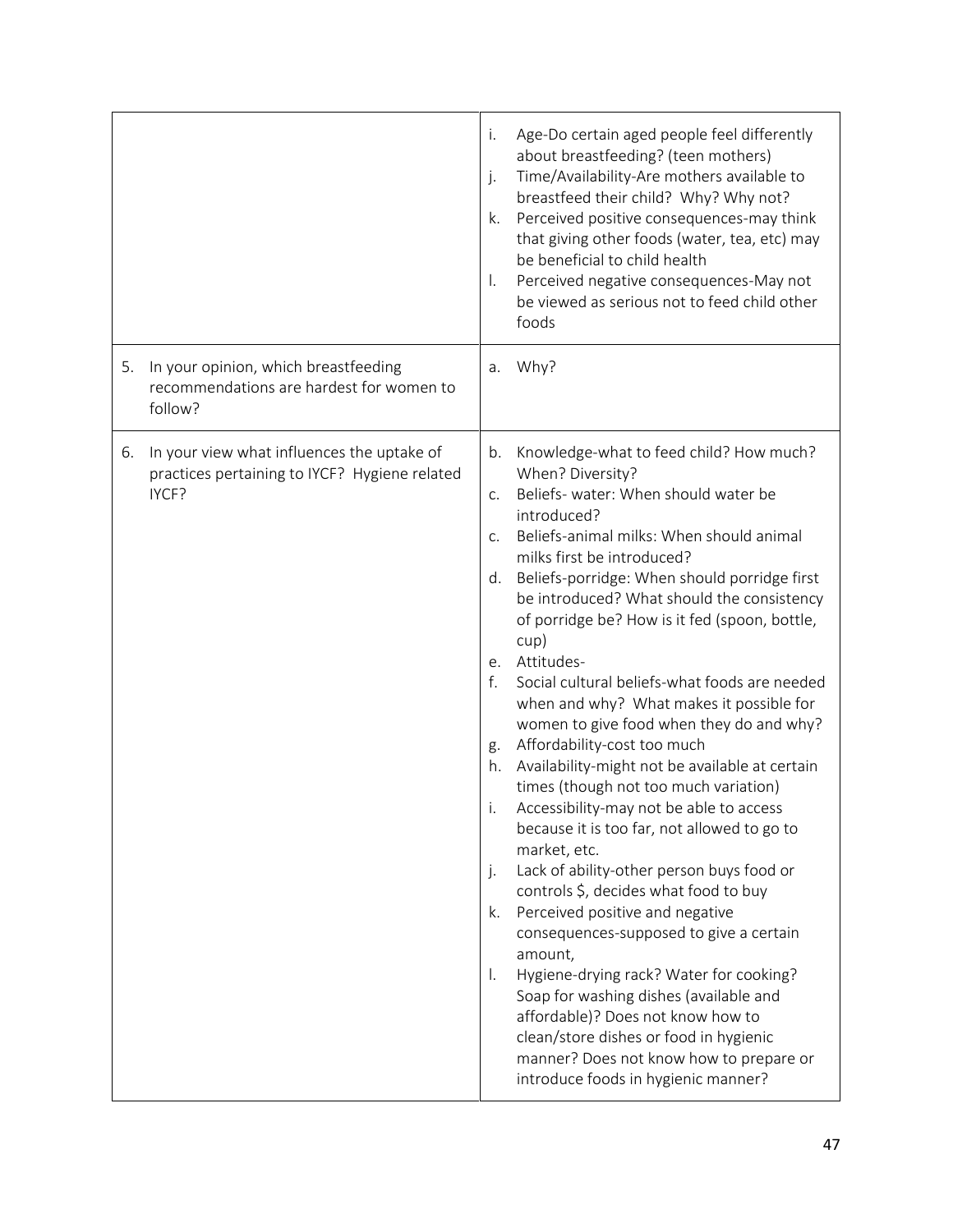|                                                                                                                                    | Handwashing station? (where and what is<br>used for handwashing?)<br>m. Access to water<br>Community support, institutional support<br>n.<br>o. What changes in practice have been<br>observed in the last two years for pregnant<br>mothers? Mothers of children below 2 years?<br>What has contributed to the change?<br>What challenges are experienced in caring<br>p.<br>for pregnant mothers? Mothers of children<br>below 2 years? |
|------------------------------------------------------------------------------------------------------------------------------------|-------------------------------------------------------------------------------------------------------------------------------------------------------------------------------------------------------------------------------------------------------------------------------------------------------------------------------------------------------------------------------------------------------------------------------------------|
| In your opinion, which complementary feeding<br>7.<br>recommendation is hardest for women to<br>follow?                            | d. Why?                                                                                                                                                                                                                                                                                                                                                                                                                                   |
| Orange Fleshed Sweetpotatoes & Vitamin A                                                                                           |                                                                                                                                                                                                                                                                                                                                                                                                                                           |
| Are sweetpotatoes grown in this<br>1.<br>kebele/woreda/zone?                                                                       | If so, what color is their flesh (white, yellow,<br>a.<br>orange)?<br>b. What do people in this community think of<br>sweetpotatoes?                                                                                                                                                                                                                                                                                                      |
| If orange fleshed sweetpotatoes were<br>2.<br>available in this community, do you think<br>people would eat them?                  | Why or why not?<br>a.<br>What would be the best way to encourage<br>$b_{\cdot}$<br>people to eat orange fleshed sweetpotatoes?                                                                                                                                                                                                                                                                                                            |
| <b>Toolkit</b>                                                                                                                     |                                                                                                                                                                                                                                                                                                                                                                                                                                           |
| think might help mothers and their babies eat better in this and other communities in Ethiopia.<br>[Explain feeding toolkit]       | Thank you for that very informative discussion. I would now like to show you a bowl and spoon that we                                                                                                                                                                                                                                                                                                                                     |
| What are your impressions of the bowl?<br>1.                                                                                       | Would women be able to include it in their<br>a.<br>feeding practices? Why or why not?                                                                                                                                                                                                                                                                                                                                                    |
| What are your impressions of the spoon?<br>2.                                                                                      | Do you think women would be able to use<br>а.<br>this spoon to thicken their children's food?<br>Why or why not?<br>Is it common in this community for women<br>b.<br>to use spoons to feed young children?                                                                                                                                                                                                                               |
| What challenges do you think women and<br>3.<br>children would have if they were to use the<br>bowls and spoons while pregnant and |                                                                                                                                                                                                                                                                                                                                                                                                                                           |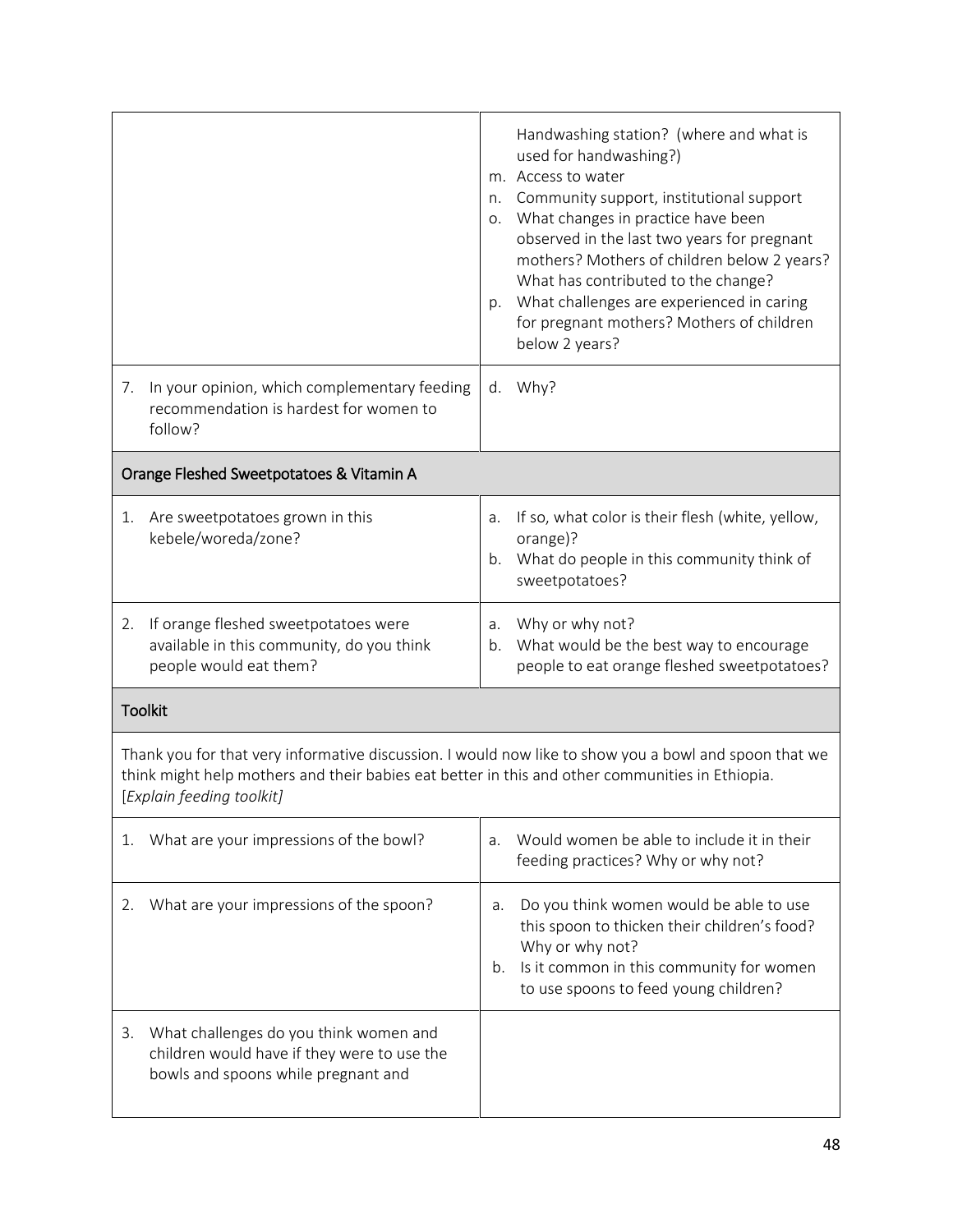|    | breastfeeding and for feeding their children 6-<br>24 months?                                           |                            |                                                                                                                                                                                                                                                                       |
|----|---------------------------------------------------------------------------------------------------------|----------------------------|-----------------------------------------------------------------------------------------------------------------------------------------------------------------------------------------------------------------------------------------------------------------------|
| 4. | What are your impressions of the counseling<br>card?                                                    | a.<br>b.<br>C <sub>1</sub> | What is easy to understand?<br>What is confusing?<br>Are the foods shown on the card<br>appropriate? What would be good foods to<br>include?                                                                                                                          |
| 5. | What do you think about the images on the<br>card?                                                      | a.<br>b.                   | The people? the symbols?<br>Are the symbols and images clear? Large<br>enough? Do they tell the message clearly?                                                                                                                                                      |
| 6. | What do you think about the colors used?                                                                | a.<br>b.                   | Are they pleasing?<br>Appropriate for the topic? Is the food in the<br>bowl the right color?                                                                                                                                                                          |
|    | <b>Health Extension Workers ONLY</b>                                                                    |                            |                                                                                                                                                                                                                                                                       |
|    | Next, I would like to talk about the Health Extension Program.                                          |                            |                                                                                                                                                                                                                                                                       |
| 1. | What are the main concerns of families in<br>your kebele?                                               | a.                         | Probe for issues related to health, nutrition,<br>and/or food insecurity                                                                                                                                                                                              |
| 2. | Which packages included in the Health<br>Extension Program do you see as most needed<br>in this kebele? | a.                         |                                                                                                                                                                                                                                                                       |
| 3. | Do you feel that your training adequately<br>prepared you to teach families about child<br>nutrition?   | а.<br>b.                   | Probe for individual topics: breastfeeding,<br>timing of introduction to complementary<br>foods, dietary diversity, meal frequency, food<br>thickness, food quantity, responsive feeding<br>Are there any topics on which you wish you<br>had more training?          |
| 4. | Would you feel comfortable talking to men<br>and women together about health and<br>nutrition?          | a.<br>b.<br>C.             | Do you feel comfortable talking to women<br>about health and nutrition?<br>Do you feel comfortable talking to men about<br>health and nutrition?<br>If you were talking to men/women who were<br>older than you, would that change how you<br>feel? Younger than you? |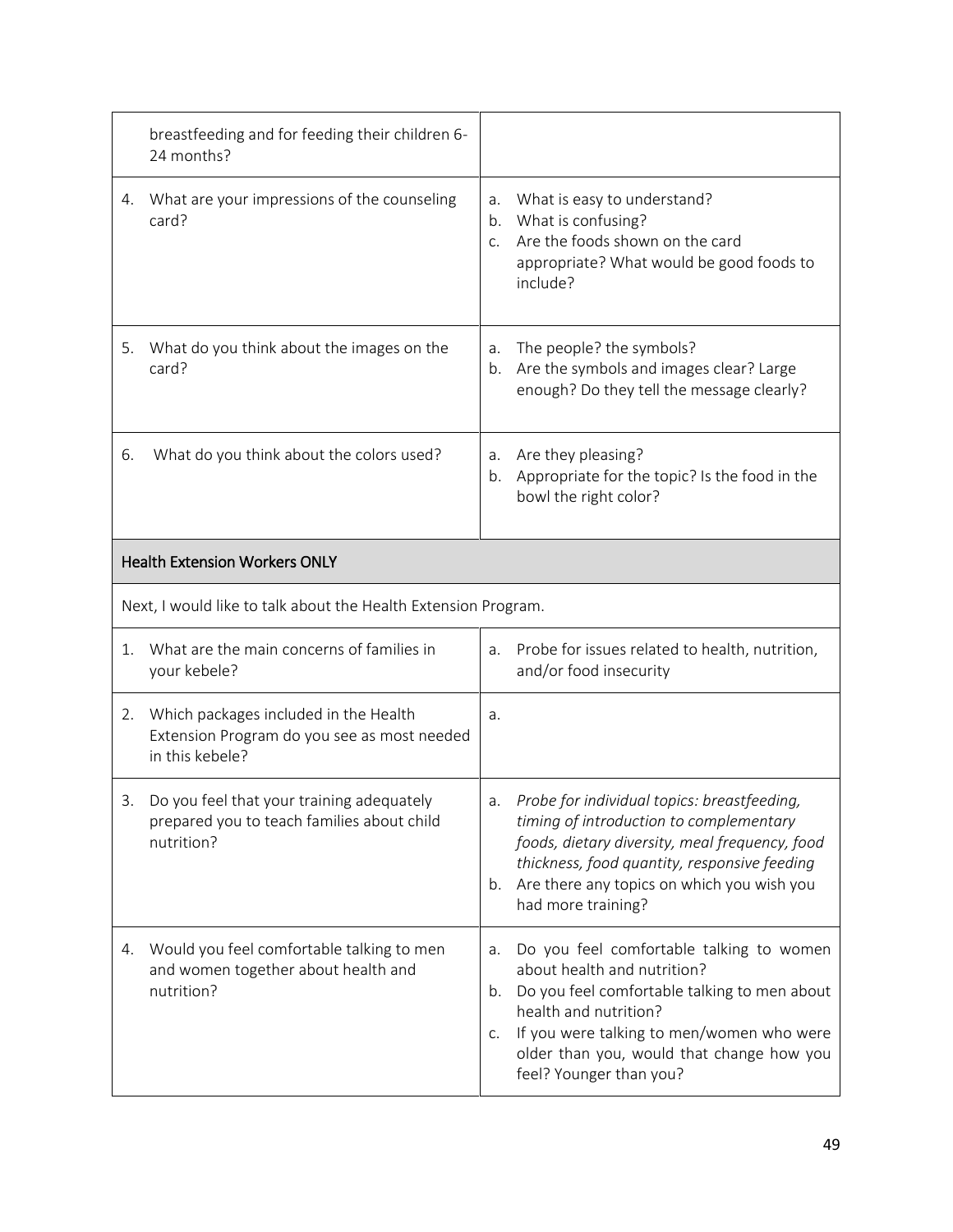|    |                                                                                                                           |                                        | d. [If<br>respondent indicates<br>she<br>not<br>İS<br>comfortable in any of the above scenarios]<br>Why?                                                                                                                                                                                                                                                                                                                                      |
|----|---------------------------------------------------------------------------------------------------------------------------|----------------------------------------|-----------------------------------------------------------------------------------------------------------------------------------------------------------------------------------------------------------------------------------------------------------------------------------------------------------------------------------------------------------------------------------------------------------------------------------------------|
| 5. | How would you describe the role of the Health<br>Development Army?                                                        | a.                                     | What is your relationship wish the Health<br>Development Army?                                                                                                                                                                                                                                                                                                                                                                                |
|    | <b>Bureau of Health Employees ONLY</b>                                                                                    |                                        |                                                                                                                                                                                                                                                                                                                                                                                                                                               |
|    | 1. What health or nutrition issues does the<br>Bureau of Health see as the main priorities in<br>this kebele/woreda/zone? | a.                                     | Why?                                                                                                                                                                                                                                                                                                                                                                                                                                          |
| 2. | How can NGOs working in this community<br>most effectively work with the Bureau of<br>Health?                             |                                        |                                                                                                                                                                                                                                                                                                                                                                                                                                               |
| 3. | In what ways do the Bureaus of Health and<br>Agriculture work together well?                                              | b.                                     | a. What are some common goals of the Bureau<br>of Health and the Bureau of Agriculture?<br>How might the working relationship between<br>the two Bureaus be improved?                                                                                                                                                                                                                                                                         |
|    | <b>Community Leaders ONLY</b>                                                                                             |                                        |                                                                                                                                                                                                                                                                                                                                                                                                                                               |
| 1. | How can NGOs be most effective and<br>appropriate when designing programs in this<br>kebele/woreda/zone?                  | a.                                     | How can an NGO ensure a good relationship<br>with the community?<br>b. What kind of relationship would you like to<br>have with an NGO that operates in this<br>kebele/woreda/zone?                                                                                                                                                                                                                                                           |
|    | <b>Healthy Living Clubs</b>                                                                                               |                                        |                                                                                                                                                                                                                                                                                                                                                                                                                                               |
| 1. | [Explain Healthy Living Clubs] Does this seem<br>like something that would work in this<br>community?                     | a.<br>b.<br>C.<br>d.<br>е.<br>f.<br>g. | Why or why not?<br>Would you suggest any changes?<br>Who is the best person to lead group<br>sessions to teach about nutrition<br>Probe → Health Extension Worker, Health<br>Development Army<br>Do you think people in this community would<br>be interested / want to participate?<br>What do you think is the best way to tell<br>people about these groups are?<br>How do you think we should encourage<br>people to come to these clubs? |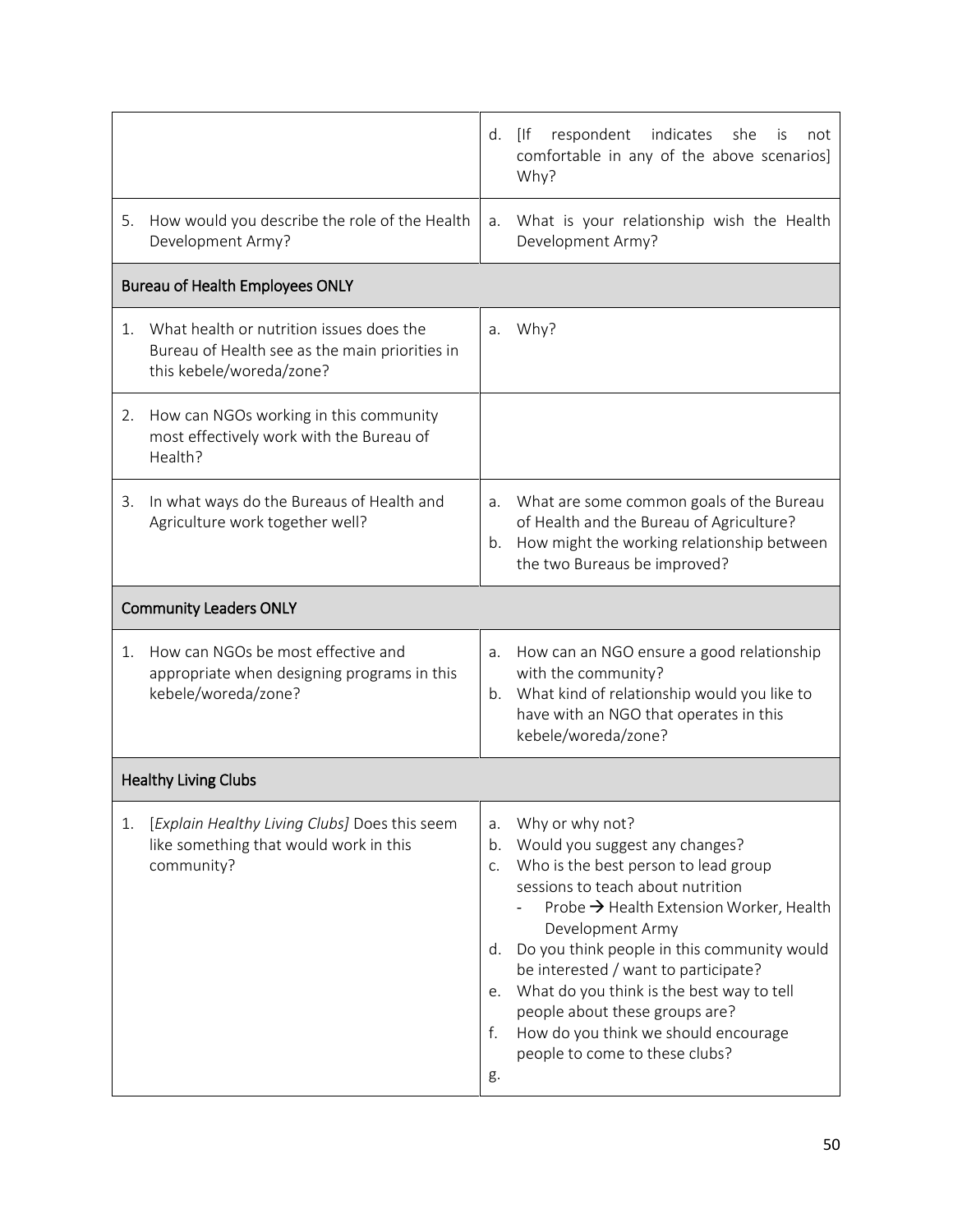| <b>Concluding Question</b>                                                                                                          |    |                                         |  |  |  |
|-------------------------------------------------------------------------------------------------------------------------------------|----|-----------------------------------------|--|--|--|
| What do you recommend for a project to be<br>successful in promoting good nutrition of<br>mothers while pregnant and breastfeeding? | a. | Who would such programs need to target? |  |  |  |

#### **CONCLUSION**

We have covered a lot of important and useful topics today, and we thank you for sharing your views. Before we close, is there anything else you want to discuss that we haven't been able to cover so far with regards to this discussion?

This is all very useful and all your input is greatly appreciated. Thank you so much for your time.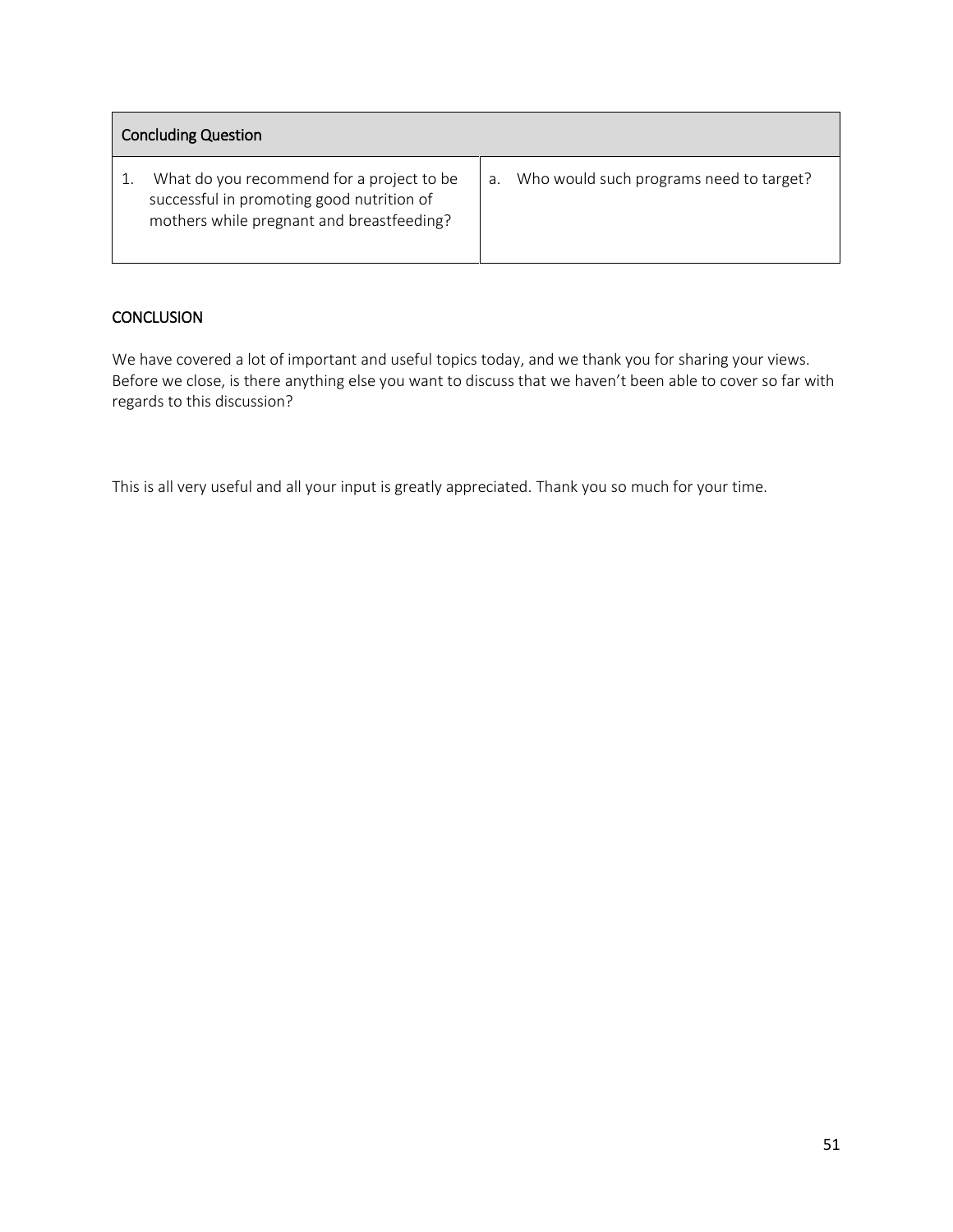### Appendix C: Problem and Solution Trees, Behavioral Determinants of Exclusive Breastfeeding



*Figure 5. Problem tree – early introduction of non-breastmilk liquids and solids.*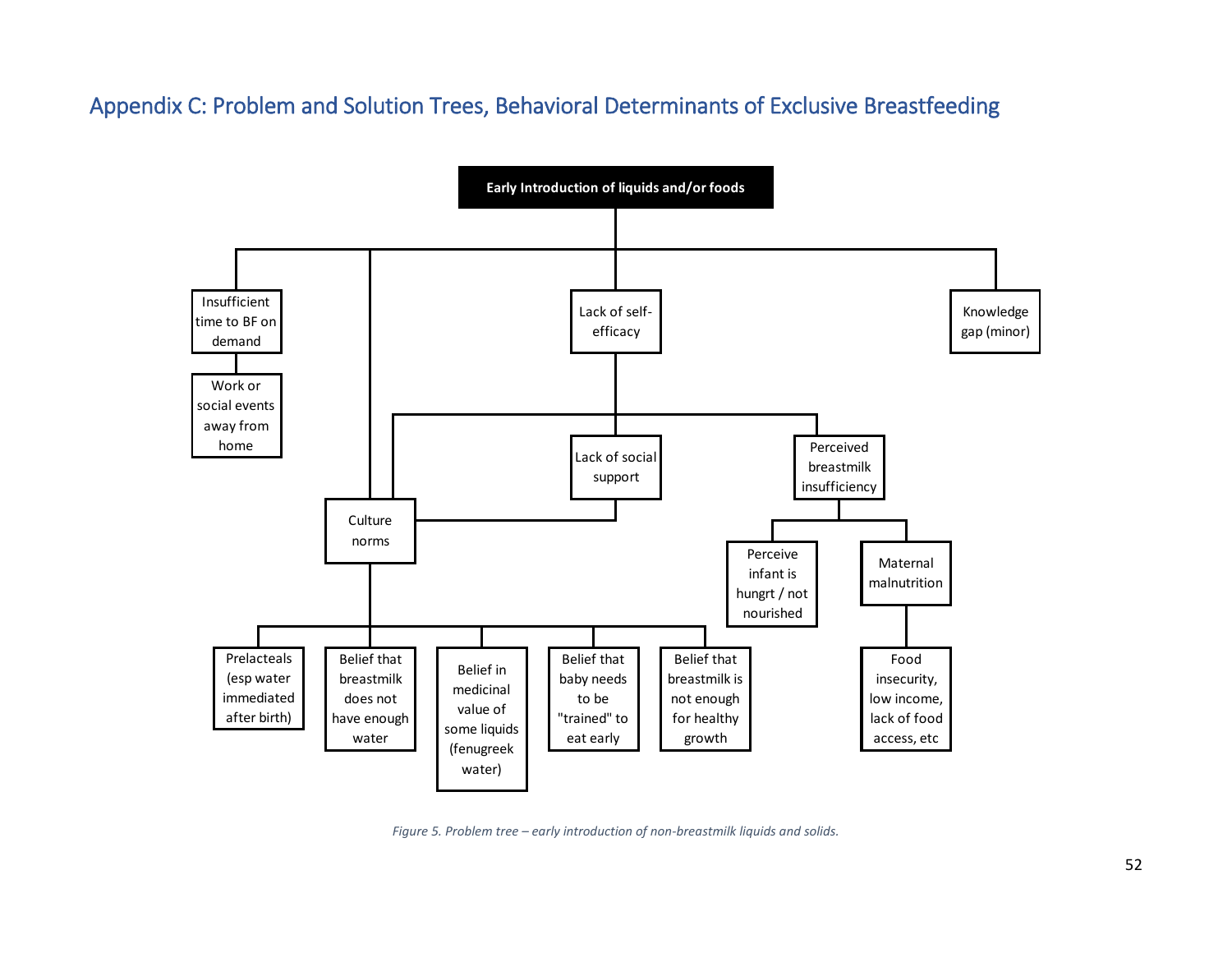

*Figure 6. Solution tree – exclusive breastfeeding for 6 months.*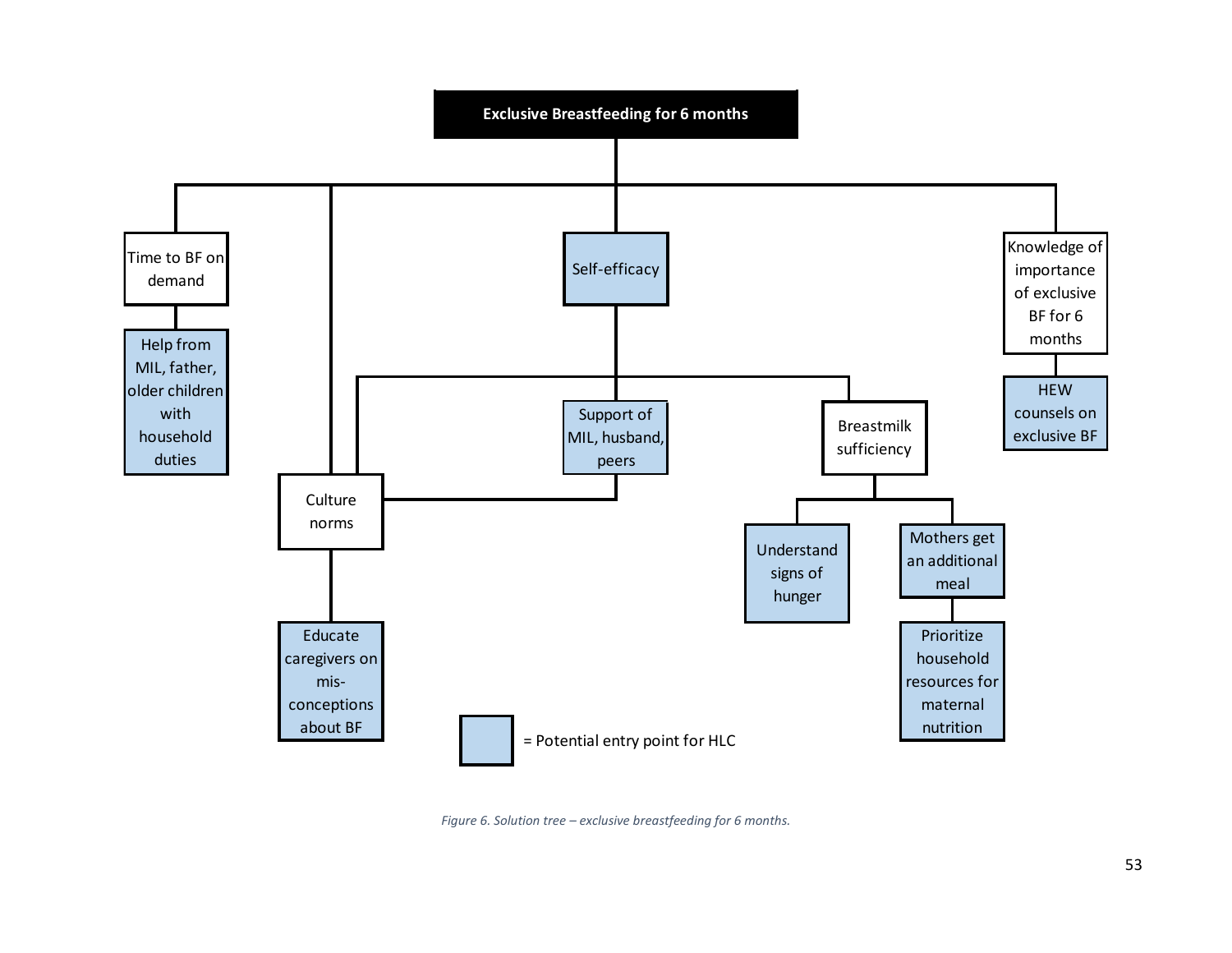*Table 7.Analysis of behavioral determinants of exclusive breastfeeding for 6 months based on Michie domains.*

| <b>Exclusive Breastfeeding</b>                                                   |                                                                                                                                |                                                   |                                                         |                                                                  |                                                                                                                               |  |
|----------------------------------------------------------------------------------|--------------------------------------------------------------------------------------------------------------------------------|---------------------------------------------------|---------------------------------------------------------|------------------------------------------------------------------|-------------------------------------------------------------------------------------------------------------------------------|--|
| <b>Outcomes</b>                                                                  | <b>Determinants</b>                                                                                                            | <b>Michie COM-B</b><br><b>Domains</b>             | <b>Theoretical Domain</b><br><b>Framework</b>           | <b>Intervention</b><br><b>Function</b>                           | <b>Example Activity</b>                                                                                                       |  |
| Mothers have time to<br>breastfeed on<br>demand                                  | Other family members<br>(MIL, husband, other<br>children) help with<br>household chores;<br>freedom from social<br>obligations | <b>Physical Opportunity</b><br>Social Opportunity | Environmental<br>context, resources<br>Social influence | Environmental<br>restructuring<br>Environmental<br>restructuring | Group sessions with<br>MIL and fathers,<br>inclusion of local<br>religious leaders,<br>community leaders;<br>didactic session |  |
| Mothers do not<br>introduce water,<br>fenugreek, cow's<br>milk, or other liquids | Mothers understand the<br>importance of providing<br>only breastmilk for 6<br>months                                           | Reflective motivation                             | <b>Beliefs about</b><br>consequences                    | Education<br>Persuasion                                          | Didactic session,<br>drawing on personal<br>experiences                                                                       |  |
| before 6 months                                                                  | Support from MIL in<br>choosing not to introduce<br>other liquids before 6<br>months                                           | Social Opportunity                                | Social influence                                        | Environmental<br>restructuring                                   |                                                                                                                               |  |
| Mothers do not<br>introduce cow's milk<br>or thin gruels prior to<br>6 months    | Mothers understand<br>hunger cues and basic<br>information about milk<br>production                                            | Psychological<br>Capability                       | Knowledge                                               | Education                                                        | Didactic session,<br>encourage mother to<br>drink cow's milk or thin<br>gruels for herself                                    |  |
|                                                                                  | Mothers produce sufficient<br>breastmilk                                                                                       | <b>Physical Opportunity</b>                       | Environmental<br>context, resources                     | Environmental<br>restructuring                                   | Support for mothers<br>getting additional meal<br>per day (see below)                                                         |  |
| Mothers get one<br>additional meal per<br>day                                    | Support from husband in<br>allocating household<br>resources to ensure<br>enough foods are available                           | Social Opportunity                                | Social influence                                        | Environmental<br>restructuring                                   | Group sessions with<br>MIL and fathers,<br>inclusion of local<br>religious leaders,<br>community leaders;<br>didactic session |  |
|                                                                                  |                                                                                                                                | Reflective motivation                             | Goals<br>Intentions                                     | Persuasion<br>Incentivization                                    | Goal setting                                                                                                                  |  |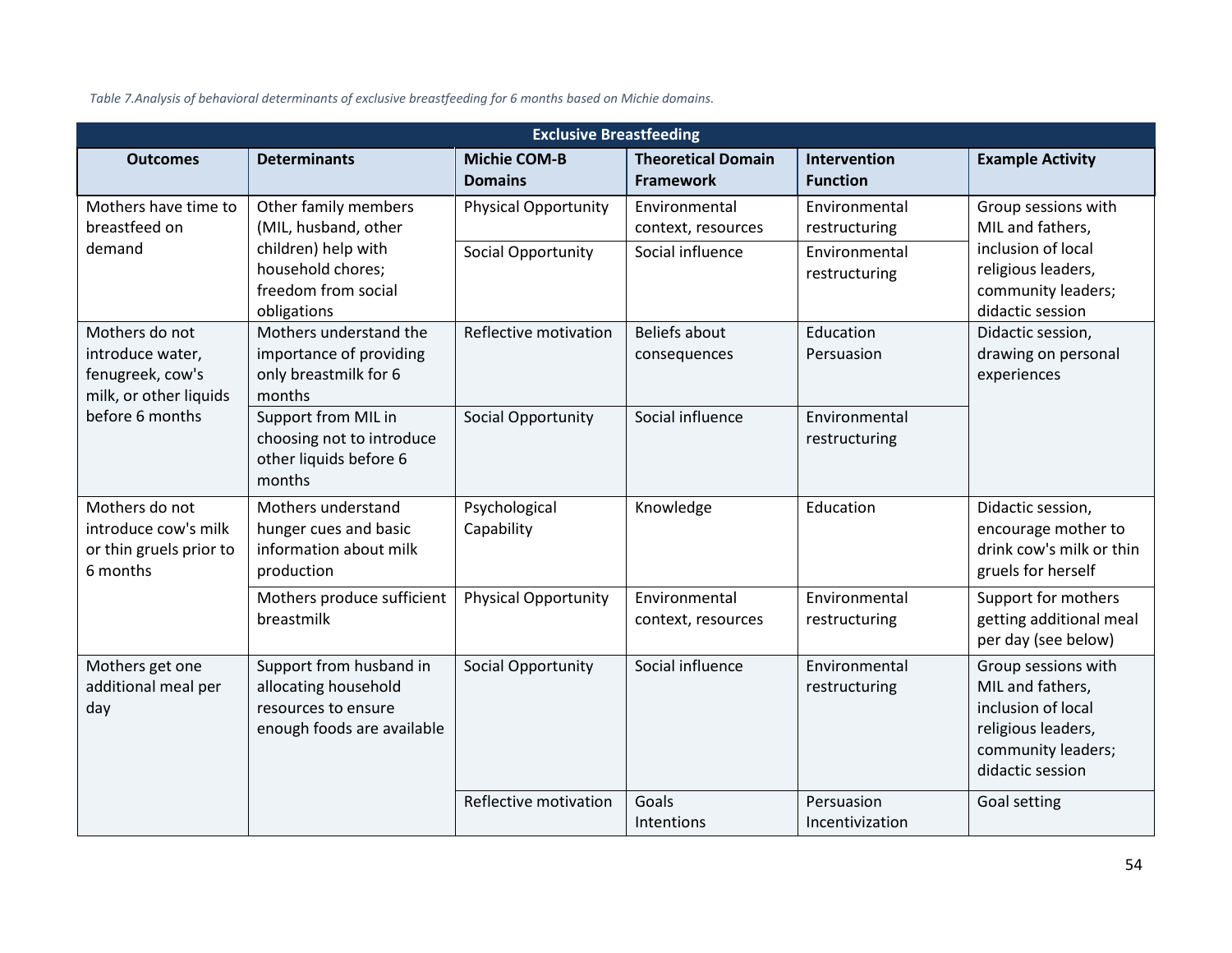Appendix D: Problem and Solution Trees, Behavior Determinants of Timely Introduction of Complementary Foods



*Figure 7. Problem tree – delayed introduction of solid, semi-solid, or soft foods beyond 6 months.*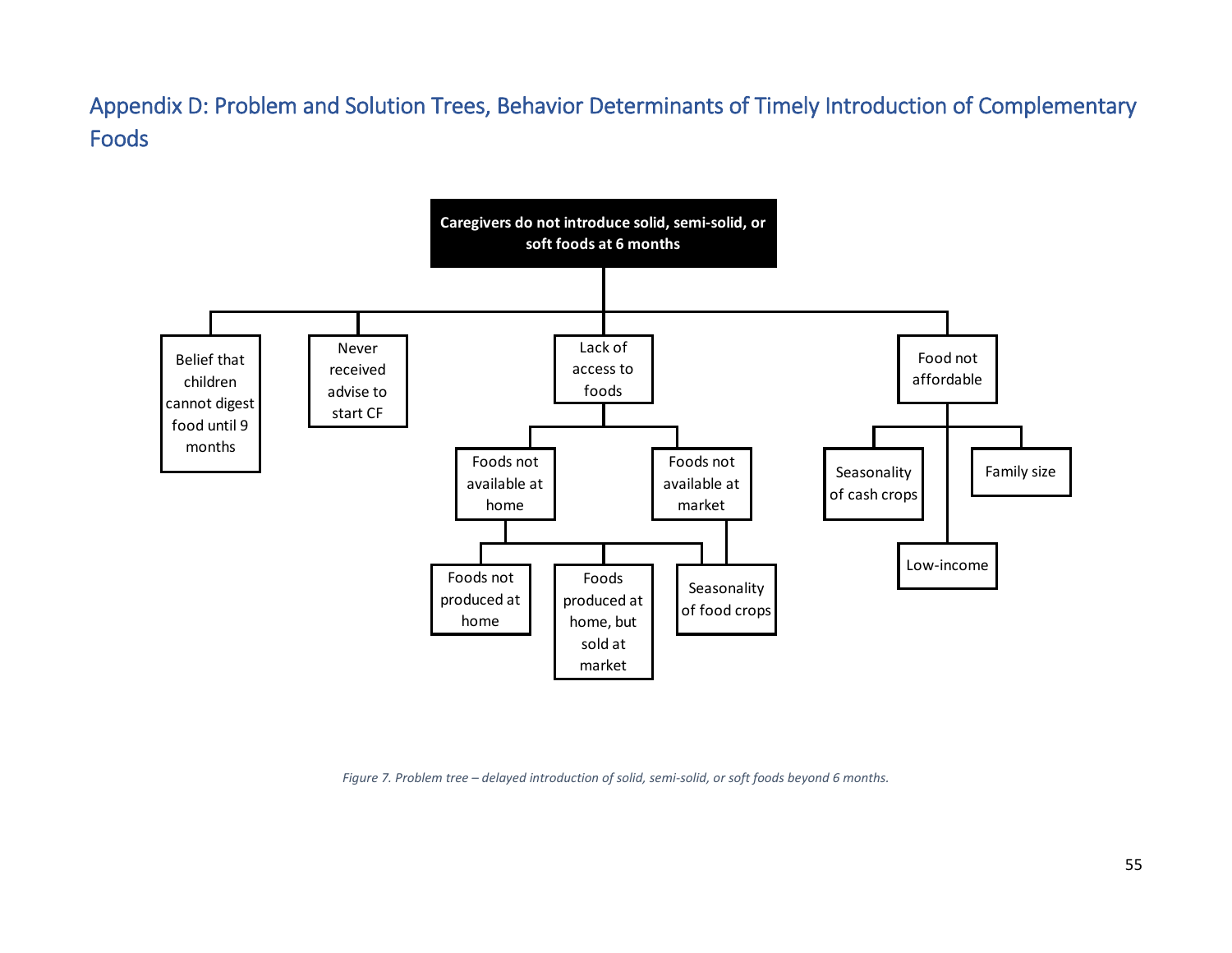

*Figure 8. Solution tree – timely introduction of complementary feeding.*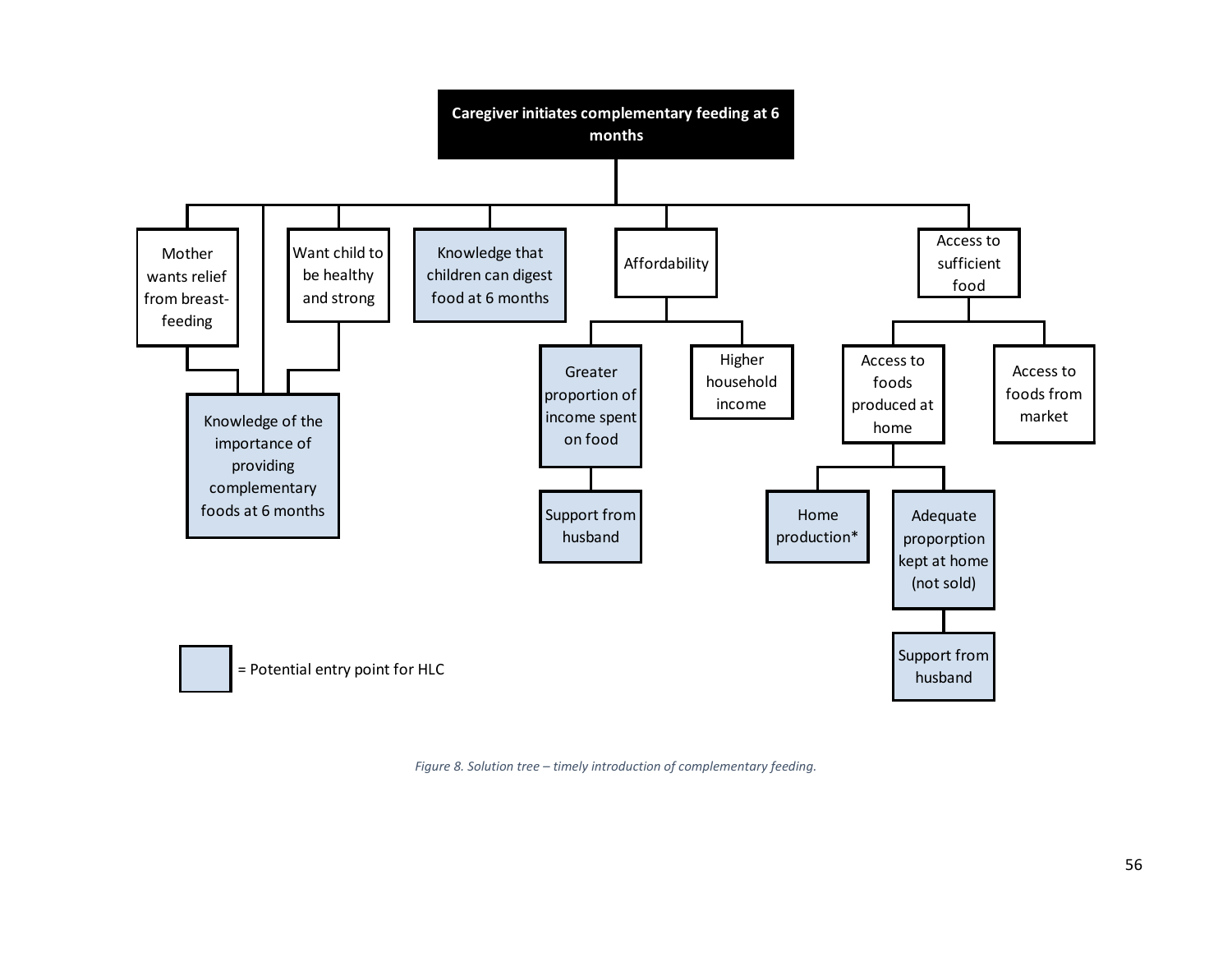*Table 8. Analysis of behavioral determinants of timely introduction to complementary foods based on Michie domains.*

| <b>Timely Introduction to Complementary Foods</b>                           |                                                                                                                 |                                       |                                               |                                 |                                                                                                                                    |  |
|-----------------------------------------------------------------------------|-----------------------------------------------------------------------------------------------------------------|---------------------------------------|-----------------------------------------------|---------------------------------|------------------------------------------------------------------------------------------------------------------------------------|--|
| <b>Outcomes</b>                                                             | <b>Determinants</b>                                                                                             | <b>Michie COM-B</b><br><b>Domains</b> | <b>Theoretical Domain</b><br><b>Framework</b> | Intervention<br><b>Function</b> | <b>Example Activity</b>                                                                                                            |  |
| Caregivers have<br>access to sufficient<br>quantities and types<br>of foods | Home production of<br>nutritious foods                                                                          | <b>Physical Opportunity</b>           | Environmental<br>context, resources           | Enablement (OFSP)               | Vine acquisition from<br>CIP; ongoing work<br>with agriculture DAs<br>to successfully grow<br>and harvest OFSP<br>roots and leaves |  |
|                                                                             | Retention of greater<br>proportion of harvest for<br>household consumption<br>(rather than selling at<br>market | <b>Reflective Motivation</b>          | Goals<br>Intentions                           | Persuasion<br>Incentivization   | Goal setting with<br>fathers and mothers<br>together                                                                               |  |
|                                                                             | Dedicate adequate income<br>to purchase foods from<br>the market                                                | <b>Reflective Motivation</b>          | Goals<br>Intentions                           | Persuasion<br>Incentivization   |                                                                                                                                    |  |
|                                                                             | Support from and<br>involvement of husband                                                                      | Social Opportunity                    | Social influence                              | Environmental<br>Restructuring  | Discussion with<br>fathers about their<br>role in family health                                                                    |  |
| Caregivers provide<br>complementary foods<br>started at 6 months            | Knowledge /<br>understanding of the<br>importance of introducing<br>complementary foods at 6<br>months          | Psychological<br>Capability           | Knowledge                                     | Education                       | Didactic session;<br>ceremonial giving of<br>feeding spoon to<br>caregivers with a<br>child 5-6 months of                          |  |
|                                                                             | Knowledge that children<br>are capbale of digesting<br>foods at 6 months                                        | Psychological<br>Capability           | Knowledge                                     | Education                       | age                                                                                                                                |  |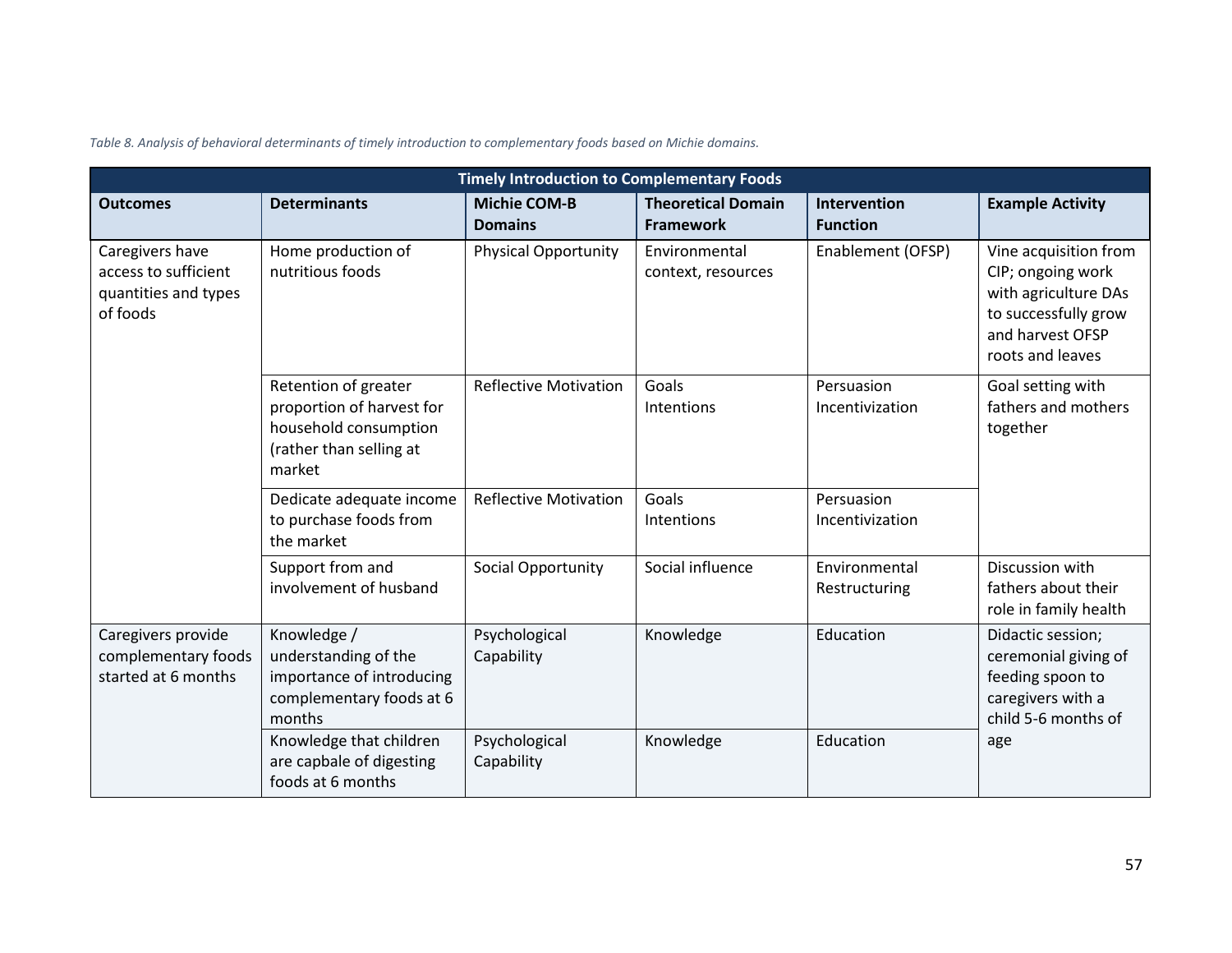### Appendix E: Problem and Solution Trees, Behavior Determinants of Complementary Food Thickness



*Figure 9. Problem tree – feeding thin (low energy dense) complementary foods.*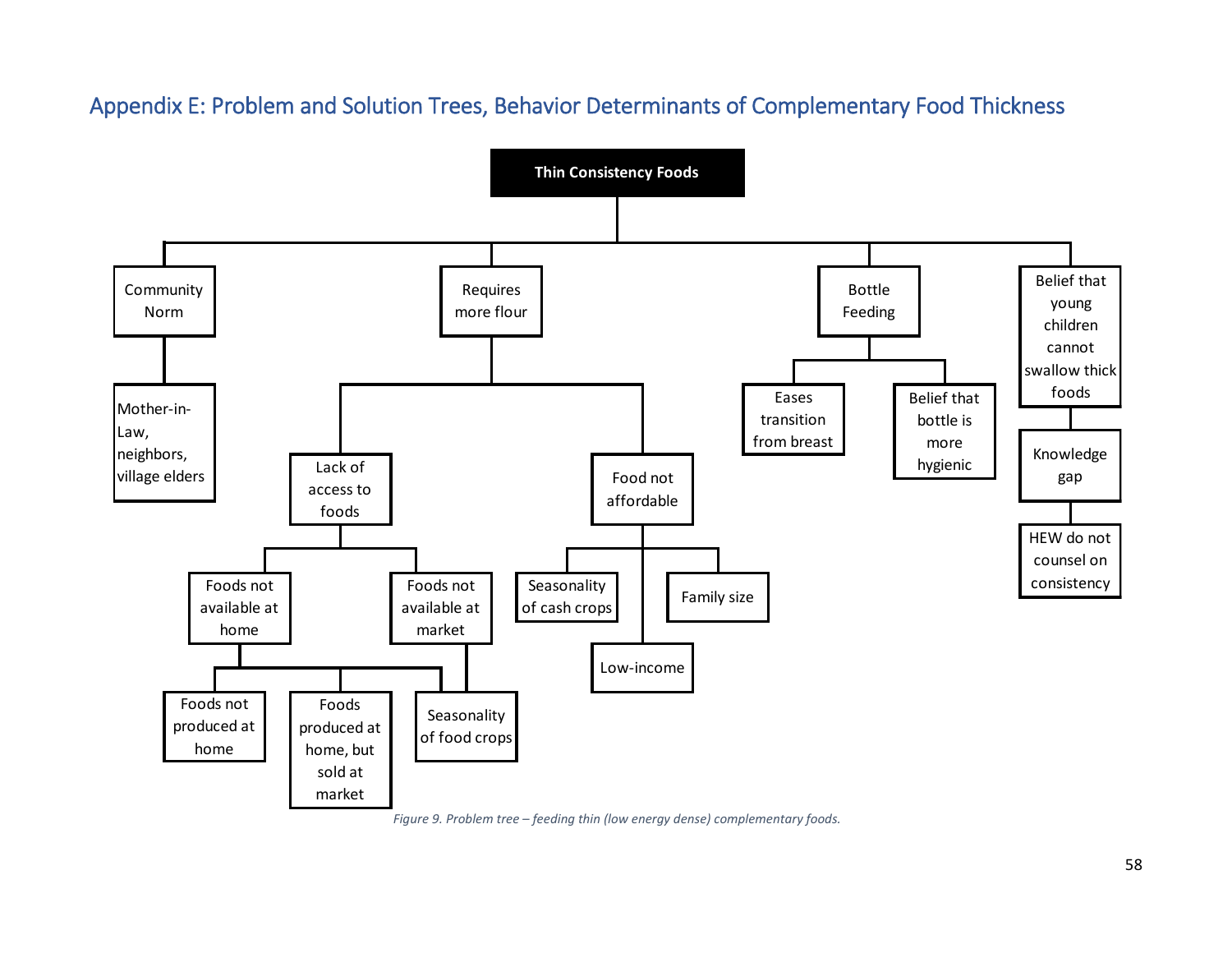

*Figure 10. Solution tree – feeding thick (energy dense) complementary foods.*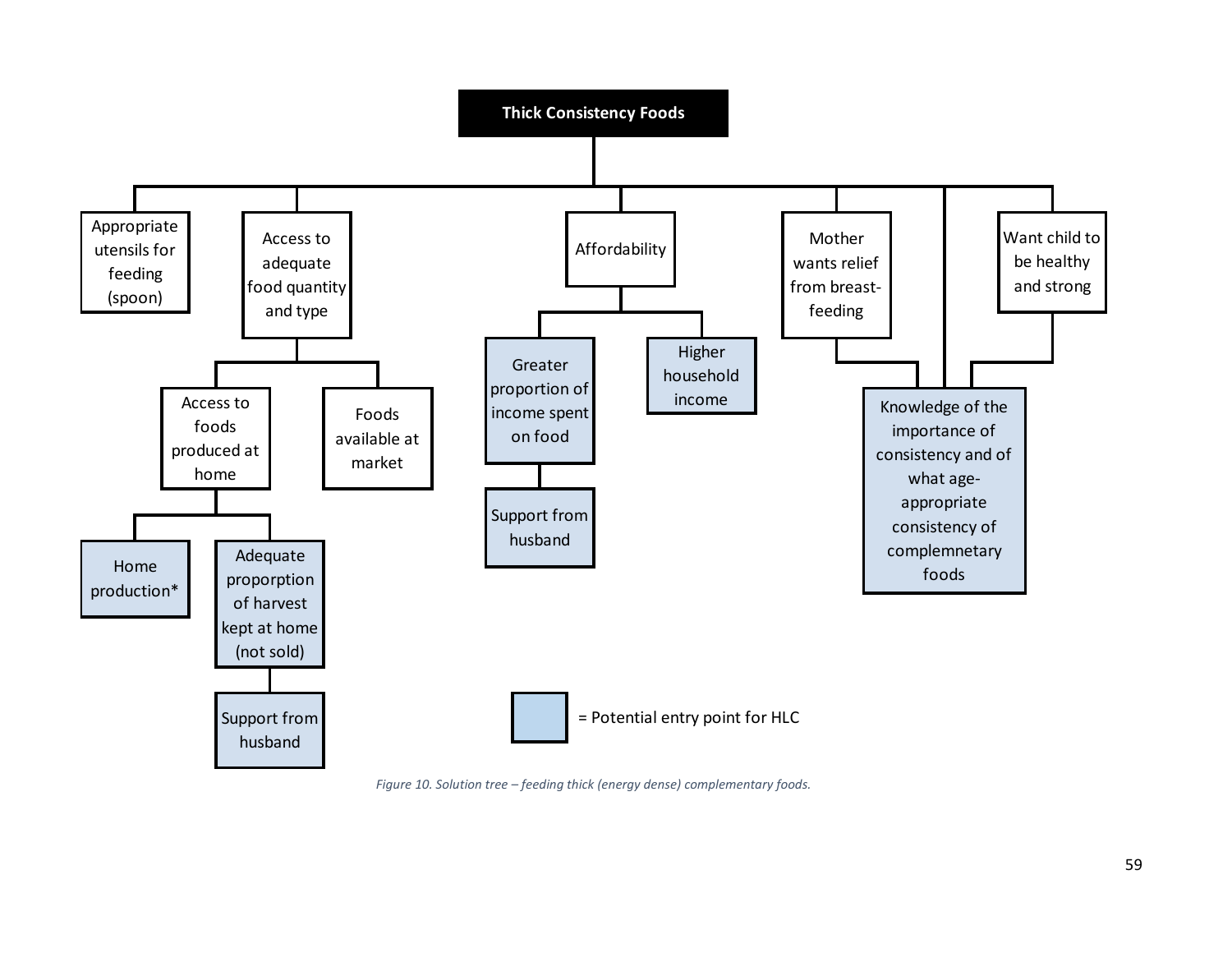*Table 9. Analysis of behavioral determinants of complementary food consistency based on Michie domains.*

|                                                                             | <b>Food Consistency</b>                                                                                      |                                       |                                               |                                |                                                                                                                                    |  |  |
|-----------------------------------------------------------------------------|--------------------------------------------------------------------------------------------------------------|---------------------------------------|-----------------------------------------------|--------------------------------|------------------------------------------------------------------------------------------------------------------------------------|--|--|
| <b>Outcomes</b>                                                             | <b>Determinants</b>                                                                                          | <b>Michie COM-B</b><br><b>Domains</b> | <b>Theoretical Domain</b><br><b>Framework</b> | <b>Intervention Function</b>   | <b>Example Activity</b>                                                                                                            |  |  |
| Caregivers have<br>access to sufficient<br>quantities and types<br>of foods | Home production of energy dense<br>foods                                                                     | <b>Physical Opportunity</b>           | Environmental context,<br>resources           | Enablement (OFSP)              | Vine acquisition from<br>CIP; ongoing work with<br>agriculture DAs to<br>successfully grow and<br>harvest OFSP roots and<br>leaves |  |  |
|                                                                             | Retention of greater proportion of<br>harvest for household<br>consumption (rather than selling<br>at market | <b>Reflective Motivation</b>          | Goals<br>Intentions                           | Persuasion<br>Incentivization  | Goal setting with fathers<br>and mothers together                                                                                  |  |  |
|                                                                             | Dedicate adequate income to<br>purchase foods from the market                                                | <b>Reflective Motivation</b>          | Goals<br>Intentions                           | Persuasion<br>Incentivization  | Goal setting with fathers<br>and mothers together                                                                                  |  |  |
|                                                                             | Support from and involvement of<br>husband                                                                   | Social Opportunity                    | Social influence                              | Environmental<br>Restructuring | Discussion with fathers<br>about their role in<br>family health                                                                    |  |  |
| Children are fed<br>thick foods                                             | Caregivers' knowledge of the<br>importance of food thickness                                                 | Psychological<br>Capability           | Knowledge                                     | Education                      | Didactic session using<br>analogy of filling a<br>basket at the market                                                             |  |  |
|                                                                             |                                                                                                              | <b>Reflective Motivation</b>          | <b>Beliefs about</b><br>consequences          | Education                      | Didactic session using<br>analogy of filling a<br>basket at the market                                                             |  |  |
|                                                                             | Caregivers know what appropriate<br>food thickness is                                                        | <b>Physical Capability</b>            | <b>Physical Skill</b>                         | <b>Training</b><br>Modeling    | Cooking demonstration<br>and taste testing                                                                                         |  |  |
|                                                                             | Caregiver has appropriate utensils<br>for feeding thick consistency                                          | <b>Physical Opportunity</b>           | Environmental context,<br>resources           | Enablement (spoon)             | Feeding spoon                                                                                                                      |  |  |
| Feeding thick<br>porridge is<br>considered the<br>norm                      | Support from husbands, MIL                                                                                   | Social Opportunity                    | Social Influence                              | Environmental<br>Restructuring | Group sessions with MIL<br>and fathers, inclusion of<br>local religious leaders,<br>community leaders;<br>didactic session         |  |  |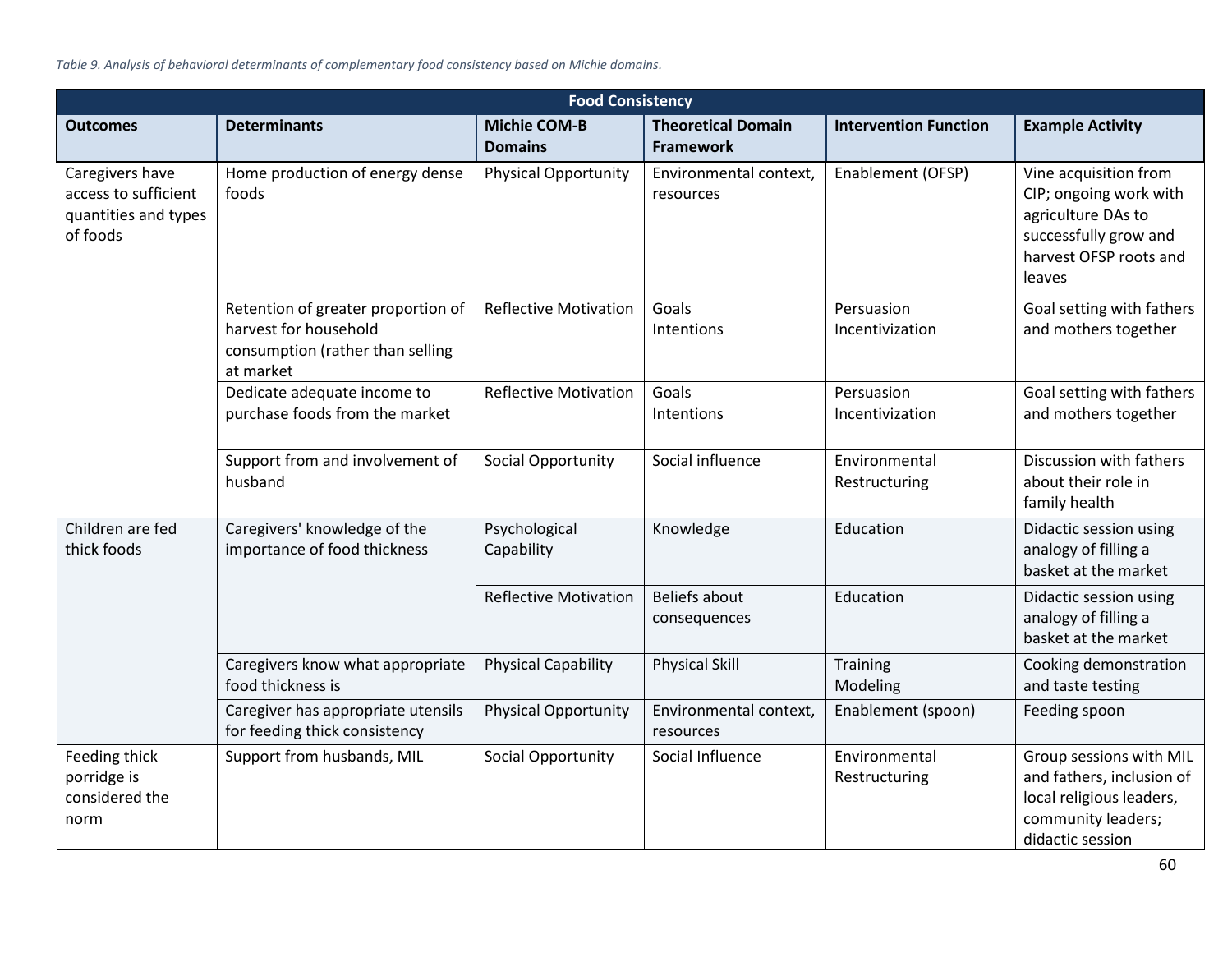### Appendix F. Problem and Solution Trees, Behavioral Determinants for Food Quantity

![](_page_63_Figure_1.jpeg)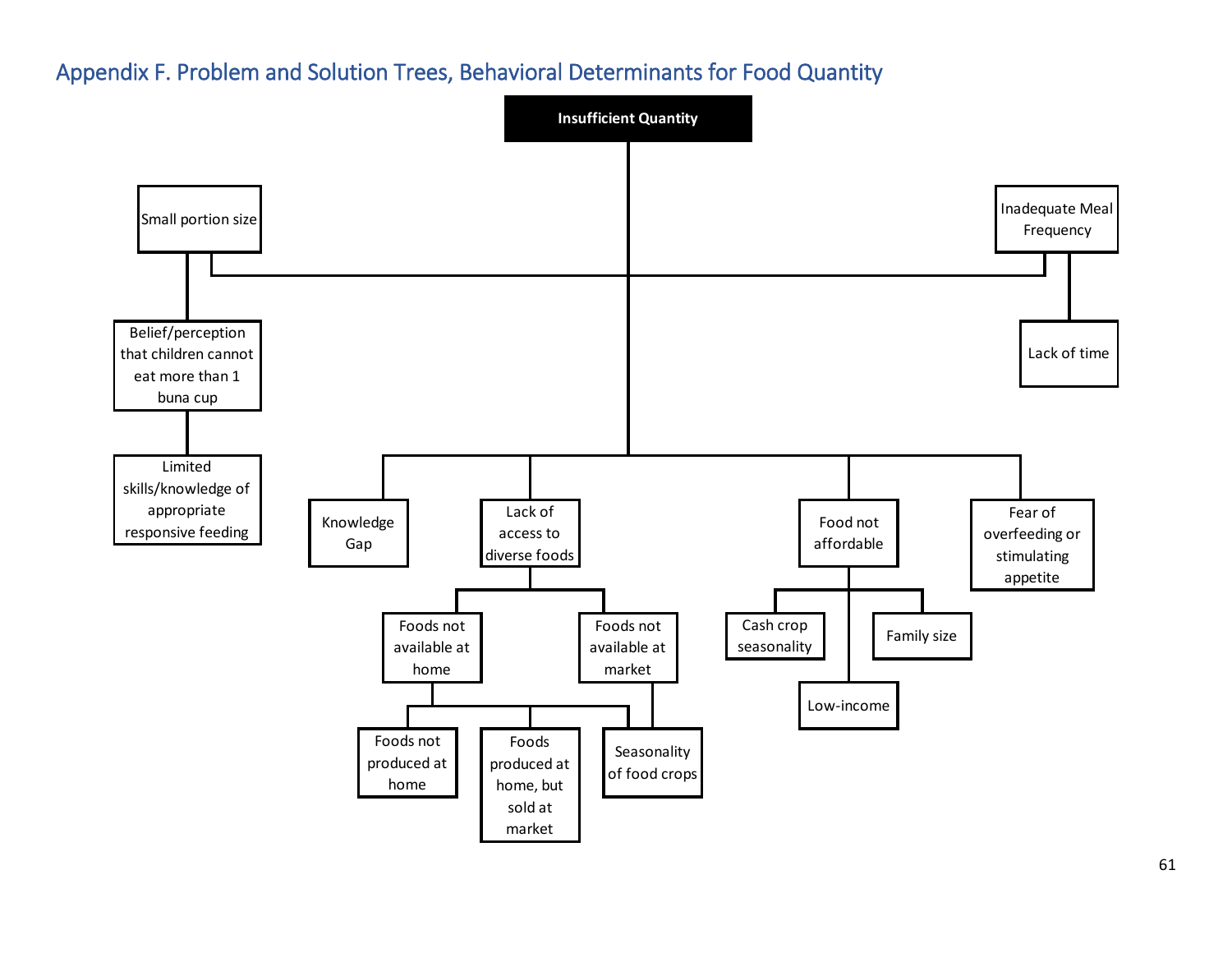![](_page_64_Figure_0.jpeg)

*Figure 12. Solution tree – feeding sufficient quantity of complementary food.*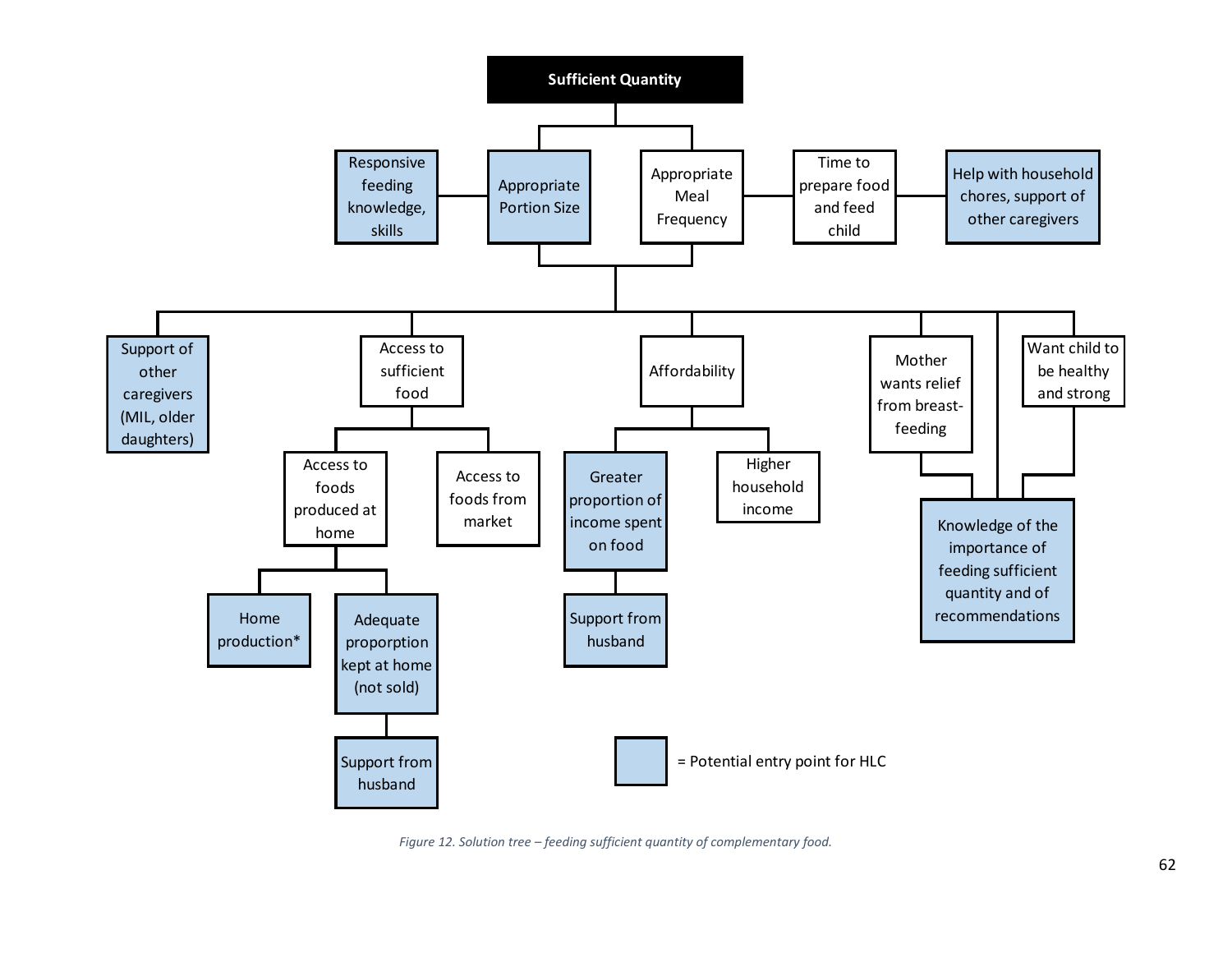*Table 10. Analysis of behavioral determinants of quantity of complementary foods based on Michie domains.*

| <b>Feeding Sufficient Quantity</b>                                          |                                                                                                           |                                      |                                               |                                        |                                                                                                                                                                  |
|-----------------------------------------------------------------------------|-----------------------------------------------------------------------------------------------------------|--------------------------------------|-----------------------------------------------|----------------------------------------|------------------------------------------------------------------------------------------------------------------------------------------------------------------|
| <b>Outcomes</b>                                                             | <b>Determinants</b>                                                                                       | <b>Michie COM-B</b><br><b>Domain</b> | <b>Theoretical Domain</b><br><b>Framework</b> | <b>Intervention</b><br><b>Function</b> | <b>Example Activity</b>                                                                                                                                          |
| Caregivers have<br>access to sufficient<br>quantities and types<br>of foods | Home production of nutritious foods                                                                       | <b>Physical Opportunity</b>          | Environmental<br>context, resources           | Enablement (OFSP)                      | Vine acquisition from<br>CIP; ongoing work<br>with agriculture DAs<br>to successfully grow<br>and harvest OFSP<br>roots and leaves                               |
|                                                                             | Retention of greater proportion of<br>harvest for household consumption<br>(rather than selling at market | <b>Reflective Motivation</b>         | Goals<br>Intentions                           | Persuasion<br>Incentivization          | Goal setting with<br>fathers and mothers<br>together                                                                                                             |
|                                                                             | Dedicate adequate income to<br>purchase foods from the market                                             | <b>Reflective Motivation</b>         | Goals<br>Intentions                           | Persuasion<br>Incentivization          |                                                                                                                                                                  |
|                                                                             | Support from and involvement of<br>husband                                                                | Social Opportunity                   | Social influence                              | Environmental<br>Restructuring         | Discussion with<br>fathers about their<br>role in family health                                                                                                  |
| Children's portion<br>sizes are age-<br>appropriate                         | Caregivers' knowledge of age-<br>appropriate portion size                                                 | Psychological<br>Capability          | Knowledge                                     | Education                              | Didactic session<br>(feeding bowl and/or<br>children 6-11 months<br>should get 3 buna<br>cups, and children 12-<br>23 months should get<br>4 buna cups per meal) |
|                                                                             | Caregivers' knowledge /<br>understanding of the importance of<br>age-appropriate portion size             | Psychological<br>Capability          | Knowledge                                     | Education                              | Diactic session,<br>drawing on analogy<br>of healthy crops need                                                                                                  |
|                                                                             | Caregivers' knowledge /<br>understanding of the importance of<br>age-appropriate portion size             | <b>Reflective Motivation</b>         | <b>Beliefs about</b><br>consequences          | Education                              | adequate<br>water/soil/sun, etc                                                                                                                                  |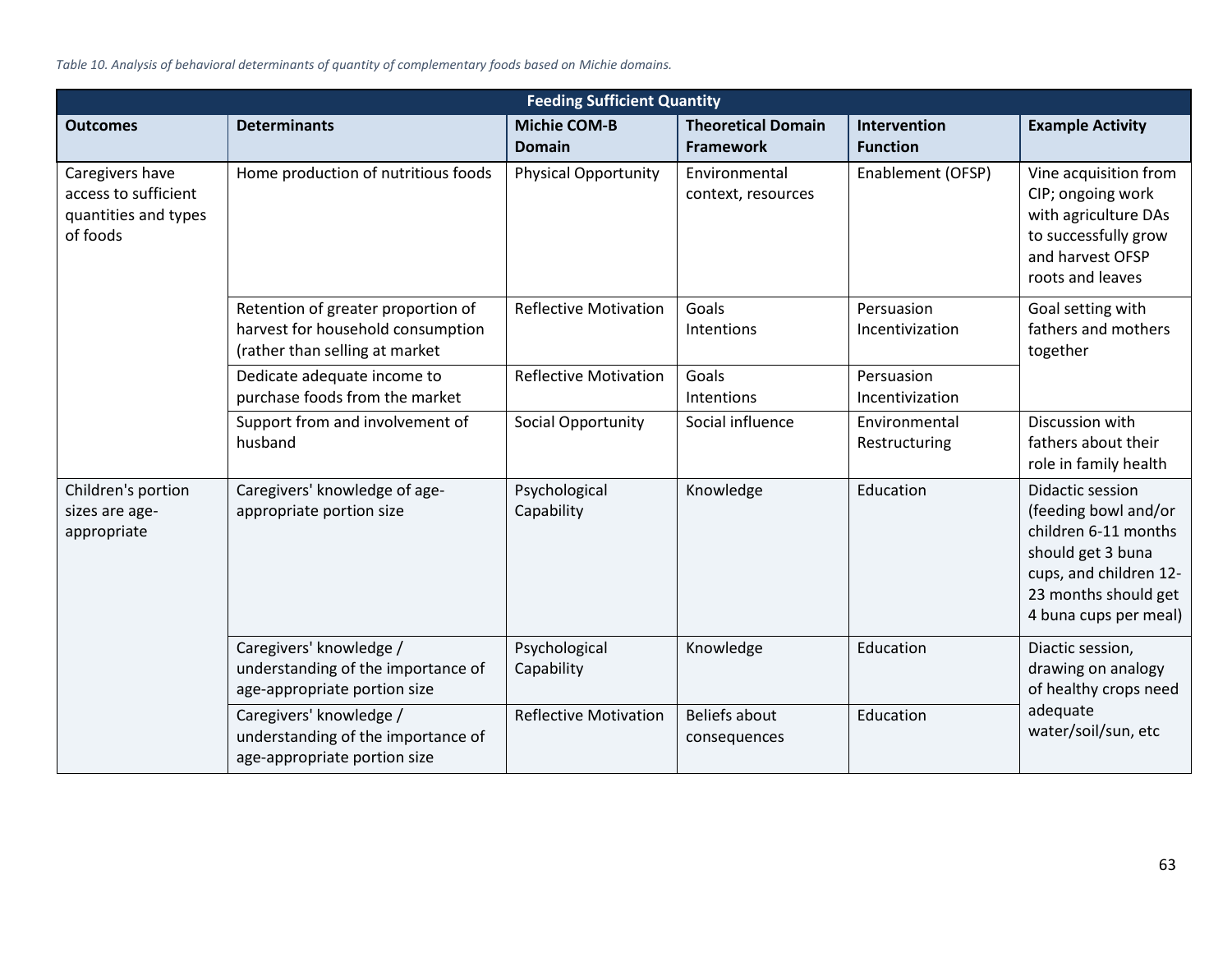#### *Table 10 (continued)*

| <b>Feeding Sufficient Quantity</b>                                                                                         |                                                                                                                        |                               |                                               |                                 |                                                                                                                                      |
|----------------------------------------------------------------------------------------------------------------------------|------------------------------------------------------------------------------------------------------------------------|-------------------------------|-----------------------------------------------|---------------------------------|--------------------------------------------------------------------------------------------------------------------------------------|
| <b>Outcomes</b>                                                                                                            | <b>Determinants</b>                                                                                                    | <b>Michie COM-B</b><br>Domain | <b>Theoretical Domain</b><br><b>Framework</b> | Intervention<br><b>Function</b> | <b>Example Activity</b>                                                                                                              |
| Caregivers practice<br>responsive feeding                                                                                  | Caregivers' knowledge /<br>understanding of the importance of<br>responsive feeding                                    | Psychological<br>Capability   | Knowledge                                     | Education                       | Didactic session, taste<br>testing<br>complementary foods<br>to practice active and<br>responsive feeding                            |
|                                                                                                                            |                                                                                                                        | <b>Reflective Motivation</b>  | Beliefs about<br>consequences                 | Education                       |                                                                                                                                      |
|                                                                                                                            | Caregivers' have responsive feeding<br>skills                                                                          | <b>Physical Capability</b>    | Physical skill                                | <b>Training</b><br>Modeling     |                                                                                                                                      |
| Children receive at<br>least 2 meals per day<br>from 6-8 months, and<br>at least 3 meals per<br>day from 9 to 23<br>months | Caregivers' knowledge of meal<br>frequency recommendation                                                              | Psychological<br>Capability   | Knowledge                                     | Education                       | Diactic session,<br>drawing on analogy<br>of healthy crops need<br>adequate<br>water/soil/sun, etc                                   |
|                                                                                                                            | Caregivers' knowledge /<br>understanding of the importance of<br>age-appropriate meal frequency                        | Psychological<br>Capability   | Knowledge                                     | Education                       |                                                                                                                                      |
|                                                                                                                            |                                                                                                                        | <b>Reflective Motivation</b>  | Beliefs about<br>consequences                 | Education                       |                                                                                                                                      |
| Caregivers have<br>enough time to<br>prepare sufficient<br>meals $/$ day                                                   | Other family members (MIL, father,<br>older children) help with household<br>chores and/or meal prep and/or<br>feeding | <b>Physical Opportunity</b>   | Environmental<br>context, resources           | Environmental<br>restructuring  | Group session with<br>MIL and/or fathers,<br>imparting a sense of<br>ownership in MIL and<br>fathers for the health<br>of the family |
|                                                                                                                            |                                                                                                                        | Social opportunity            | Social influence                              | Environmental<br>restructuring  |                                                                                                                                      |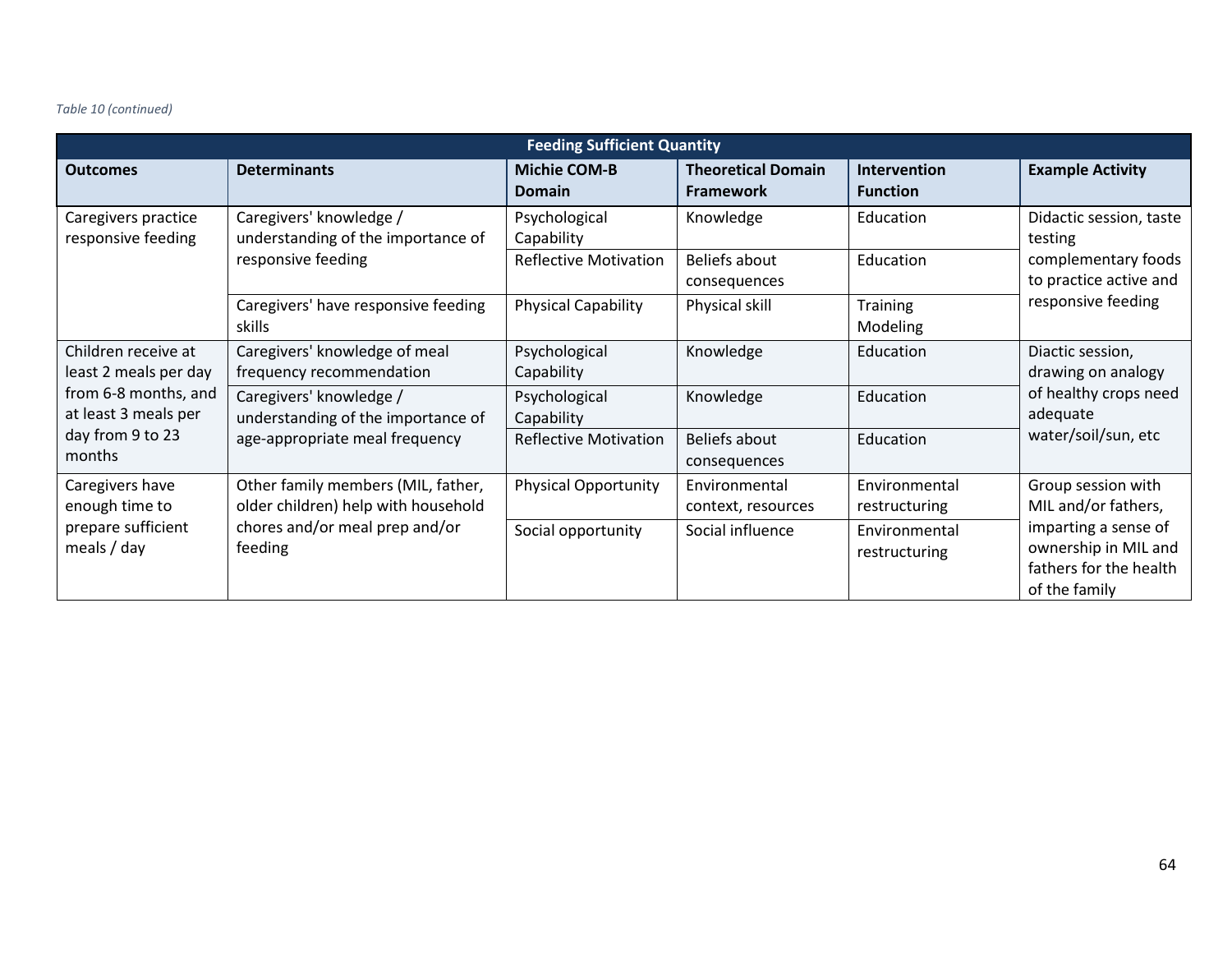### Appendix G: Problem and Solution Trees, Behavior Determinants of Dietary Diversity

![](_page_67_Figure_1.jpeg)

*Figure 13. Problem tree – feeding less than 4 food groups a day.*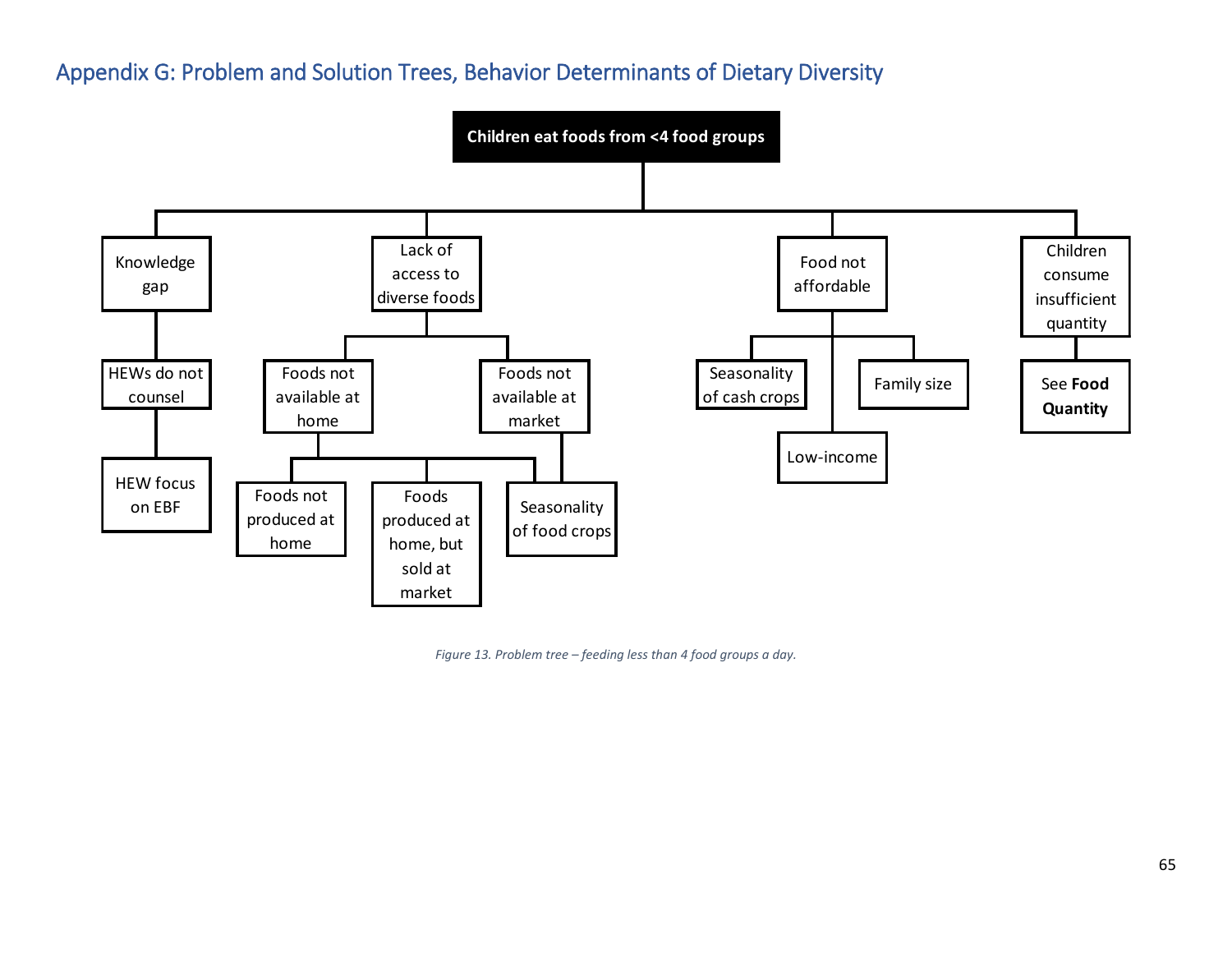![](_page_68_Figure_0.jpeg)

\*CIP is promoting OFSP growth; home production of other crops will not be addressed in the Healthy Living Clubs

*Figure 14. Solution tree – feeding 4 or more food groups per day.*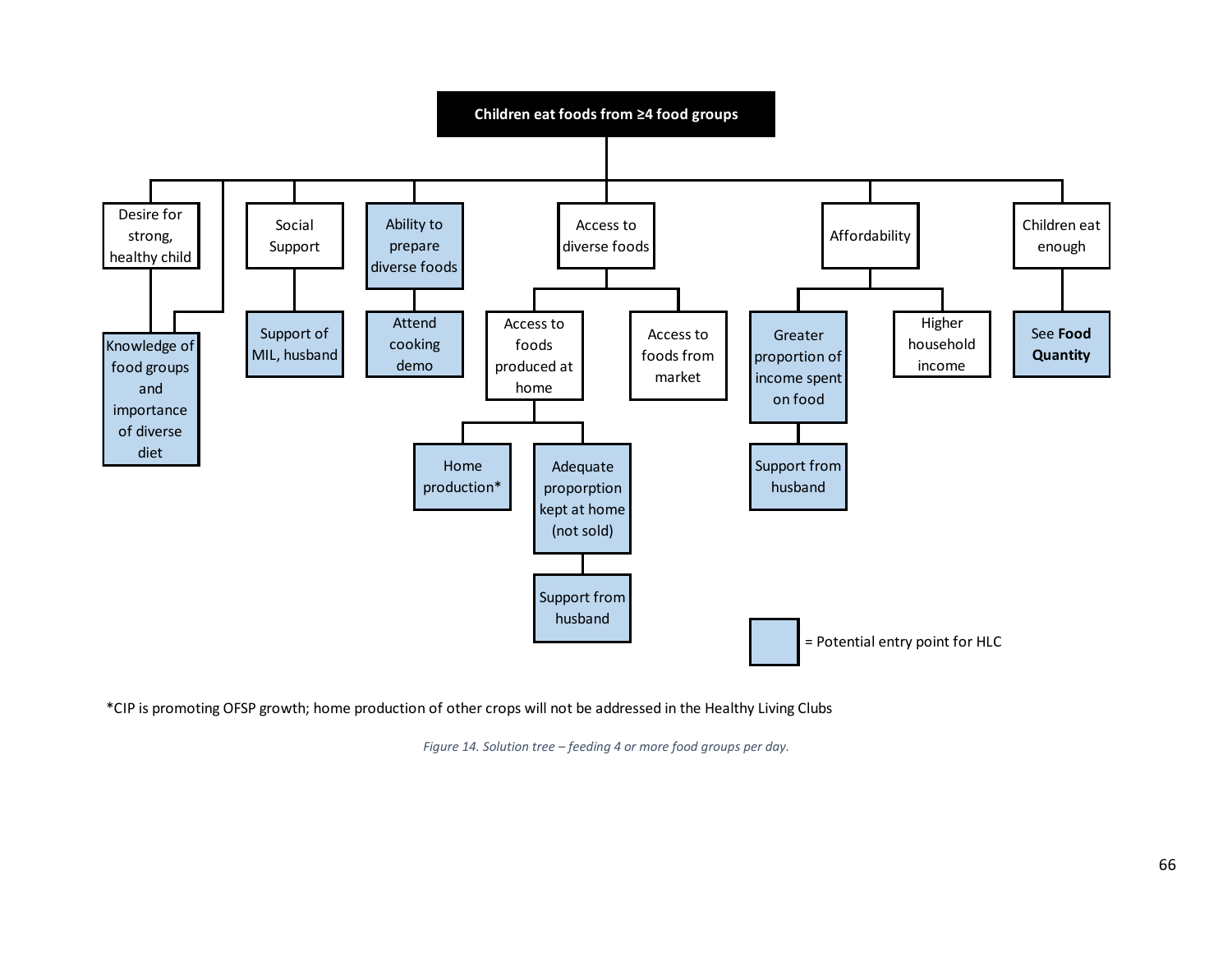| <b>Dietary Diversity</b>                                       |                                                                                                              |                                       |                                               |                                 |                                                                                                                                                                                          |
|----------------------------------------------------------------|--------------------------------------------------------------------------------------------------------------|---------------------------------------|-----------------------------------------------|---------------------------------|------------------------------------------------------------------------------------------------------------------------------------------------------------------------------------------|
| <b>Outcomes</b>                                                | <b>Determinants</b>                                                                                          | <b>Michie COM-B</b><br><b>Domains</b> | <b>Theoretical Domain</b><br><b>Framework</b> | Intervention<br><b>Function</b> | <b>Example Activity</b>                                                                                                                                                                  |
| Caregivers have<br>access to foods from<br>several food groups | Home production of foods from a<br>variety of food groups                                                    | <b>Physical Opportunity</b>           | Environmental<br>context, resources           | Enablement (OFSP)               | Vine acquisition from<br>CIP; ongoing work<br>with agriculture DAs<br>to successfully grow<br>and harvest OFSP<br>roots and leaves                                                       |
|                                                                | Retention of a greater proportion of<br>harvest for household consumption<br>(rather than selling at market) | <b>Reflective Motivation</b>          | Goals<br>Intentions                           | Persuasion<br>Incentivization   | Goal setting with<br>fathers and mothers<br>together                                                                                                                                     |
|                                                                | Dedicate adequate income to purchase<br>nutritious foods from market                                         | <b>Reflective Motivation</b>          | Goals<br>Intentions                           | Persuasion<br>Incentivization   |                                                                                                                                                                                          |
|                                                                | Support from and involvement of<br>husband                                                                   | Social Opportunity                    | Social influence                              | Environmental<br>Restructuring  | Discussion with<br>fathers about their<br>role in family health                                                                                                                          |
| Caregiver provides<br>child with foods from<br>≥4 food groups  | Able to prepare dishes with multiple<br>food groups that family accepts                                      | <b>Physical Capability</b>            | Phsyical skill                                | Training<br>Modeling            | Cooking<br>demonstrations                                                                                                                                                                |
|                                                                |                                                                                                              | Psychological<br>Capability           | <b>Skills</b>                                 | <b>Training</b><br>Modeling     |                                                                                                                                                                                          |
|                                                                | Knowledge of food groups                                                                                     | Psychological<br>Capability           | Knowledge                                     | Education                       | Diet diversity wheel,<br>didactic session                                                                                                                                                |
|                                                                | Knowledge / understanding of the<br>importance of diverse diet                                               | Psychological<br>Capability           | Knowledge                                     | Education                       |                                                                                                                                                                                          |
|                                                                |                                                                                                              | <b>Reflective Motivation</b>          | Beliefs about<br>consequences                 | Education                       | Didactic session,<br>drawing on an<br>analogy (for example,<br>just like crops need<br>sun, soil, water to<br>grow, children also<br>need diverse diets),<br>and personal<br>experiences |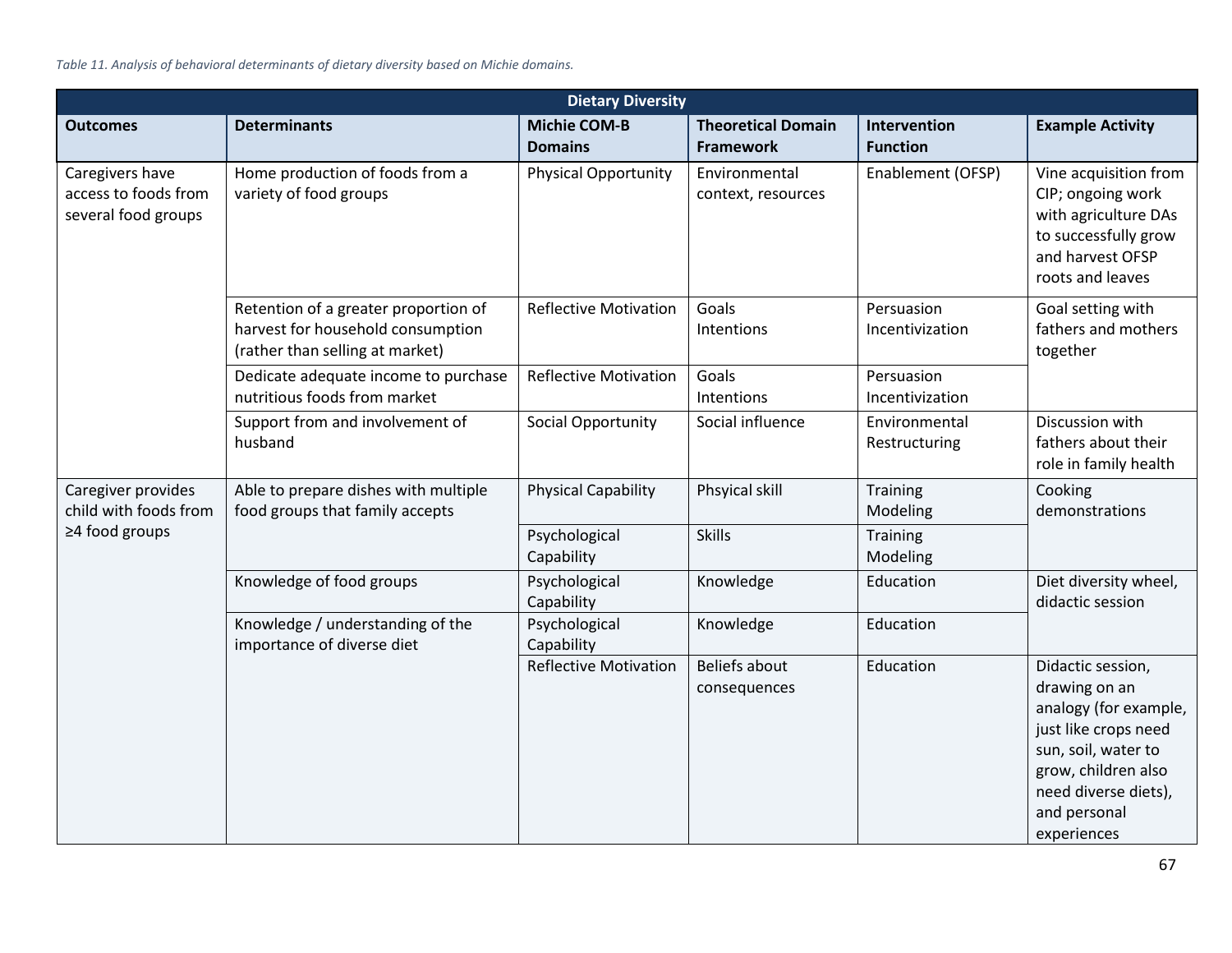#### *Table 11 (continued)*

| <b>Dietary Diversity</b>                           |                                  |                      |                                               |                                 |                                                                                                                               |
|----------------------------------------------------|----------------------------------|----------------------|-----------------------------------------------|---------------------------------|-------------------------------------------------------------------------------------------------------------------------------|
| <b>Outcomes</b>                                    | <b>Determinants</b>              | <b>COM-B Domains</b> | <b>Theoretical Domain</b><br><b>Framework</b> | Intervention<br><b>Function</b> | <b>Example Activity</b>                                                                                                       |
| Feeding diverse foods<br>is considered the<br>norm | Support from MIL, husband, peers | Social Opportunity   | Social influence                              | Environmental<br>Restructuring  | Group sessions with<br>MIL and fathers,<br>inclusion of local<br>religious leaders,<br>community leaders;<br>didactic session |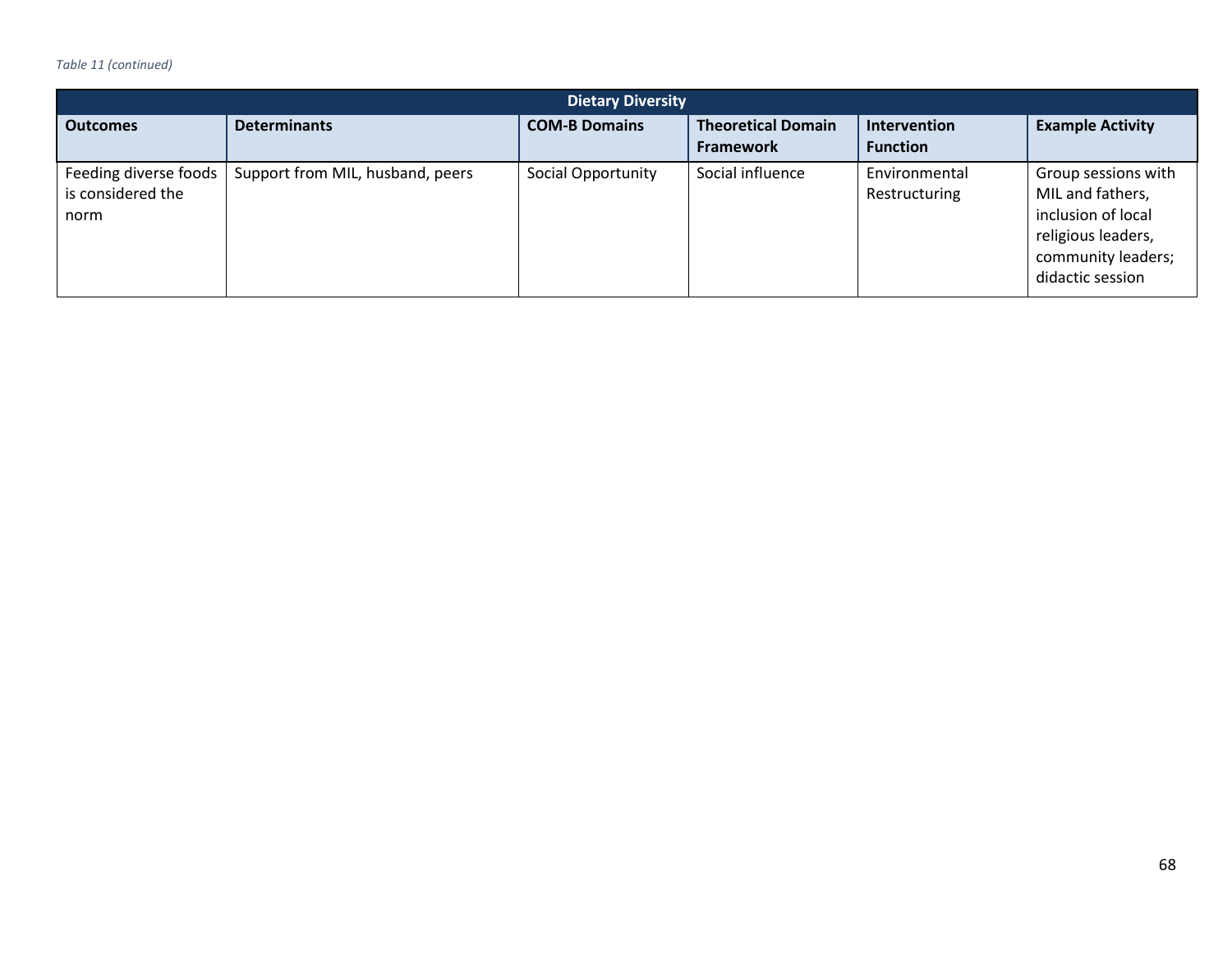## Appendix H. Theoretical Domain Framework and Intervention Functions used to model behavioral determinants.

*Table 12. Theoretical Domain Frameworks defined by Cane* et al [39].

| <b>Theoretical Domain Frameworks</b> |                                                                                                                           |
|--------------------------------------|---------------------------------------------------------------------------------------------------------------------------|
| Knowledge                            | An awareness of the existence of something                                                                                |
| <b>Skills</b>                        | An ability or proficiency acquired through practice                                                                       |
| Social/Professional Role and         | A coherent set of behaviors and displayed personal qualities of an individual in a social or work setting                 |
| Identity                             |                                                                                                                           |
| <b>Beliefs about Capabilities</b>    | Acceptance of the truth, reality, or validity about an ability, talent, or facility that a person can put to constructive |
|                                      | use                                                                                                                       |
| Optimism                             | The confidence that things will happen for the best or that desired goals will be attained                                |
| <b>Beliefs about Consequences</b>    | Acceptance of the truth, reality, or validity about outcomes of a behavior in a given situation                           |
| Reinforcement                        | Increasing the probability of a response by arranging a dependent relationship, or contingency, between the               |
|                                      | response and a given stimulus                                                                                             |
| Intentions                           | A conscious decision to perform a behavior or a resolve to act in a certain way                                           |
| Goals                                | Mental representations of outcomes or end states that an individual wants to achieve                                      |
| Memory, Attention, and Decision      | The ability to retain information, focus selectively on aspects of the environment, and choose between two or             |
| Process                              | more alternatives                                                                                                         |
| <b>Environmental Context and</b>     | Any circumstance of a person's situation or environment that discourages or encourages the development of                 |
| Resources                            | skills and abilities, independence, social competence, and adaptive behavior                                              |
| Social Influence                     | Those interpersonal processes that can cause individuals to change their thoughts, feelings, or behaviors                 |
| Emotion                              | A complex reaction pattern, involving experiential, behavioral, and physiological elements, by which the                  |
|                                      | individual attempts to deal with a personally significant matter or event                                                 |
| <b>Behavioral Regulation</b>         | Anything aimed at managing or changing objectively observed or measured actions                                           |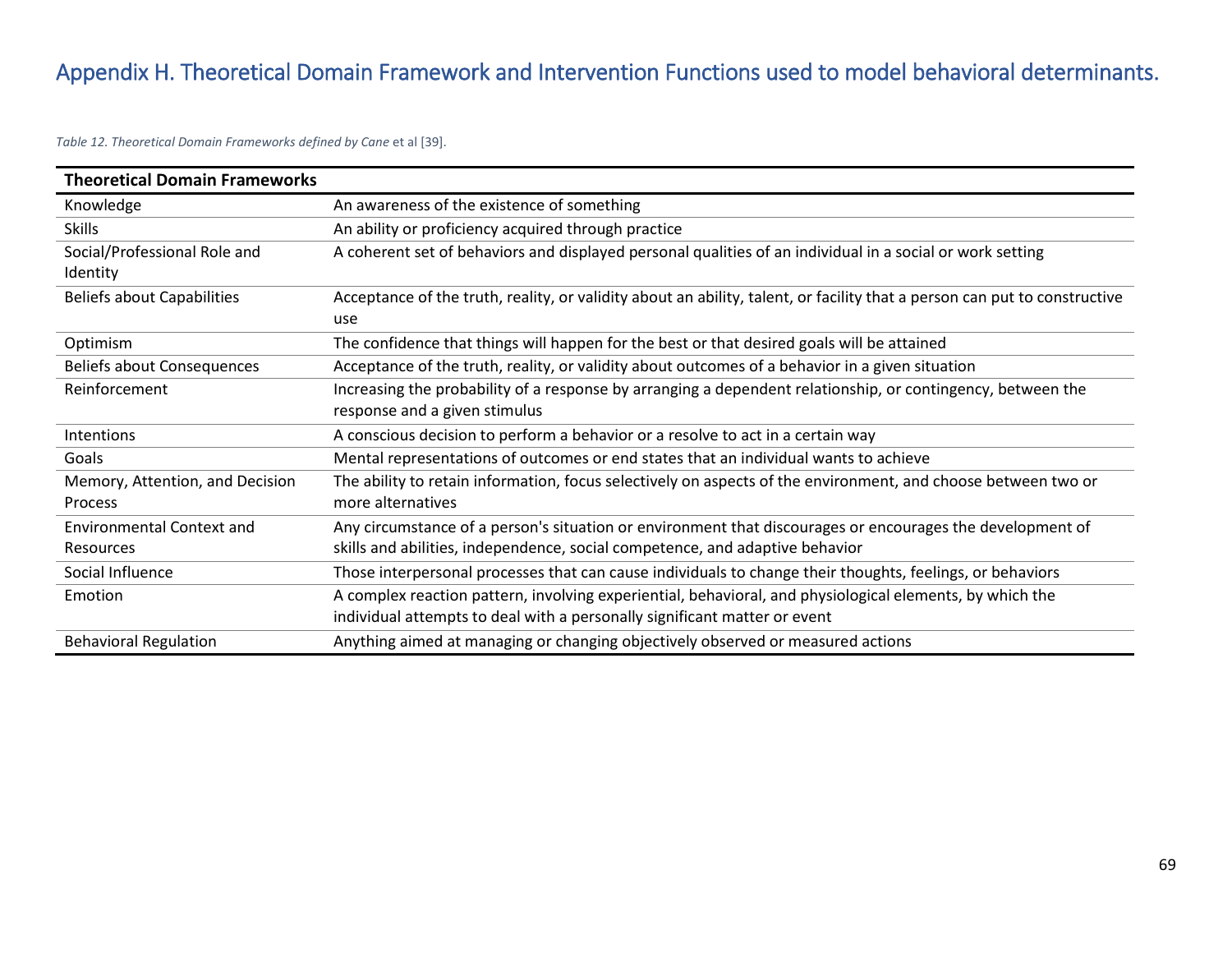## *Table 13. Intervention Functions defined by Michie* et al [38].

| <b>Intervention Functions</b>      |                                                                                                                                                                             |
|------------------------------------|-----------------------------------------------------------------------------------------------------------------------------------------------------------------------------|
| Education                          | Increasing knowledge or understanding                                                                                                                                       |
| Persuasion                         | Using communication to induce positive or negative feelings or stimulate action                                                                                             |
| Incentivization                    | Creating an expectation of reward                                                                                                                                           |
| Coercion                           | Creating an expectation of punishment or cost                                                                                                                               |
| <b>Training</b>                    | Imparting skills                                                                                                                                                            |
| Restriction                        | Using rules to reduce the opportunity to engage in the target behavior (or to increase the target<br>behavior by reducing the opportunity to engage in competing behaviors) |
| <b>Environmental Restructuring</b> | Changing the physical or social context                                                                                                                                     |
| Modeling                           | Providing an example for people to aspire to                                                                                                                                |
| Enablement                         | Increasing means/reducing barriers to increase capacity (beyond education and training) or<br>opportunity (beyond environmental restructuring)                              |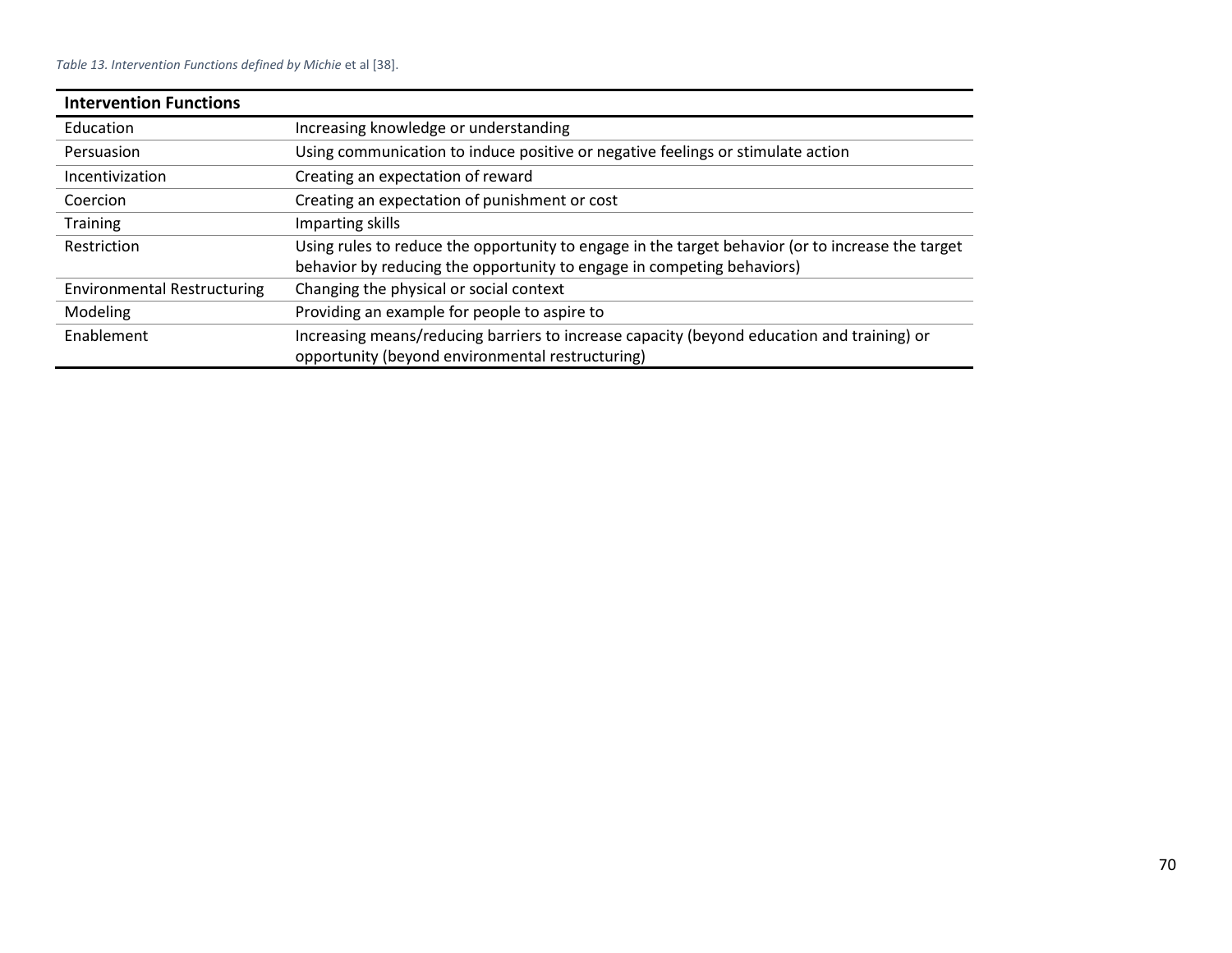## References

- 1. Central Statistical Agency (CSA) [Ethiopia] and ICF, *Ethiopia Demographic and Health Survey 2016*. 2016: Addis Abba, Ethiopia and Rockville, Maryland, USA: CSA and ICF.
- 2. Central Statistical Agency [Ethiopia] and ICF International, *Ethiopia Demographic and Health Survey 2011*. 2012: Addis Ababa, Ethiopia and Calverton, Maryland, USA: Central Statistical Agency and ICF International.
- 3. Central Statistical Agency [Ethiopia] and ORC Macro, *Ethiopia Demographic and Health Survey 2005*. 2006: Addis Ababa, Ethiopia and Calverton, Maryland USA: Central Statistical Agency and ORC Macro.
- 4. Ali, D., et al., *Alive & Thrive Baseline Survey Report: Ethiopia*. 2011: Washington, D.C.: Alive & Thrive.
- 5. Black, R.E., et al., *Maternal and child undernutrition and overweight in low-income and middleincome countries.* Lancet, 2013. **382**(9890): p. 427-51.
- 6. Victora, C.G., et al., *Maternal and child undernutrition 2 - Maternal and child undernutrition: consequences for adult health and human capital.* Lancet, 2008. **371**(9609): p. 340-357.
- 7. Martorell, R., et al., *Weight gain in the first two years of life is an important predictor of schooling outcomes in pooled analyses from five birth cohorts from low- and middle-income countries.* J Nutr, 2010. **140**(2): p. 348-54.
- 8. Dewey, K.G. and K. Begum, *Long-term consequences of stunting in early life.* Matern Child Nutr, 2011. **7 Suppl 3**: p. 5-18.
- 9. Martorell, R. and A. Zongrone, *Intergenerational influences on child growth and undernutrition.* Paediatr Perinat Epidemiol, 2012. **26 Suppl 1**: p. 302-14.
- 10. Mason, J.B., et al., *Opportunities for improving maternal nutrition and birth outcomes: synthesis of country experiences.* Food Nutr Bull, 2012. **33**(2 Suppl): p. S104-37.
- 11. Frongillo, E.A., Jr., *Symposium: Causes and Etiology of Stunting. Introduction.* J Nutr, 1999. **129**(2S Suppl): p. 529S-530S.
- 12. Victora, C.G., et al., *Worldwide timing of growth faltering: revisiting implications for interventions.* Pediatrics, 2010. **125**(3): p. e473-80.
- 13. Shrimpton, R., et al., *Worldwide timing of growth faltering: implications for nutritional interventions.* Pediatrics, 2001. **107**(5): p. E75.
- 14. WHO, *Indicators for assessing infant and young child feeding practices, Part I Definitions*. 2008, Geneva: World Health Organization.
- 15. WHO, *Indicators for assessing infant and young child feeding practices, Part 2 Measurement*. 2010, Geneva: World Health Organization.
- 16. World Health Organization., *Global health risks : mortality and burden of disease attributable to selected major risks*. 2009, Geneva, Switzerland: World Health Organization. vi, 62 p.
- 17. Ethiopian Public Health Institute, *Ethiopian National Micronutrient Survey Report*. 2016.
- 18. WHO, *Global prevalence of vitamin A deficiency in populations at risk 1995-2005. WHO Global Database on Vitamin A Deficiency*. 2009: Geneva, World Health Organization.
- 19. Imdad, A., et al., *Vitamin A supplementation for preventing morbidity and mortality in children from six months to five years of age.* Cochrane Database Syst Rev, 2017. **3**: p. CD008524.
- 20. Ethiopia, G.o.t.F.D.R.o., *National Nutrition Programme II, January 2016-December 2020*.
- 21. National Institutes of Health Office of Dietary Supplements. *Vitamin A: Fact Sheet for Health Professionals*. 2016 31 August, 2016 [cited 2017 5 September]; Available from: [https://ods.od.nih.gov/factsheets/VitaminA-HealthProfessional/.](https://ods.od.nih.gov/factsheets/VitaminA-HealthProfessional/)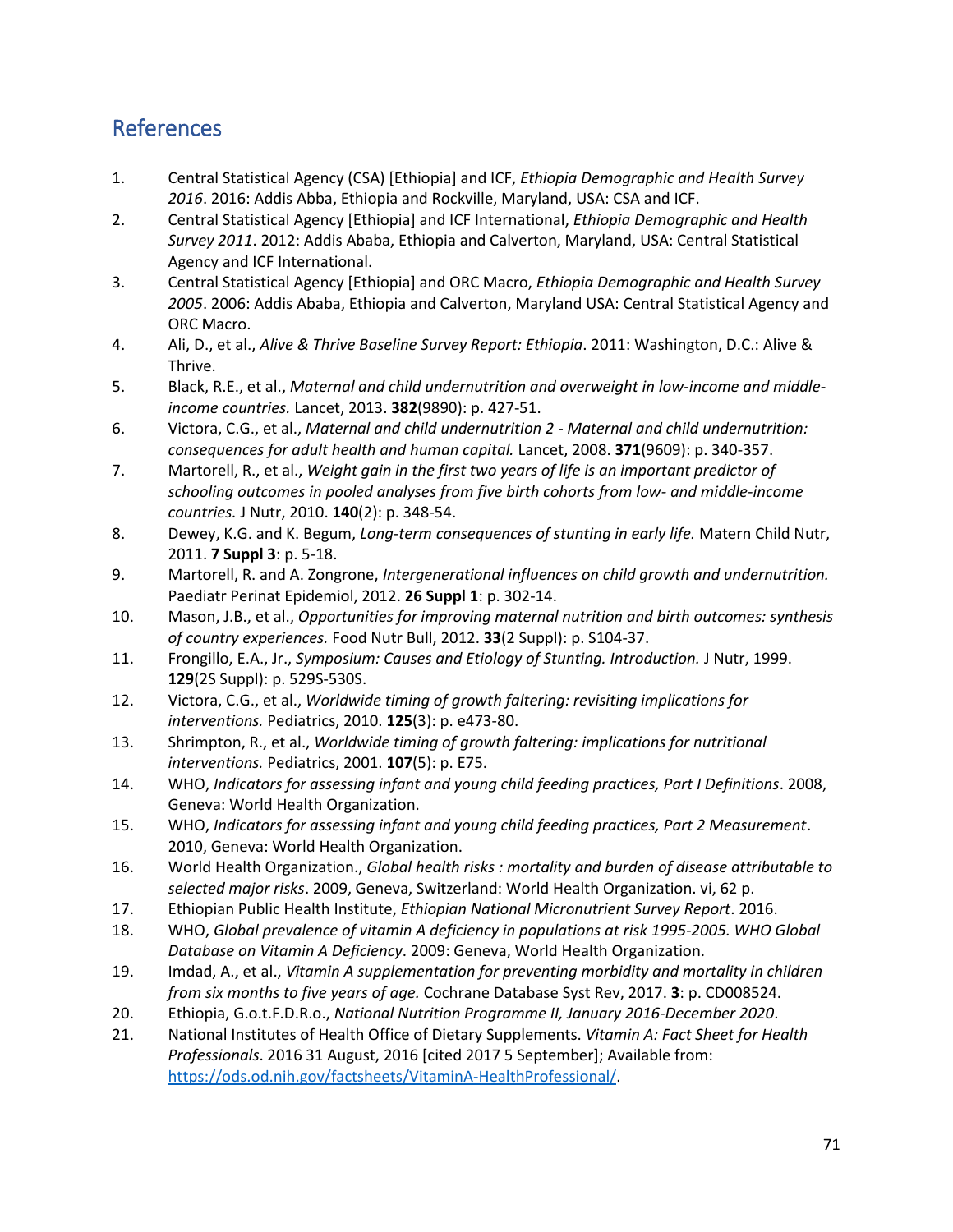- 22. Islam, S.N., et al., *Carotenoids and beta-carotene in orange fleshed sweet potato: A possible solution to vitamin A deficiency.* Food Chem, 2016. **199**: p. 628-31.
- 23. Amagloh, F.K. and J. Coad, *Orange-fleshed sweet potato-based infant food is a better source of dietary vitamin A than a maize-legume blend as complementary food.* Food Nutr Bull, 2014. **35**(1): p. 51-9.
- 24. Hageniman, V., et al., *The Effects of Women Farmers' Adoption of Orange-Fleshed Sweet Potatoes: Raising Vitamin A Intake in Kenya*. 1999, International Center for Research on Women.
- 25. van Jaarsveld, P.J., et al., *Beta-carotene-rich orange-fleshed sweet potato improves the vitamin A status of primary school children assessed with the modified-relative-dose-response test.* Am J Clin Nutr, 2005. **81**(5): p. 1080-7.
- 26. de Brauw, A., et al., *Biofortification, Crop Adoption, and Health Information: Impact Pathways in Mozambique and Uganda*. 2015: HarvestPlus.
- 27. Hotz, C., et al., *Introduction of beta-carotene-rich orange sweet potato in rural Uganda resulted in increased vitamin A intakes among children and women and improved vitamin A status among children.* J Nutr, 2012. **142**(10): p. 1871-80.
- 28. Girard, A.W., et al., *Promotion of Orange-Fleshed Sweet Potato Increased Vitamin A Intakes and Reduced the Odds of Low Retinol-Binding Protein among Postpartum Kenyan Women.* J Nutr, 2017. **147**(5): p. 955-963.
- 29. Low, J.W., et al., *A food-based approach introducing orange-fleshed sweet potatoes increased vitamin A intake and serum retinol concentrations in young children in rural Mozambique.* J Nutr, 2007. **137**(5): p. 1320-7.
- 30. Jenkins, M., C. Byker Shanks, and B. Houghtaling, *Orange-Fleshed Sweet Potato: Successes and Remaining Challenges of the Introduction of a Nutritionally Superior Staple Crop in Mozambique.* Food Nutr Bull, 2015. **36**(3): p. 327-53.
- 31. Jones KM, D.B.A., *Using Agriculture to Improve Child Health: Promoting Orange Sweet Potatoes Reduces Diarrhea.* World Development, 2015. **74**: p. 15-24.
- 32. Kram, N., et al., *The acceptability of dietary tools to improve maternal and child nutrition in Western Kenya.* Public Health Nutr, 2016. **19**(10): p. 1823-33.
- 33. Collison, D.K., et al., *Acceptability and utility of an innovative feeding toolkit to improve maternal and child dietary practices in Bihar, India.* Food Nutr Bull, 2015. **36**(1): p. 24-32.
- 34. Kedera, E., et al., *Acceptability and feasibility of a child-feeding toolkit in Malawi.* Field Exchange, 2016(52): p. 24.
- 35. Faerber, E.C., et al., *Evaluation of an Innovative Toolkit to Improve Complementary Feeding and Child Growth in Rural Malawi*, in *Experimental Biology / American Society for Nutrition*. 2017: Chicago, Illinois.
- 36. The Federal Democratic Republic of Ethiopia Ministry of Health, *Health Sector Transformation Plan 2015/16 - 2019/20*. 2015.
- 37. PAHO/WHO, *Guiding principles for complementary feeding of the breastfed child.* 2003, Pan American Health Organization.
- 38. Michie, S., M.M. van Stralen, and R. West, *The behaviour change wheel: a new method for characterising and designing behaviour change interventions.* Implement Sci, 2011. **6**: p. 42.
- 39. Cane, J., D. O'Connor, and S. Michie, *Validation of the theoretical domains framework for use in behaviour change and implementation research.* Implement Sci, 2012. **7**: p. 37.
- 40. Gibson, R.S., et al., *Inadequate feeding practices and impaired growth among children from subsistence farming households in Sidama, Southern Ethiopia.* Matern Child Nutr, 2009. **5**(3): p. 260-75.
- 41. Alive & Thrive, *IYCF practices, beliefs, and influences in SNNP region, Ethiopia.* 2010, Alive & Thrive: Addis Ababa, Ethiopia.